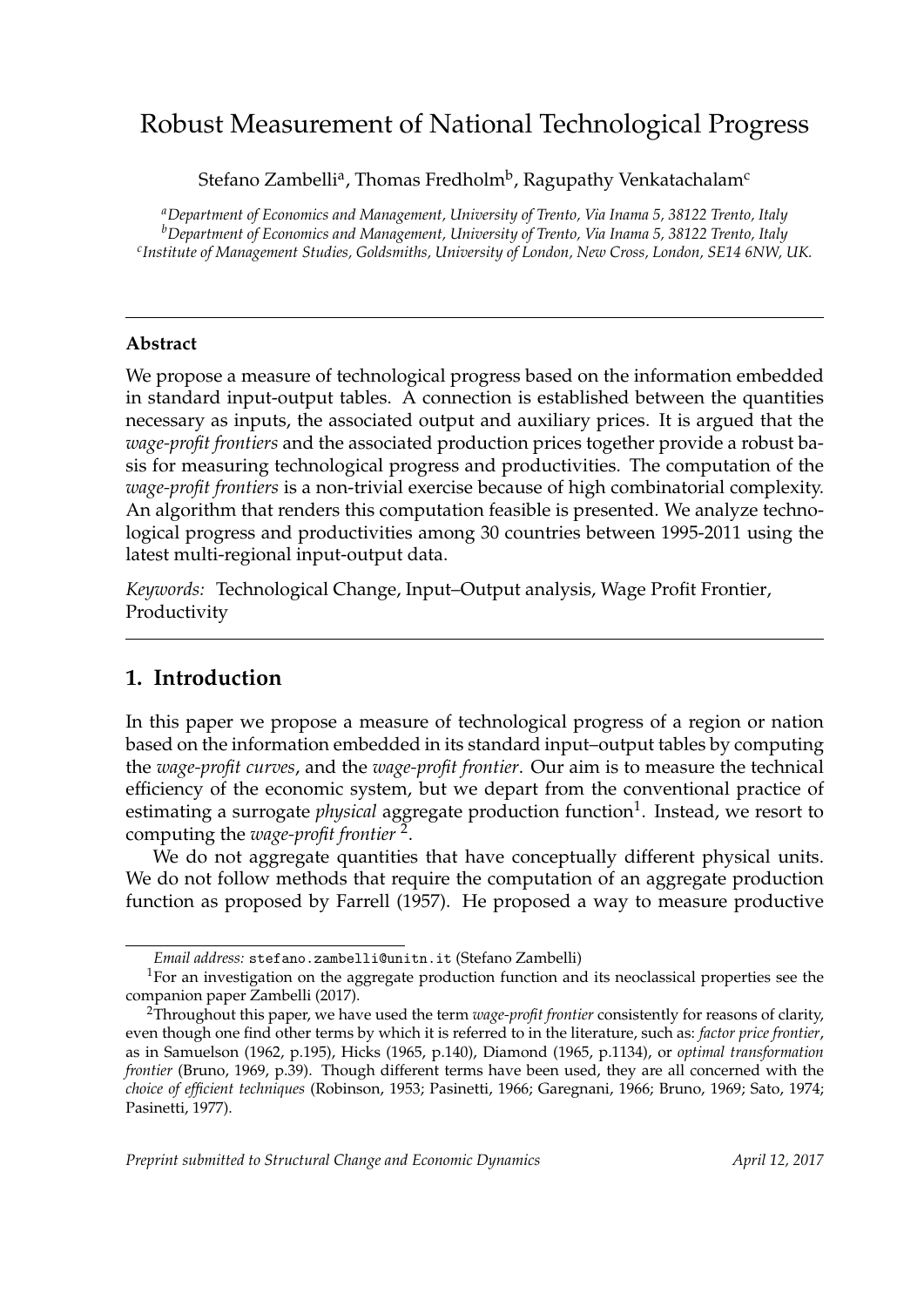efficiency by assuming the existence of a universally optimal (or efficient) production function, whose isoquants are consistent with neoclassical postulates (as defined, for example, in Shephard (1970, p.14) or Sato (1974). As noted by Afriat (2003, pp.119-20), Farrell's approach and the more recent Data Envelopment Analysis (Charnes et al., 1978)) are substantially the same. While the Data Envelopment Analysis does not rely on a specific functional form, it assumes that the underlying production function is neoclassical, by imposing convexity (Petersen, 1990; Bogetoft, 1996; Bogetoft et al., 2000). Recent studies trying to assess technological progress and/or productivity growth rely on versions of Data Envelopment Analysis, which use simple aggregate, neoclassical production function of the type  $Y = F(K, L, A)$ , for example, Kumar and Russell (2002), O'Mahony and Timmer (2009) and Fried et al. (2008) $^3$ . Instead, we generate theoretically robust measures based on industry specific production prices. By comparing the production prices associated with country specific input–output tables, we are able to identify an efficient set of discrete methods of production. This efficient set of methods is used for the construction of indexes to assess systemic and sectoral technical efficiency and technological progress<sup>4</sup>.

In Section 2, we review the notion of a *wage-profit curve* and derive the *production prices* associated to national input-output tables. In Section 3 we define the *wage-profit frontier* as the outer envelope computed from all the possible *wage-profit curves*. While mathematical notion of an envelope is conceptually straightforward, the *brute force* algorithm associated with the computation of such an envelope that takes in to account every single point is computationally infeasible. This is explained in Appendix A.1. We construct an efficient algorithm (*FVZ-algorithm*) 5 , which exploits a result by Bruno et al. (1966) and Bharadwaj (1970), enabling us to compute a global and empirically based *wage-profit frontier*. This is done for the first time in this paper to the best of our knowledge. This algorithm is described in Appendix A.2. *FVZ-algorithm* allows the computation of properly tailored *wage-profit frontiers* and the associated industry level production prices. We apply this algorithm to the input-output data for different countries that has been recently made available and the description of this database is given in Section 4. The *wage-profit curves and frontiers* thus constructed and the associated production prices are used to compute several indexes of economic performance (Section 5).

Subsequently, three new indexes of technological progress are presented. The first of the three, the *wage-profit curve ratio* (WPC*ratio*), measures the difference between the *global intertemporal wage-profit frontier* with respect to national wage-profit frontiers

<sup>&</sup>lt;sup>3</sup>For an excellent, critical discussion on the use of aggregate production functions in measuring technical change, see Felipe and McCombie (2013). Zambelli (2017) provides empirical support for the results of Felipe and McCombie (2013), demonstrating that the aggregate production function does NOT exhibit neoclassical properties. Zambelli (2017) uses the algorithm presented here in the Appendix A.2 and the same data set used here.

<sup>&</sup>lt;sup>4</sup>This set of methods is equivalent to the Production Possibility Frontier. The Production Possibility Frontier is often estimated with production function which are highly aggregated, but not for the cases in which we have, as it is in our case, a large number of sectors or industries.

<sup>5</sup>FVZ stands for Fredholm-Velupillai-Zambelli.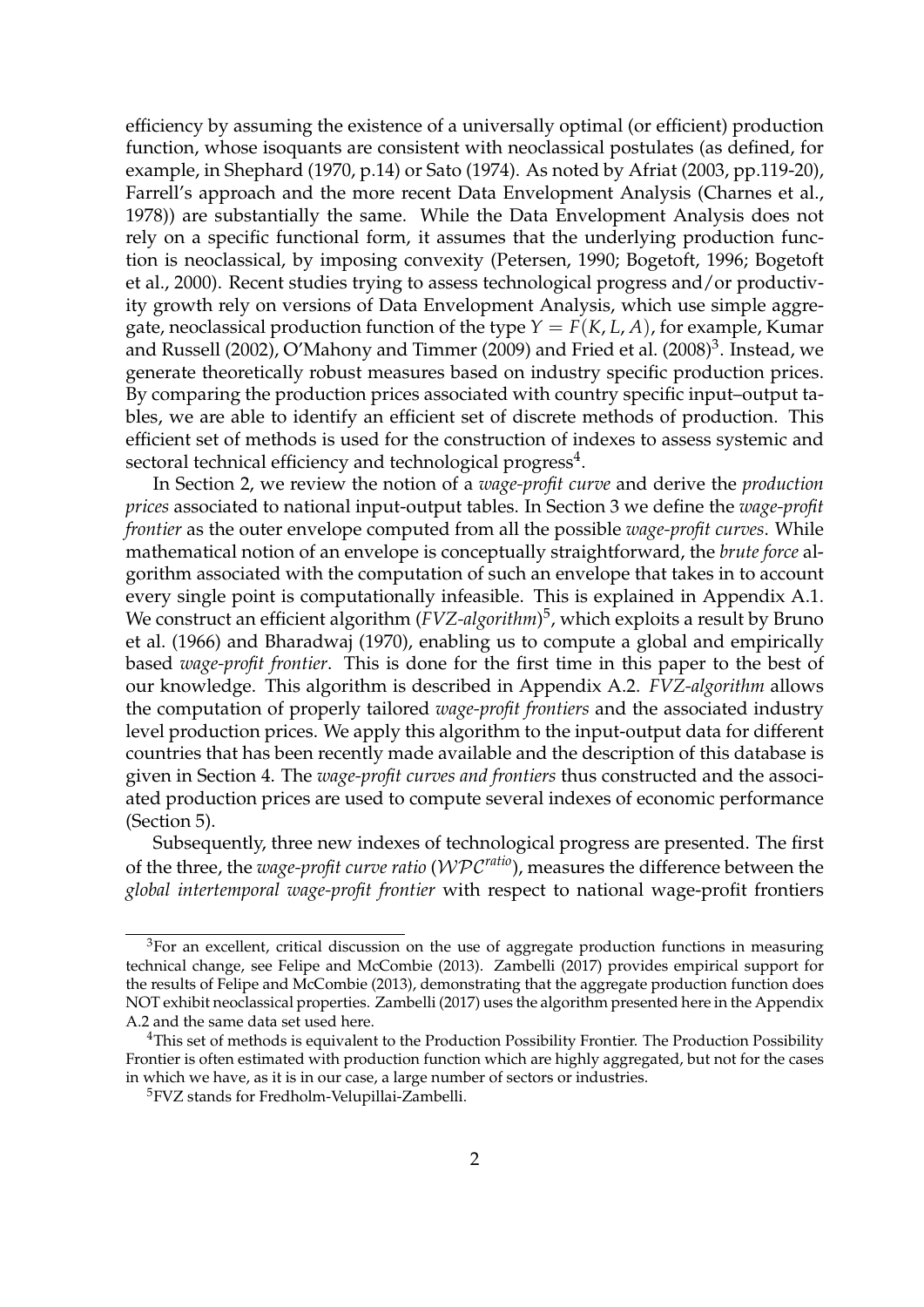(Section 6). The second index is a measure of sectoral technological progress based on the relative contributions at each sectoral level to the set of methods that define the *wage-profit frontier* (Section 7). The third, the *technological progress index* or T P-*index*, is based on the advanced methods of production that belong to the *global intertemporal wage–profit frontier*, see below (Section 8). It measures aggregate national technological progress based on the relative contributions at each sectoral level to the set of methods that define the best technology frontier. In Section 9 the results of the computations are discussed. Section 10 presents some concluding remarks.

#### **2. Production Methods, Wage–Profit Curves and Production Prices**

We base our analysis on the information embedded in input-output tables, from which we derive the methods of production. We start with a multiple-input framework where different production methods (activities) are available for producing a single output. A method is a combination of (multiple) inputs that go into producing different outputs<sup>6</sup>. From the input-output tables, we empirically observe that  $b_i$  units of commodity *i* can be produced with  $s_i$  different alternative methods<sup>7</sup>

$$
\phi(z_i, :, i) : a_{i1}^{z_i}, a_{i2}^{z_i}, \dots, a_{in}^{z_i}, \ell_i^{z_i} \mapsto b_i^{z_i}
$$
\n(2.1)

where:  $i = 1, \ldots, n; j = 1, \ldots, n; \quad z_i = 1, \ldots, s_i$ .  $a_{ij}^{z_i}$  is the input of commodity *j* in producing a good *i* using a method *z<sup>i</sup>* . *s<sup>i</sup>* is the number of available methods for producing the good *i* and *n* is the number of goods.

The set of methods for producing good *i* can be represented in matrix notation as:

$$
\Phi(1:s_{i},1:(n+2),i) = \begin{bmatrix} a_{i1}^1 & \cdots & a_{in}^1 & \ell_i^1 & b_i^1 \\ a_{i1}^2 & \cdots & a_{in}^2 & \ell_i^2 & b_i^2 \\ \vdots & \vdots & \vdots & \vdots & \vdots \\ a_{i1}^{s_i} & \cdots & a_{in}^{s_i} & \ell_i^{s_i} & b_i^{s_i} \end{bmatrix}
$$
(2.2)

<sup>6</sup> In this article we use the term *"method"* to identify the *observations* embedded in the Input-Output tables, where observed inputs are linked with observed outputs. Nothing is implied regarding the functional form of the underlining production function. For instance, the assumption of *constant returns to scales* is not implied, but it is not excluded as well. What it is assumes, however, is the divisibility of inputs and of outputs. Input-Output tables do not contain information on the actual functional form of the production function, whether it is with constant, increasing or decreasing returns to scale. This classification is potentially misleading (Sraffa, 1925, 1926). The results presented in this paper represent a benchmark. For reasons of space, we do not present a detailed account of the distinction that needs to be made between divisibility and constant returns to scale assumptions.

 $7$ The notation is here slightly different from standard mathematical notation. This is a notation familiar to the users of Matlab for multiple dimension arrays. The numbers inside parenthesis identify the *dimension*, i.e. rows, columns, 3*rd*-dimension, 4*th*-dimension and so on. The symbol : stands for all the numbers in that dimension, and  $1 : s$  means from 1 to s and so on.  $\phi(z_i, :, i)$  identifies an entry for the multiple dimension array  $\phi$ , where  $z_i$  identifies the row, : means for all columns and *i* the third dimension.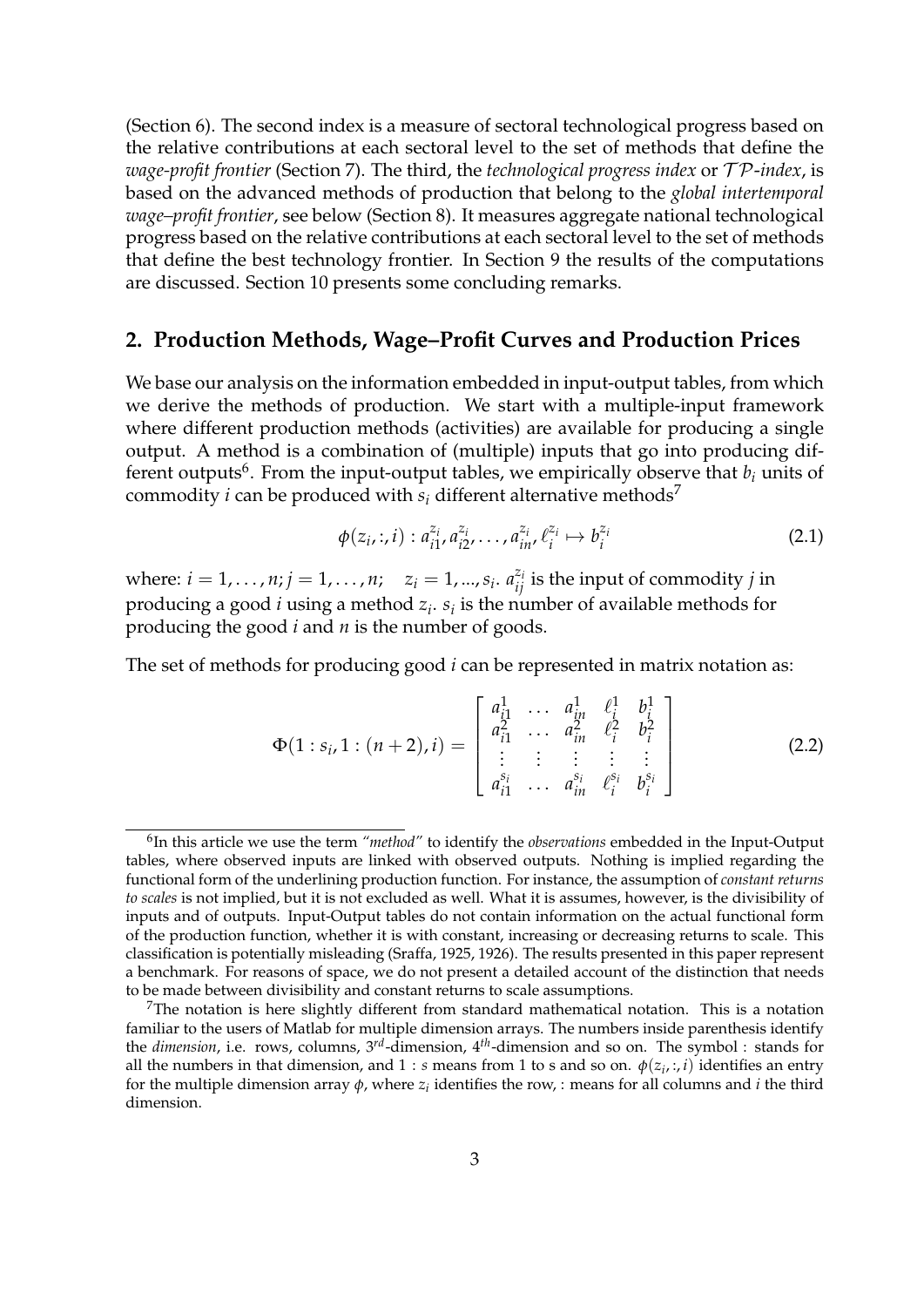The cardinality of the above set of methods can be very large and subsets of the above methods can exhibit, in principle, a great variety of mathematical properties. For example, some subsets of methods can be such that they satisfy the standard neoclassical properties and some may not.

The set of all the available methods is given by the following set of activities  $\pmb{\Phi} \ = \ \{\Phi(:, :, 1) \cup \Phi(:, :, 2) \ldots, \Phi(:, :, n)\}^8.$  Hence, a *n*-commodity output vector can be generated by using one combination of the methods, which belongs to set **Φ**. There are a total  $s = \prod_{i=1}^{n} s_i$  of these combinations. Given one of these combinations,  $\mathbf{z} = [z_1, z_2, \dots, z_n]'$ , we have one production possibility. The set representing the means of production (other than labour) is given by the following matrix:

$$
\mathbf{A}^{\mathbf{z}} = \begin{bmatrix} \mathbf{\Phi}(z_1, 1:n, 1) \\ \mathbf{\Phi}(z_2, 1:n, 2) \\ \vdots \\ \mathbf{\Phi}(z_n, 1:n, n) \end{bmatrix} = \begin{bmatrix} a_{11}^{z_1} & a_{12}^{z_1} & \dots & a_{1n}^{z_1} \\ a_{21}^{z_2} & a_{22}^{z_2} & \dots & a_{2n}^{z_2} \\ \vdots & \vdots & \vdots & \vdots \\ a_{n1}^{z_n} & a_{n2}^{z_n} & \dots & a_{nn}^{z_n} \end{bmatrix};
$$
(2.3)

The labour requirement is given by the following vector:

$$
\mathbf{L}^{\mathbf{z}} = \begin{bmatrix} \boldsymbol{\Phi}(z_1, n+1, 1) \\ \boldsymbol{\Phi}(z_2, n+1, 2) \\ \vdots \\ \boldsymbol{\Phi}(z_n, n+1, n) \end{bmatrix} = \begin{bmatrix} \ell_1^{z_1} \\ \ell_2^{z_2} \\ \vdots \\ \ell_n^{z_n} \end{bmatrix};
$$
(2.4)

The quantity produced by employing means of production **A<sup>z</sup>** and labor **L <sup>z</sup>** may be represented with the following diagonal matrix where the diagonal entries are the quantity produced per each sector:

$$
\mathbf{B}^{\mathbf{z}} = diag\left(\begin{bmatrix} \boldsymbol{\Phi}(z_1, n+2, 1) \\ \boldsymbol{\Phi}(z_2, n+2, 2) \\ \vdots \\ \boldsymbol{\Phi}(z_n, n+2, n) \end{bmatrix}\right) = diag\left(\begin{bmatrix} b_1^{z_1} \\ b_2^{z_2} \\ \vdots \\ b_n^{z_n} \end{bmatrix}\right);
$$
(2.5)

The notation can be simplified: **z** may be taken to represent any production system composed of the triple  $(\text{diag}(x)A^z, \text{diag}(x)L^z, \text{diag}(x)B^z)$  where  $(x)$  is the intensity of utilization of the methods (activity levels) and *diag*(**x**) is the diagonal matrix of vector **x**. The system is defined as being 'productive for all cases in which **x** is such that  $\mathbf{x}'(\mathbf{B}^{\mathbf{z}} - \mathbf{A}^{\mathbf{z}}) \geq 0$ . It should be noted that the *activity level* x that would allow for the system to be productive need not always exist. In that case the particular combination **z** is not *viable* (Chiodi, 1998).

Given a system of methods, **z**, and an the endowment of the primary factors of

<sup>8</sup>Alternatively, one can view **Φ** as a multi–dimensional array, whose maximum number of rows is given by  $max\{s_1, s_2, \ldots, s_i, \ldots, s_n\}$ , the number of columns is  $n + 2$  (the n inputs, labour and output) and the number of matrices are equal to the number of goods. Each matrix Φ(:, :, *i*) contains information about all the possible discrete methods.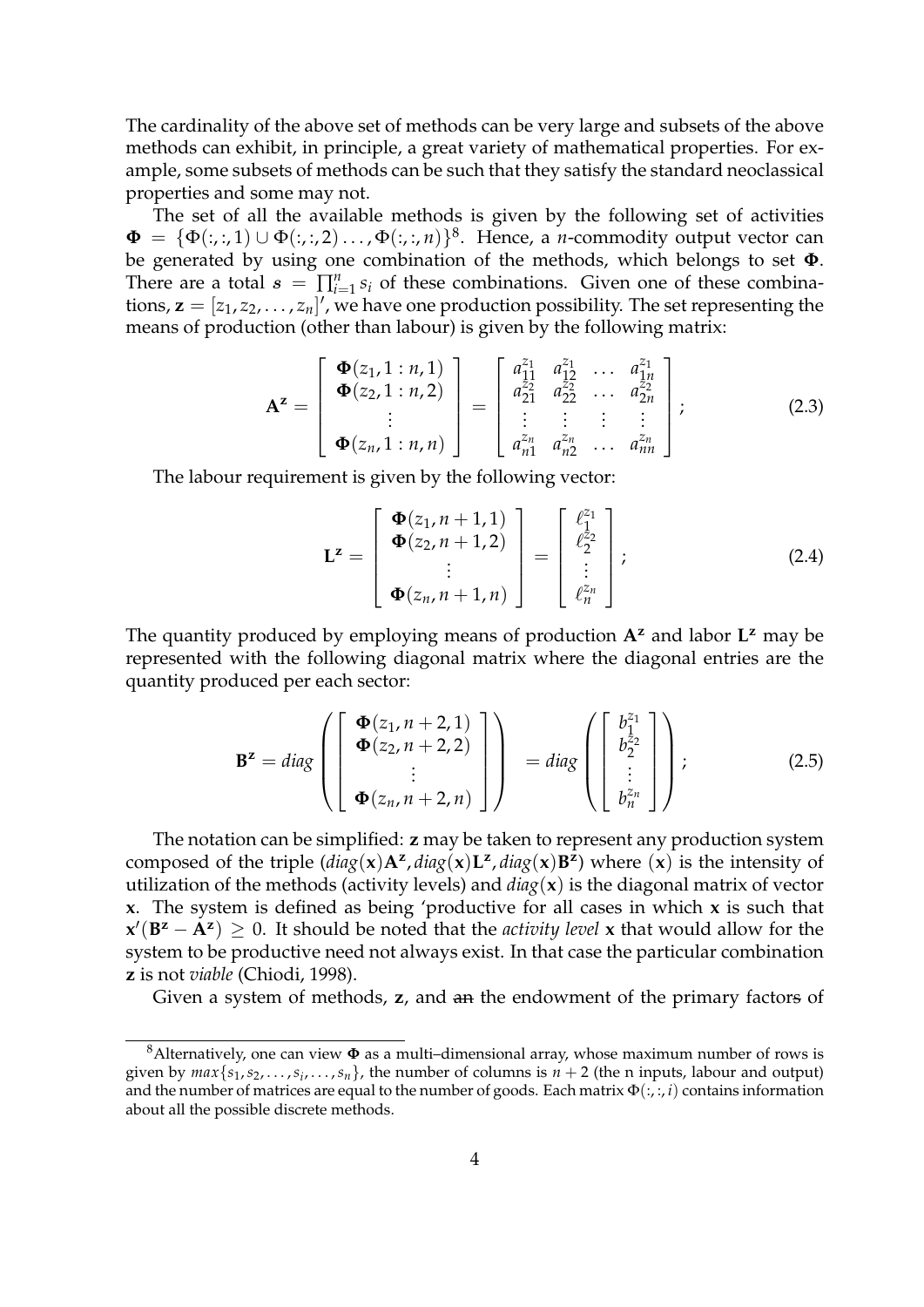production, which here is labour  $e^{\prime}L^{\mathbf{z}}$  (where **e** is the summation vector), we define the *n*–dimensional *production possibility frontier* as:

$$
\Omega^{\mathbf{z}} = \left\{ \bar{\mathbf{x}}^{\mathbf{z}} : \mathbf{x}' \mathbf{L}^{\mathbf{z}} = \mathbf{e}' \mathbf{L}^{\mathbf{z}} \wedge \mathbf{x}' (\mathbf{B}^{\mathbf{z}} - \mathbf{A}^{\mathbf{z}}) \ge 0 \right\} \text{ with } \mathbf{x} \ge 0 \tag{2.6}
$$

Once a combination of methods **z** has been chosen, we have the problem of evaluating and comparing it with respect to another combination. Any intricate productive system can be examined from the point of view of (a) the quantities that are used as factors of production or (b) the values or prices that are necessary for that productive system to reproduce itself. In this paper we evaluate the quality of a set of methods by studying the properties of the values or prices as in (b).

Note that the prices used for the derivation of indexes are not market prices. Instead, these are computed analytical prices that are based on the actual observed quantities. These prices can be interpreted in many different ways. For instance, they can be seen as Adam Smith's *natural prices* or Ricardo–Marx–Sraffa's *production prices*, Seton's *eigenprices*, long term *competitive equilibrium prices*; Walrasian *market clearing prices*, *shadow prices* and so on. Here we will chose to evaluate the collection of methods in terms of *production prices* (as defined, for example, in Sraffa (1960) or Leontief  $(1985))^9$ .

Given a chosen system, **z**, and a uniform rate of profits *r* <sup>10</sup> and the *activity level* **x**, the *production prices* that would assure the system to remain productive for future periods are precisely those which allow the following accounting relation to hold:

$$
diag(\mathbf{x})\mathbf{A}^{\mathbf{z}}\mathbf{p}(1+r) + diag(\mathbf{x})\mathbf{L}^{\mathbf{z}}w = diag(\mathbf{x})\mathbf{B}^{\mathbf{z}}\mathbf{p}
$$
 (2.7)

For a given rate of profits *r* and a uniform wage rate *w*, there exists a price vector **p** that would allow the system to remain productive for the subsequent periods as well:

$$
\mathbf{p}^{\mathbf{z}}(r, w, \mathbf{x}) = [diag(\mathbf{x})\mathbf{B}^{\mathbf{z}} - diag(\mathbf{x})\mathbf{A}^{\mathbf{z}}(1+r)]^{-1} diag(\mathbf{x})\mathbf{L}^{\mathbf{z}}w \tag{2.8}
$$

An important result in this context is that for a given combination of methods **z** (i.e., any triple  $diag(\mathbf{x})\mathbf{B}^{\mathbf{z}}, diag(\mathbf{x})\mathbf{A}^{\mathbf{z}}, diag(\mathbf{x})\mathbf{L}^{\mathbf{z}})$  the re-proportion matrix  $diag(\mathbf{x})$  does not influence the determination of the price vector **p**. This is known in the literature as the *Non-Substitution Theorem*11. This implies that the prices are determined as a function of the set of methods and they do not depend on the intensity. Therefore the

<sup>&</sup>lt;sup>9</sup>The relation between Sraffian Schemes and Leontief's Input-Output Tables is investigated in several contributions in the literature. In particular see Pasinetti (1977, Chs. 1-5) for theoretical foundations and Kurz and Salvadori (2006) for a textual comparison between the writings of Leontief and Sraffa. On the choice of techniques see also Pasinetti (1977, Ch. 6) and Kurz and Salvadori (1995, Ch. 4).

<sup>&</sup>lt;sup>10</sup>Here for simplicity we consider the case of the uniform rate of profit. We follow (Sraffa, 1960). Nevertheless it is important to stress that the system may reproduce itself also for the cases in which there are differences in the rates of profits.

<sup>11</sup>On the origins of the *non-substitution-theorem*, see Arrow (1951), Koopmans (1951), Samuelson (1951). A more recent treatment is presented in Mas-Colell et al. (1995), pp.159-60. See also Zambelli (2004, footnote 2, p. 105), Pasinetti (1977, Ch. 6)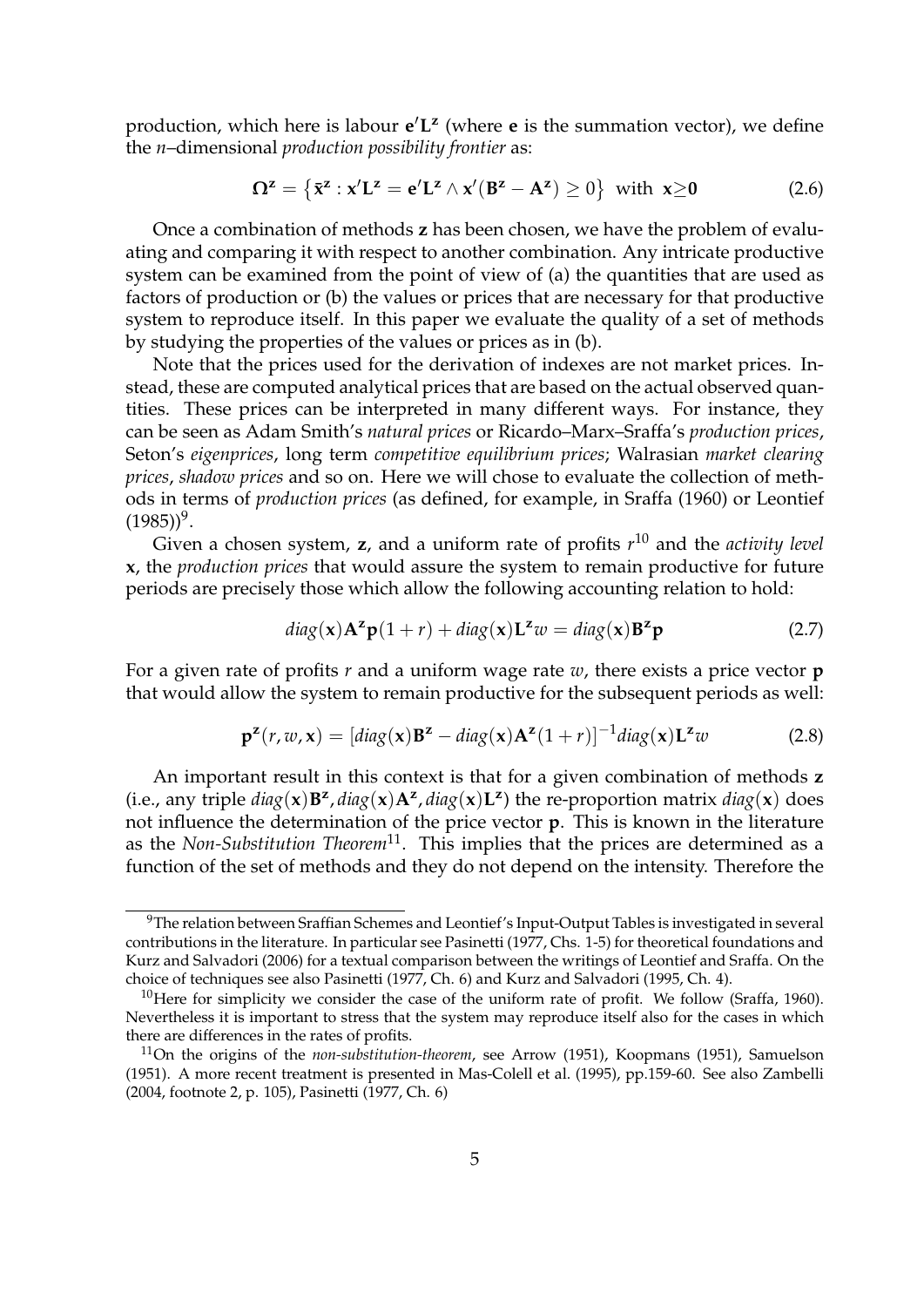properties of the prices, as we will see below, may have a high degree of generality because they would depend on the observed methods (and distribution), but not on the actually produced or demanded quantities.

Equation 2.8 may be simplified into:

$$
\mathbf{p}^{\mathbf{z}}(r,w) = [\mathbf{B}^{\mathbf{z}} - \mathbf{A}^{\mathbf{z}}(1+r)]^{-1} \mathbf{L}^{\mathbf{z}} w \tag{2.9}
$$

We then choose a *numéraire*, a vector composed of different proportion of the *n* produced goods forming the input-output tables,

$$
\eta' \mathbf{p}^{\mathbf{z}}(r, w) = 1 \tag{2.10}
$$

we are now in a position to define the *wage-profit curve*. By substituting 2.9 into 2.10 we obtain the *wage-profit curve* associated with the set of methods **z**:

$$
w^{\mathbf{z}}(r,\eta) = [\eta'[\mathbf{B}^{\mathbf{z}} - \mathbf{A}^{\mathbf{z}}(1+r)]^{-1}\mathbf{L}^{\mathbf{z}}]^{-1}
$$
(2.11)

where  $r \in [0, \mathcal{R}^z]$  and  $\mathcal{R}^z$  is the maximum rate of profit of system **z**. This is the *wageprofit curve* associated with system **z**, for the case where the profit rates are uniform for all industries.

Substituting 2.11 into 2.9 we obtain the price vector

$$
\mathbf{p}^{\mathbf{z}}(r,\eta) = [\mathbf{B}^{\mathbf{z}} - \mathbf{A}^{\mathbf{z}}(1+r)]^{-1} \mathbf{L}^{\mathbf{z}}[\eta'[\mathbf{B}^{\mathbf{z}} - \mathbf{A}^{\mathbf{z}}(1+r)]^{-1} \mathbf{L}^{\mathbf{z}}]^{-1}
$$
(2.12)

The price vector  $\mathbf{p}^{\mathbf{z}}(r, \eta)$  is a function of the particular set of methods **z** and of the rate of profits *r*. These are auxiliary prices that would allow for the *accounting* balance between buyers and sellers of the factors of productions such that the same production activity could take place during next cycle.

#### **3. The** *Wage Profit Frontier* **and Technological Progress**

We attempt to measure technological progress by comparing the prices associated with the employment of old and new methods. The system is said to exhibit a technological improvement when the auxiliary price is lower than the previous price or, when, for given profit rates *r*, the associated wage rate,  $w^2$ , is higher than earlier.

Although the *wage-profit curve*, eq. 2.11, is a well known relation, in the past its empirical importance may have been underestimated. For each combination of methods **z**, there is a corresponding *wage-profit curve*. The outer envelope of all possible *wageprofit curves* is the *wage-profit frontier*. For a given subset of combination of methods  $\boldsymbol{E} = \big\{ \mathbf{z}_{\text{\tiny{1}}} , \mathbf{z}_{\text{\tiny{2}}} , \ldots , \mathbf{z}_{\text{\tiny{m}}} \big\}$  of  $\boldsymbol{\Phi}$ , it is defined as

$$
w_E^{\text{WPF}}(r,\eta) = \max \{ w^{\mathbf{z}_1}(r,\eta), w^{\mathbf{z}_2}(r,\eta), ..., w^{\mathbf{z}_m}(r,\eta) \}
$$
(3.1)

The domain of  $w_E^{\text{WPF}}(r, \eta)$  is composed of *v* intervals. The junction between the different intervals are called *switch points* - points where the dominance of one *wageprofit curve* is replaced by another one.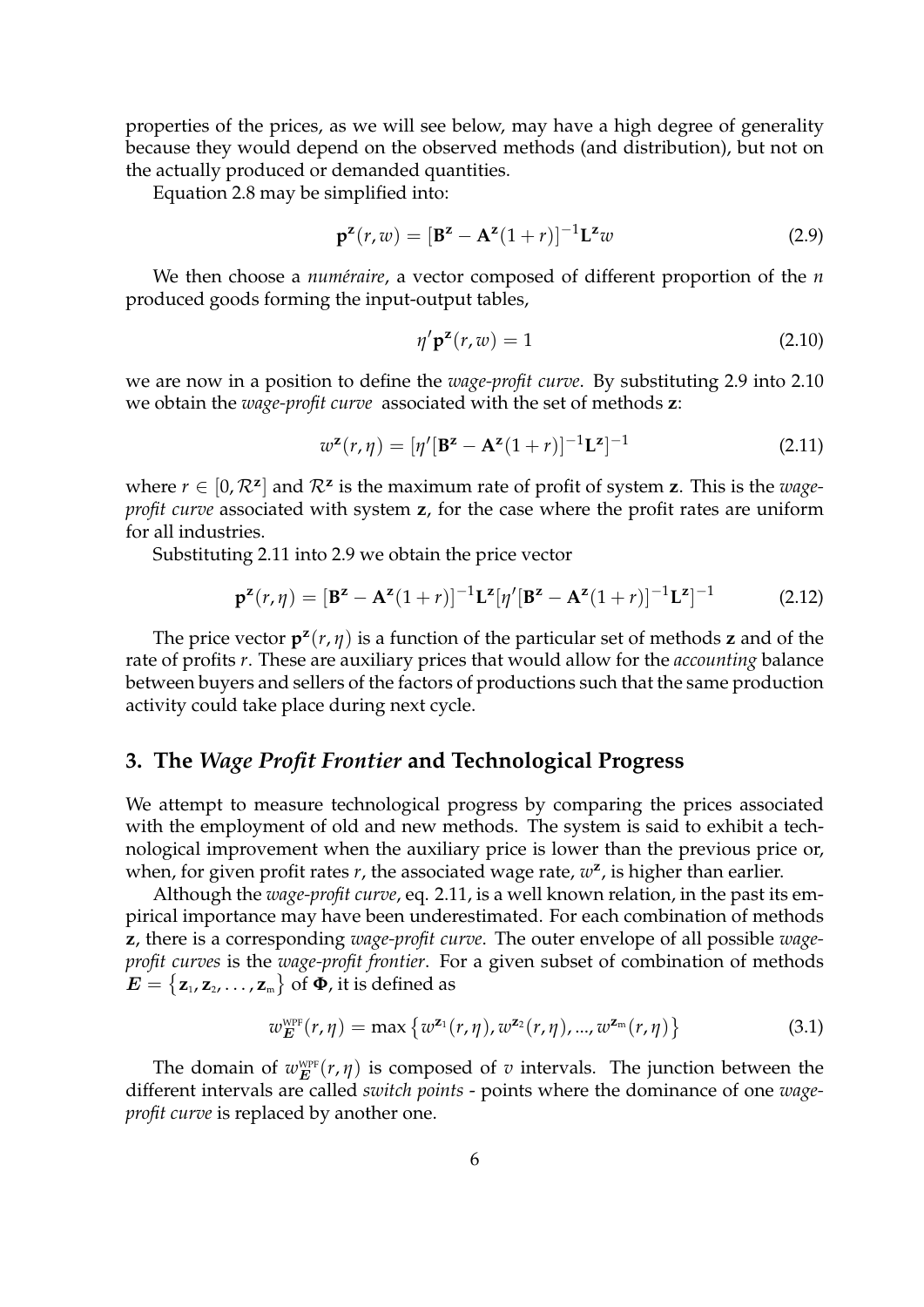$$
r \in \left[ [0,\widehat{r}_1 \big[ \cup [\widehat{r}_1,\widehat{r}_2 \big[ \ldots, [\widehat{r}_{v-2},\widehat{r}_{v-1}] \cup [\widehat{r}_{v-1},\mathcal{R}_E^{WPF}] \right] \right]
$$
(3.2)

where  $\hat{r}_k$  ( $k = 1, 2, ..., v - 1$ ) are the switch points and  $\mathcal{R}_E^{WPF}$  is the maximum rate of row  $F_k$  ( $k = 1, 2, ..., v - 1$ ) are the switch points and  $\mathcal{R}_E^{WPF}$  is the maximum rate of profit of  $w_{E}^{\text{WPF}}(r, \eta)$ . These intervals are relatively few with respect to the very large number of possible combination of methods belonging to  $E$ .

Each interval, *k*, is the domain of a *wage-profit curve* that was generated by the set of methods  $\mathbf{z}_{\{k\}}.$  The whole set of methods that contribute to  $w_{\boldsymbol{E}}^{\text{\tiny WPF}}(r,\eta)$  may be arranged in matrix notation as:

$$
\mathbf{Z}_{\mathbf{E}}^{\text{WPF}} = \left[ \mathbf{z}^{\{1\}}, \mathbf{z}^{\{2\}}, \ldots, \mathbf{z}^{\{k\}}, \ldots, \mathbf{z}^{\{v\}} \right] = \begin{bmatrix} z_{11}^{\{1\}} & z_{12}^{\{2\}} & \ldots & z_{1v}^{\{v\}} \\ z_{11}^{\{1\}} & z_{12}^{\{2\}} & \ldots & z_{2v}^{\{v\}} \\ \vdots & \vdots & \vdots & \vdots \\ z_{n1}^{\{1\}} & z_{n2}^{\{2\}} & \ldots & z_{nv}^{\{v\}} \end{bmatrix}
$$
(3.3)

The derivation - i.e. computation - of the set of methods at the frontier derived from a large number of empirical set of methods is the major and innovative contribution of this paper.

Several characteristics of the *wage-profit curves* and the *wage-profit frontier* are useful for analyzing the performance of economic regions and to construct relevant indexes.<sup>12</sup>

- 1. *"At a switch point the adjacent production system differs in the method of production for* **only one** *of the commodities common to them (Bharadwaj (1970) (p.423), emphasis added)"*;
- 2. At switch points the production prices of each commodity are the same independently from whether they are computed with one or the other of the two set of methods that coexist at the switch point (Pasinetti, 1977, p.158).
- 3. The *wage-profit curves* are strictly decreasing as the rate of profit decreases (Pasinetti, 1977, p.159).
- 4. The *wage-profit curves* and *frontiers* are scale independent. This result follows from the *non-substitution* theorem. Hence, two different productive systems, say, those associated with a small and a big country, can be compared using this framework.
- 5. The methods determining the *wage-profit frontier* are independent of the *num´eraire*.
- 6. The *wage-profit curves*, eq. 2.11 are associated with the quantities that could actually be produced using a given combinations of methods, **z** and by employing total labour  $e^{\prime}L^{z}$ . This produced vector of goods is a point in the *production possibility frontier* (eq. 2.6). Clearly, for a given set of profit rates, if  $w^{\bar{z}} > w^{\bar{z}}$ ,

<sup>12</sup>See also Pasinetti (1977), Ch.6, Section 4.3, *Analytical properties of the technological frontier*.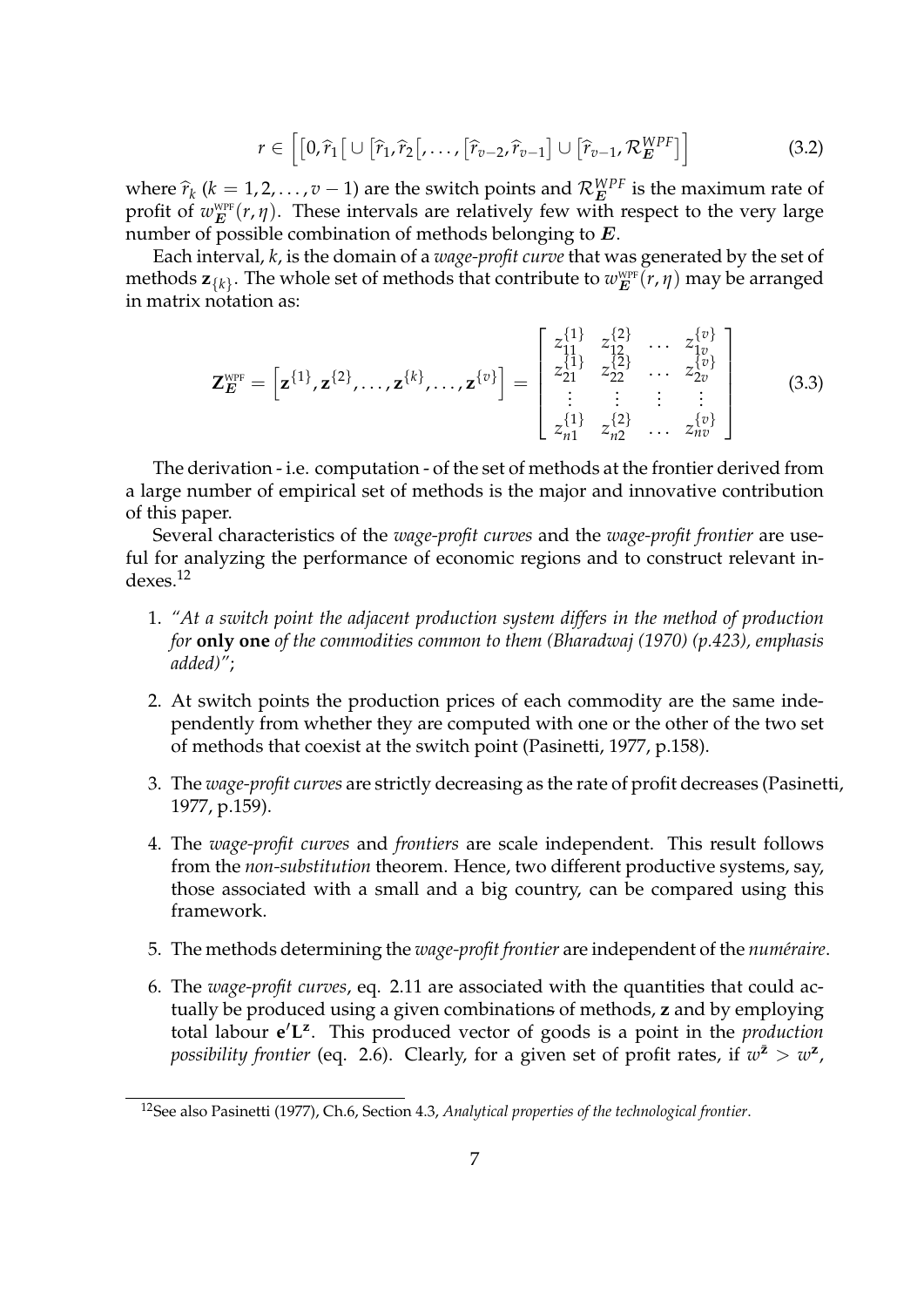it means that the  $w^{\bar{z}}$  has a higher purchasing power with respect to  $w^{\bar{z}}$  for the associated auxiliary prices. Hence we can claim that the production associated with the highest wage profit curve is desirable or more efficient<sup>13</sup>. This is important because it allows the comparison and choice of different bundles of *produced* goods. This is particularly relevant when we consider that the values of different wage profit curves and production prices are all computed in terms of a common "physical" *num´eraire*. Hence, comparing the n-dimensional *production possibility frontiers*, **Ωz**¯ and **Ω<sup>z</sup>** becomes straightforward: the most efficient system, *ceteris paribus*, would be the one that has the highest *wage-profit frontier*.

- 7. Consider two *wage-profit curves,*  $w^{z_a}(r, \eta)$  and  $w^{z_b}(r, \eta)$  where the set of methods differ only for the production of the  $k^{th}$  product so that  $z_a = [z_1, z_2, \ldots, z_n]$  $[z_a, \ldots, z_n]'$ , and  $\mathbf{z_b} = [z_1, z_2, \ldots, z_b, \ldots, z_n]'$ . For a given profit rate *r* any linear combination of the  $k^{th}$  methods  $z_a$  and  $z_b$  is associated with a *wage-profit curve*, let us call it  $w^{z_a...z_b}$ , which will never dominate the two original *wage-profit curves*. It is never the case that  $w^{z_a...z_b} > max\{w^{z_a}, w^{z_b}\}$ . This is important in order to compare two or more *wage-profit curves* and for deriving the *wage-profit frontier* because it excludes all possible linear combinations as they will not be efficient (Mas-Colell et al., 1995, pp.159-60).
- 8. Comparison between two *wage-profit curves* is independent of the cardinality of their productive systems. Two systems having different cardinality, say *n* and *m*, can still be compared as long as they have the same *numéraire*. The only requirement is that the *numéraire* is a transformation based on the subset of commodities, which are common to both systems.
- 9. Clearly, not all *wage-profit curves* associated with E contribute to the formation of the  $\emph{wage-profit frontier}, w_{E}^{\tiny\text{WPF}}.$  The subset of methods of  $E$  that enter the frontier represent the most productive system of methods. For the measurement of productivity and technological progress we will make use of the information about  $w_{E}^{\text{\tiny WPF}}$ , associated production prices and the methods that contribute to the frontier. An example of an actual *wage-profit frontier* is illustrated below in Figure 5.1.
- 10. Whether the *wage-profit frontier,*  $w_E^{\text{WPF}}$ *,* is consistent with the neoclassical framework will depend on the particular structure associated with the set of methods. Hence, this approach is more general and therefore we abstain from discussing whether or not the production structure is neoclassical in this paper.

## **4. Data and the Choice of** *Numeraire ´*

We use data from the World Input-Output Database (Timmer, 2012) which is publicly available and it provides detailed input-output data at the industrial level for 35 in-

<sup>&</sup>lt;sup>13</sup>Given alternative sets or combinations of methods, the combination that produces, ceteris paribus, the highest vector of social surplus is what is referred to as 'efficient'.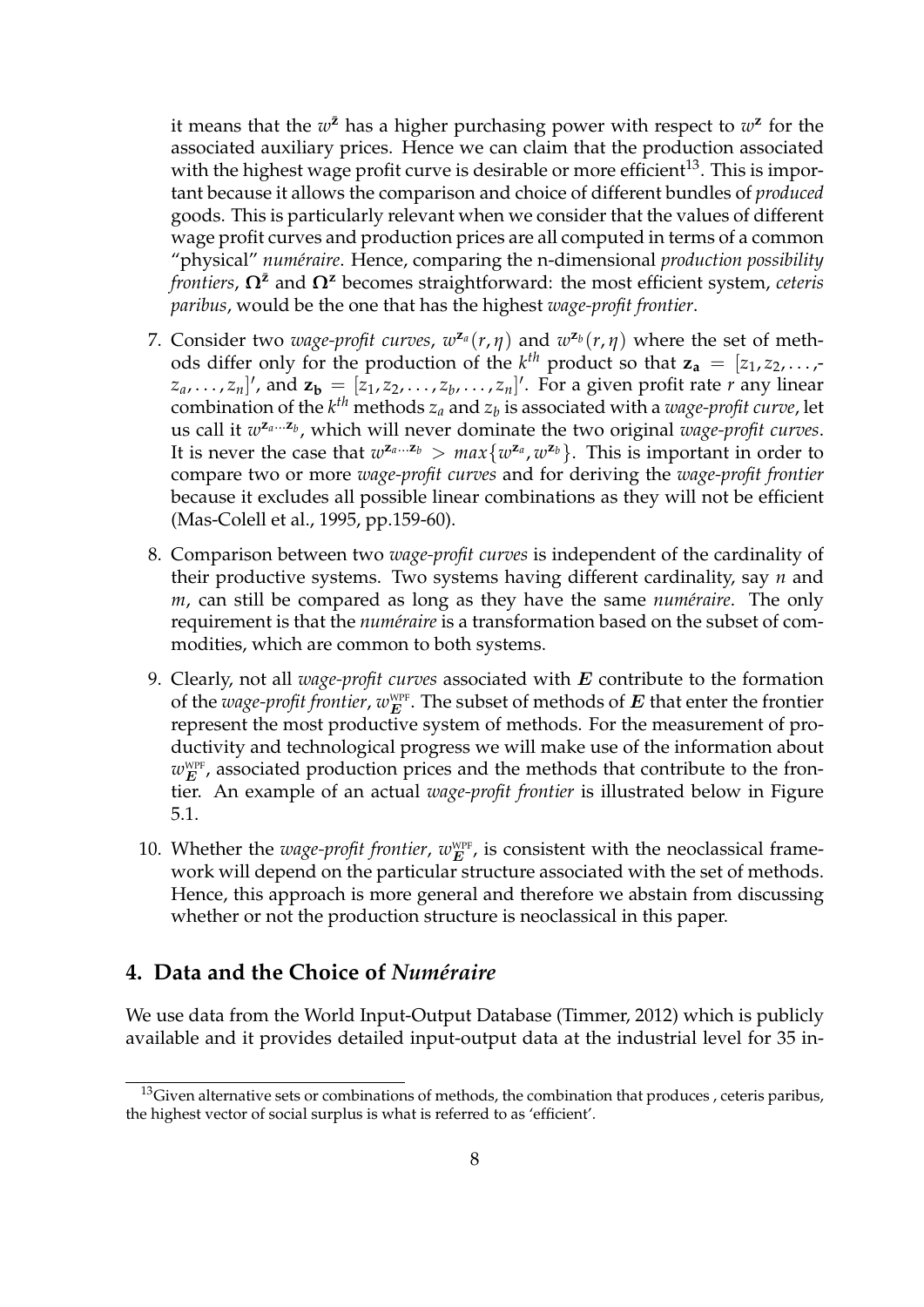Table 4.1: *List of Countries*

| Code       | <b>Country Name</b> | Code       | <b>Country Name</b> | Code       | <b>Country Name</b>  |
|------------|---------------------|------------|---------------------|------------|----------------------|
| AUS        | Australia           | <b>FIN</b> | Finland             | KOR        | Korea                |
| <b>AUT</b> | Austria             | <b>FRA</b> | France              | <b>MEX</b> | Mexico               |
| BEL        | Belgium             | GBR        | Great Britain       | NLD        | Netherlands          |
| BRA        | Brazil              | GRC        | Greece              | POL        | Poland               |
| <b>CAN</b> | Canada              | HUN        | Hungary             | PRT        | Portugal             |
| <b>CHN</b> | China               | <b>IDN</b> | Indonesia           | <b>RUS</b> | Russia               |
| CZE        | Czech Republic      | <b>IND</b> | India               | <b>SWE</b> | Sweden               |
| DEU        | Germany             | IRL        | Ireland             | TUR        | Turkey               |
| <b>DNK</b> | Denmark             | <b>ITA</b> | Italy               | TWN        | Taiwan               |
| <b>ESP</b> | Spain               | IPN        | Japan               | USA        | <b>United States</b> |

dustries from 1995-2011. The data set is composed of national input-output tables of 40 countries that includes 27 EU countries and 13 other major industrial countries. These tables provide information on the inter-industry supply and use and the share of output from industries that go into production in a particular industry, along with primary factors. It also has data on final consumption expenditure of households, government and gross fixed capital formation at the industry level. This constitutes a comprehensive data set in which all inter-industry flows are properly accounted. For more details regarding the construction of Input-Output tables in WIOD database, see Dietzenbacher(2013). The unique aspect of the Social and Economic Accounts (SEA) is that it offers data at the industry level. We use this data to compute yearly and inter-temporal *wage-profit frontiers*. For a detailed description of the data set, see Timmer (2012).

In this exercise, we have confined ourselves to a subset of 30 countries. In our analysis, we have reduced the total sectors or industries to 31 (the list of the sectors is reported below in the Table 7.1). The reason for doing so is the following: Since this is production oriented approach, we are considering only those industries that belong to the core of the 'production' system. Although the contribution of the 4 excluded sectors in terms of services to the whole system and their impact on the well being of the individuals may be high, their direct impact on the core of the production is negligible. In other words, their direct contribution to the production of other sectors<sup>14</sup> is negligible. Out of the total of 40 countries, we restrict our analysis to 30 of them there by excluding countries which are relatively small in terms of their output as well as their diversity in production (see Table 4.1). The National Input-Output tables (NIOT) have been adjusted so as to include the imports of means of production. Hence, the methods associated with each sector would be the inputs of internally produced goods plus the inputs of the imported goods. All the current period values have been appropriately adjusted using price indexes. For this, we have used the data on price series that are available in the Social and Economic Accounts (SEA) section

<sup>&</sup>lt;sup>14</sup>These sectors are: Public Administration and Defence, Compulsory Social Security; Education; Health and Social Work; Private Households with Employed Persons.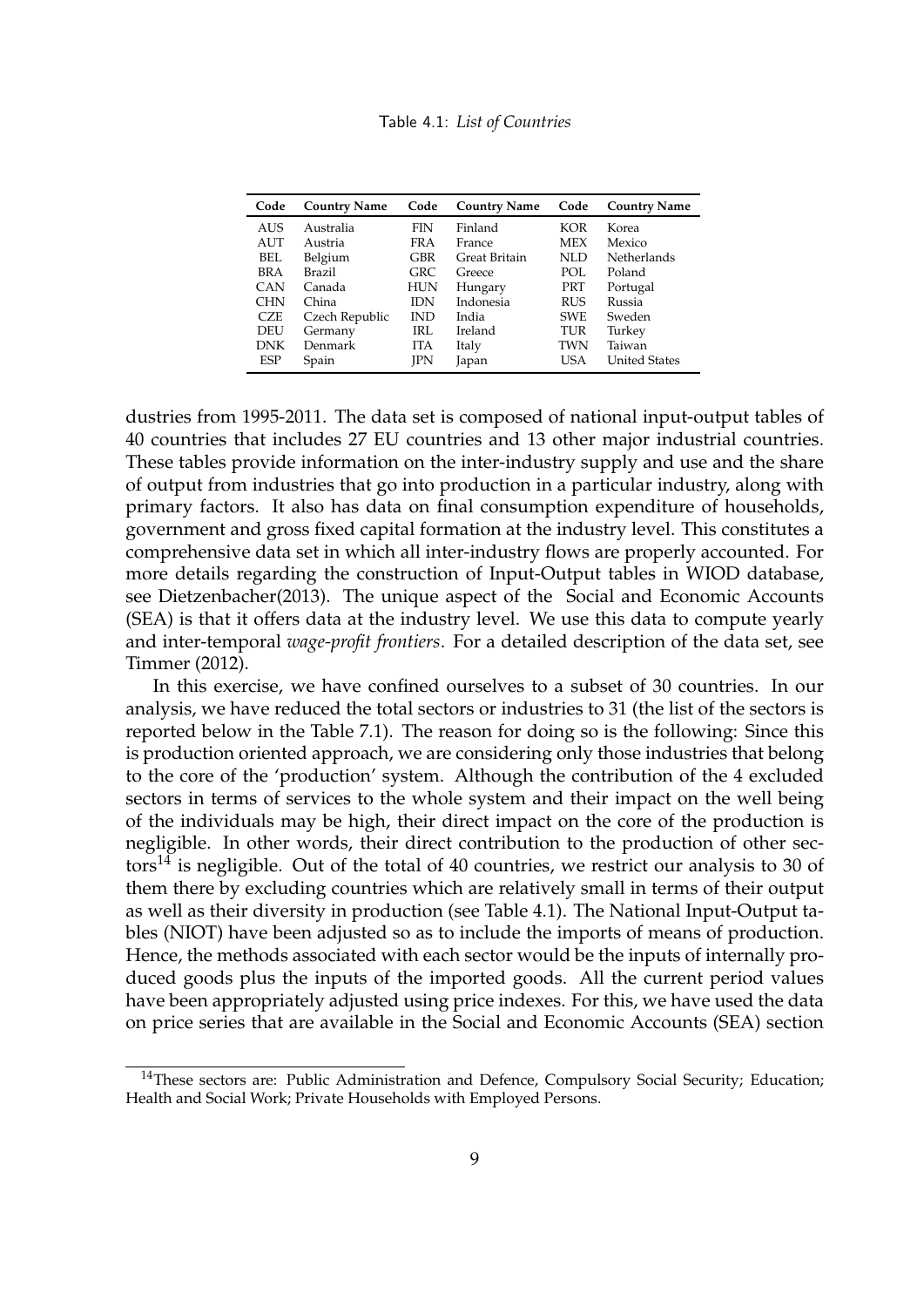of the WIOD database (Timmer, 2012).

Once the above adjustments have been made, we organize the means of production, labour inputs and the gross output as in the multi-dimensional matrix **Φ**. This enables us to enumerate all the possible combinations of methods of production with the vectors **z** and associate them to production systems formed by the triple: **A<sup>z</sup>** (eq. 2.3),  $L^z$  (eq. 2.4),  $B^z$ (eq.2.5). An important feature of the approach in this paper is that all the different values - wages and production prices, are measured with respect to the same *physical numéraire*, *η*. The choice of such common standard is an important question and it needs to be studied with care. But for reasons of space we leave this investigation to a future exercise. In this paper we have chosen the agricultural sector as the common *numéraire*, which we feel is a relevant measure, given the historical debates on this topic and given the aims of our exercise. Therefore, we represent  $\eta' = [1, 0, \ldots, 0]$ . Once the data is appropriately arranged, we do the following:

- 1. We compute the country-specific *wage-profit curves*, *w* **z** (*r*, *η*) as in eq. 2.11 and the associated *production prices*, **p z** (*r*, *η*) as in eq. 2.12 for each year.
- 2. We apply the FVZ-*algorithm* to find the efficient set of methods  $\mathsf{Z}_{E_{t}}^{\text{\tiny WPF}}$  (see eq. 3.3).
- 3. The yearly  $w$  *age-profit frontiers*  $(w_{E_{1995}}^{\text{\tiny WPF}}, w_{E_{1996}}^{\text{\tiny WPF}} \ldots w_{E_{2008}}^{\text{\tiny WPF}}$  $w_{E_{2009}}^{\text{\tiny WPF}})$ *, the inter-temporal*  $\emph{wage-profit frontier}, \emph{w}_{\mathbf{\Phi}}^{\text{\tiny{WPF}}}(r, \eta)$ , and the production prices are computed.
- 4. We define and compute relevant indexes of performance for each country *j*.
- 5. We then compare the different indexes and provide the rankings according to country performance.

# **5. Empirical results: the** *wage-profit curves***, yearly and intertemporal** *wage-profit frontiers*

Figure 5.1<sup>15</sup> reports the *wage-profit frontier* relative to the year 2011,  $w_{E_{2011}}^{\text{WPF}}$ . We see that the frontier is made of contributions due to many *wage-profit curves*, which are

<sup>15</sup> Most published empirical work focus on the computation of *wage-profit curves*, as opposed to the computation of the empirical *wage-profit frontier*. Major reasons for this are the lack of appropriate data and the lack of an algorithm that would allow the computation of the *wage-profit frontier* for a large set of available methods, Φ. The existing empirical literature on this is confined to the cases in which only two or three alternative methods were considered. Hence, the total number of wage profit curves to compute was very limited. Leontief (1985) computes the *wage-profit curve* associated with the USA Input-Output Table relative to 1979. Technological change is subsequently studied by making hypothetical changes in some individual methods. In fact, the analysis was conducted on the *wage-profit curve* and not on the *wage-profit frontier*.

A more complete data-set on input-output tables was assembled by the OECD, which started the project in the early 1990's and made the data available (for a limited set of countries) at the beginning of the 2000's. Han and Schefold (2006) used this data set to compute the *wage-profit curves* and analyse through a pair-wise comparison of *wage-profit curves* between countries. Again, they did not compute either the global (i.e., for more than two countries) *wage-profit frontier* (eq.3.1) or the set of the methods at the frontier,  $\mathsf{Z}_{E}^{\text{WPF}}$ , as in eq.3.3 above. The same is true for Ozol (1984) and Cekota (1988) who compute the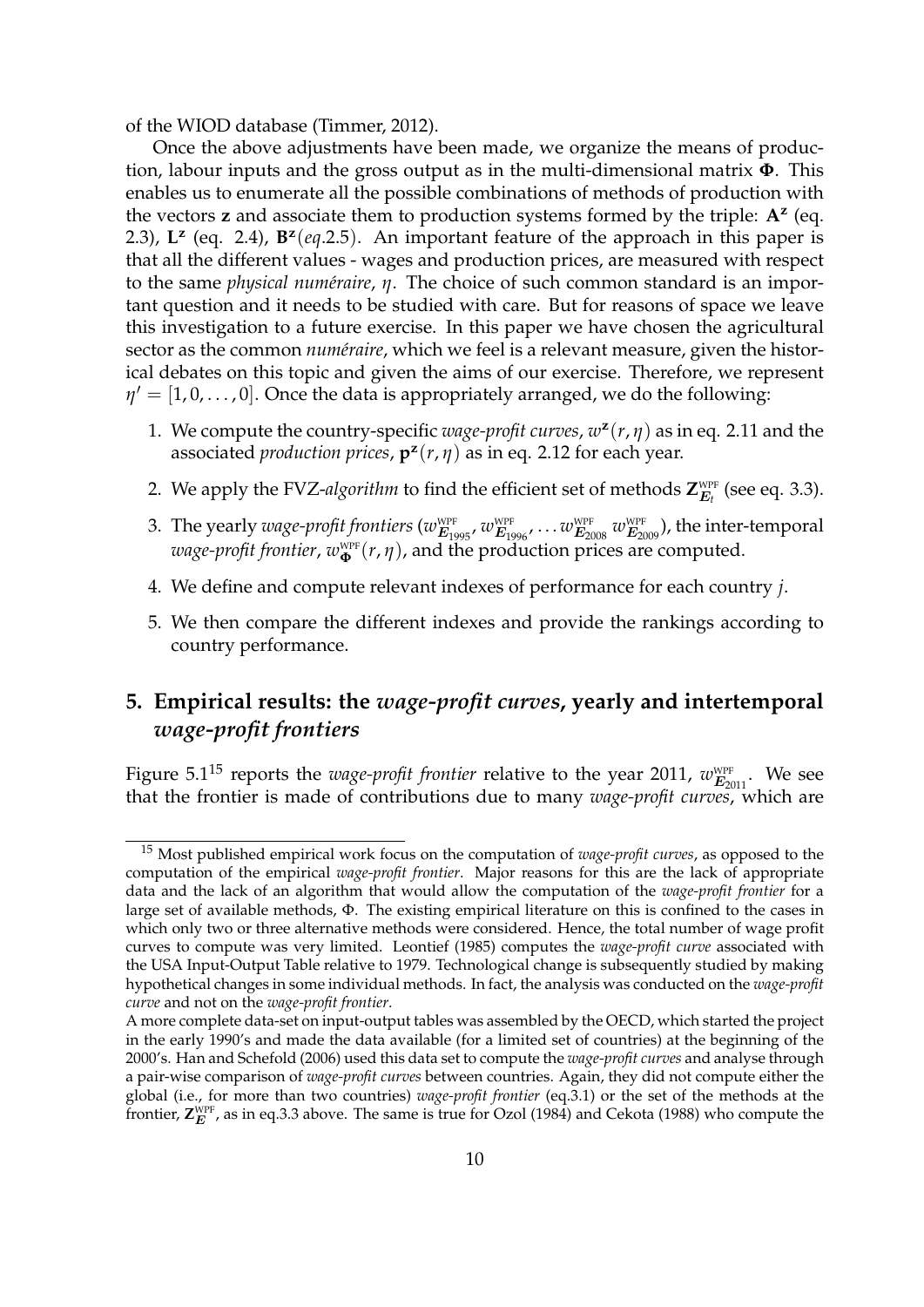relative to 63 different combinations of methods of production that stem from the set of methods observed for 2011,  $E_{2011}^{WPF}$  which are a total of  $31^{30} (\approx 5.5 \times 10^{44})$ .



Figure 5.1: Wage-profit frontier 2011,  $w_{\boldsymbol{E}_{2011}}^{\text{\tiny WPF}}(r,\eta)^{16}$ 



Figure 5.2: Wage-profit frontier,  $w_{\mathbf{E}_{2011}}^{\text{WPF}}(r,\eta)$ , country wage-profit curves *relative to 2011 and the inter-temporal* wage-profit frontier*, wWPF* **<sup>Φ</sup>** (*r*, *η*)

The *wage-profit frontier*,  $w_{E_{2011}}^{\text{WPF}}$  is the most efficient level of the production possible, given the observed sectoral methods of production,  $E_{2011}$ . It is interesting to see the

*wage-profit curves* for Canada. Krelle (1977), Ochoa (1989), Shaikh (1988), Mariolis and Tsoulfidis (2011), Shaikh (2012) and Schefold (2013) also compute a few yearly *wage-profit curves* for USA, but not the *wage-profit frontier*. Two recent books also compute (randomized) yearly *wage-profit curves*, Mariolis and Tsoulfidis (2016) and Shaikh (2016).

Clearly, the authors of these contributions did not find the computation of the *wage-profit frontier* to be an essential ingredient for their investigations. As far as we know this paper is the first that computes the *wage-profit frontiers* involving a large number of countries and alternative methods.

 $^{16}w_{E_{2011}}^{\text{WPF}}$  is formed with "pieces" of 63 *wage-profit curves*, each relative to a combination of methods that belong to 2011 input-output tables of 30 countries. The *wage-profit-curves* forming the *WPF* are determined by the set of methods captured in the matrix  $\mathsf{Z}_{\boldsymbol{E_{\Phi}}}^{\text{WPF}}$ .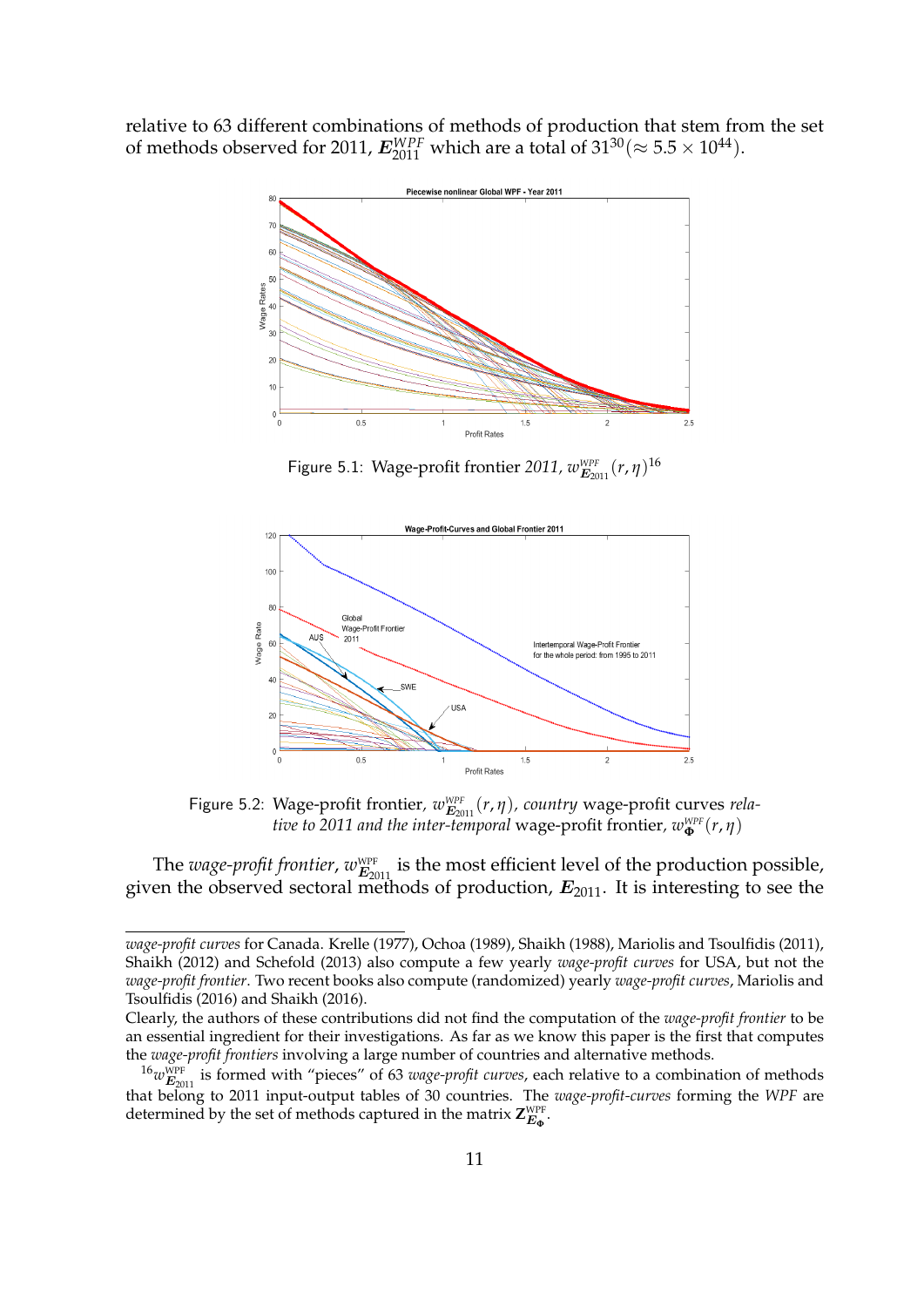distance between the individual yearly *wage-profit curves* from the frontier. Figure 5.2 shows the country *wage-profit curves*, the yearly *wage-profit frontier* for 2011 and the global inter-temporal *wage-profit frontier*. The distance between the country *wage-profit curves* and the *wage-profit frontier* and among the *wage-profit curves* themselves could give us valuable information regarding the potential technological growth for these countries. The *wage-profit frontier*, as discussed earlier, is to be taken as a benchmark since for a given set of methods, it represents the most efficient combination. Hence, it also represents the most efficient level of production possible once the uniform rate of profit,  $\bar{r}$ , is given. We now define relevant indices to capture the performance of different countries.



Figure 5.3: *Yearly* wage-profit frontiers,  $w_{E_{1995}}^{WPF}$ ,  $w_{E_{1996}}^{WPF}$ , ...,  $w_{E_{2011}}^{WPF}$ , and the inter*temporal* wage-profit frontier*, wWPF* **<sup>Φ</sup>** *. The green area includes the* wage-profit curves *from 1995 to 2002. The cyan area includes the* wage-profit curves *relative to the years 2003, 2010 and 2011.*

Figure 5.3 reports the yearly *wage-profit frontiers*. We assume that the deflated Input-Output Data may be considered indexes of *physical quantities*. Therefore, the intertemporal *wage-profit frontier* is the dominating frontier by definition - it is the most efficient combination of countries' methods because it assembles the methods of the whole period. It is interesting to note the fall associated with the 2010 and 2011 yearly frontiers. The fall is relative to the intertemporal frontier, but also to the preceding years 2008 and 2009. This would indicate that the adoption of best methods or practices has not taken place in these two years. The economic crises which is associated with these years starting from 2008 does not have to be followed by a fall in the *wageprofit frontiers*. Instead, it should be associated with a fall in activity levels and an increase in unemployment, and not with the adoption of older methods or new but inefficient methods. This problem needs to be investigated further.

## **6. The** WPC*ratio* **index**

The measurement of the ratio between the individual *wage-profit curves* and the *wageprofit frontier* can give quantitative information on the state of technological progress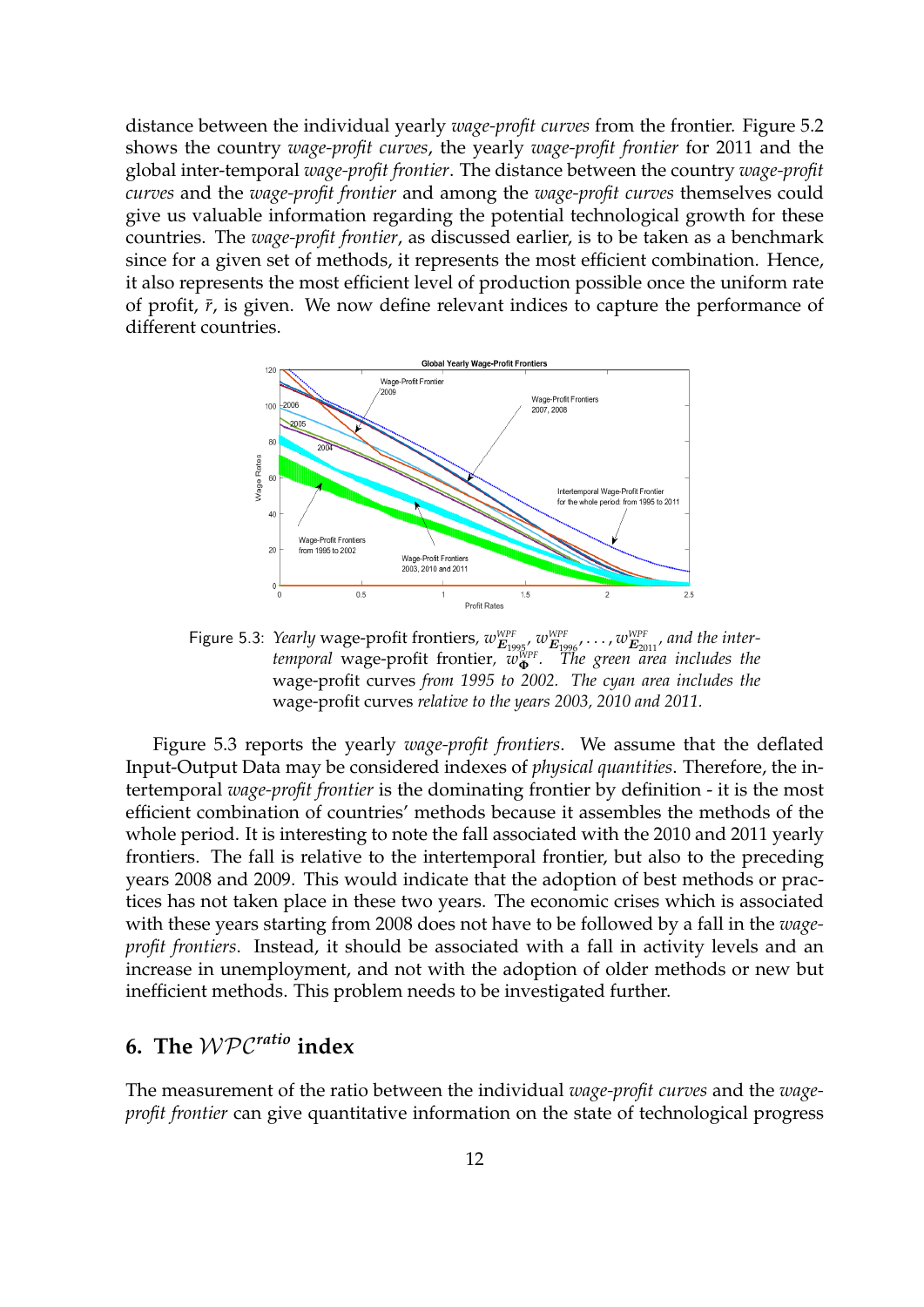|                      |  |  | Table 6.1: $WPC^{\text{ratio}}$ index capturing distance to the inter-temporal wage-profit |  |
|----------------------|--|--|--------------------------------------------------------------------------------------------|--|
| frontier (1995-2011) |  |  |                                                                                            |  |

| Rank           | 1995       | 1996       | 1997       | 1998       | 1999       | 2000       | 2001       | 2002       | 2003                        | 2004       | 2005       | 2006                        | 2007       | 2008       | 2009       | 2010       | 2011       |
|----------------|------------|------------|------------|------------|------------|------------|------------|------------|-----------------------------|------------|------------|-----------------------------|------------|------------|------------|------------|------------|
| 1              | <b>DNK</b> | <b>SWE</b> | <b>SWE</b> | <b>DNK</b> | <b>USA</b> | <b>USA</b> | <b>USA</b> | <b>USA</b> | <b>USA</b>                  | <b>SWE</b> | <b>SWE</b> | <b>SWE</b>                  | <b>SWE</b> | <b>SWE</b> | <b>SWE</b> | <b>SWE</b> | <b>SWE</b> |
|                | (0.264)    | (0.270)    | (0.258)    | (0.254)    | (0.253)    | (0.272)    | (0.272)    | (0.289)    | (0.312)                     | (0.370)    | (0.370)    | (0.398)                     | (0.442)    | (0.434)    | (0.369)    | (0.277)    | (0.273)    |
| $\overline{2}$ | <b>SWE</b> | <b>DNK</b> | <b>DNK</b> | <b>SWE</b> | <b>SWE</b> | <b>SWE</b> | <b>DNK</b> | <b>SWE</b> | <b>SWE</b>                  | <b>USA</b> | <b>USA</b> | <b>USA</b>                  | <b>GBR</b> | <b>FRA</b> | <b>FRA</b> | <b>USA</b> | AUS        |
|                | (0.245)    | (0.264)    | (0.243)    | (0.248)    | (0.251)    | (0.222)    | (0.217)    | (0.235)    | (0.305)                     | (0.327)    | (0.336)    | (0.336)                     | (0.338)    | (0.342)    | (0.362)    | (0.244)    | (0.250)    |
| 3              | <b>FRA</b> | <b>FRA</b> | <b>USA</b> | <b>USA</b> | DNK        | <b>DNK</b> | <b>SWE</b> | <b>DNK</b> | <b>DNK</b>                  | <b>DNK</b> | <b>GBR</b> | <b>GBR</b>                  | <b>USA</b> | <b>USA</b> | <b>USA</b> | AUS        | <b>USA</b> |
|                | (0.225)    | (0.233)    | (0.222)    | (0.241)    | (0.249)    | (0.218)    | (0.207)    | (0.223)    | (0.277)                     | (0.315)    | (0.308)    | (0.318)                     | (0.325)    | (0.320)    | (0.348)    | (0.238)    | (0.221)    |
| 4              | <b>NLD</b> | DEU        | <b>FRA</b> | <b>FRA</b> | <b>FRA</b> | <b>GBR</b> | <b>GBR</b> | <b>GBR</b> | <b>GBR</b>                  | <b>FRA</b> | <b>DNK</b> | <b>DNK</b>                  | <b>FRA</b> | <b>NLD</b> | <b>DNK</b> | <b>DNK</b> | <b>FRA</b> |
|                | (0.216)    | (0.214)    | (0.210)    | (0.214)    | (0.215)    | (0.201)    | (0.188)    | (0.215)    | (0.237)                     | (0.276)    | (0.299)    | (0.289)                     | (0.298)    | (0.302)    | (0.314)    | (0.211)    | (0.188)    |
| 5              | DEU        | <b>USA</b> | DEU        | <b>GBR</b> | <b>GBR</b> | <b>FRA</b> | <b>FRA</b> | <b>FRA</b> | <b>FRA</b>                  | <b>GBR</b> | <b>FRA</b> | <b>FRA</b>                  | <b>DNK</b> | CAN        | <b>AUS</b> | <b>FRA</b> | <b>DNK</b> |
|                | (0.204)    | (0.209)    | (0.192)    | (0.191)    | (0.201)    | (0.181)    | (0.167)    | (0.194)    | (0.210)                     | (0.258)    | (0.267)    | (0.283)                     | (0.290)    | (0.288)    | (0.305)    | (0.203)    | (0.183)    |
| 6              | <b>BEL</b> | <b>NLD</b> | <b>NLD</b> | DEU        | DEU        | CAN        | CAN        | DEU        | <b>NLD</b>                  | <b>NLD</b> | <b>NLD</b> | <b>NLD</b>                  | <b>NLD</b> | <b>GBR</b> | <b>NLD</b> | <b>NLD</b> | CAN        |
|                | (0.193)    | (0.203)    | (0.183)    | (0.183)    | (0.189)    | (0.165)    | (0.161)    | (0.165)    | (0.209)                     | (0.246)    | (0.254)    | (0.260)                     | (0.284)    | (0.287)    | (0.298)    | (0.180)    | (0.165)    |
| 7              | <b>USA</b> | <b>BEL</b> | <b>GBR</b> | <b>NLD</b> | <b>NLD</b> | <b>NLD</b> | DEU        | <b>NLD</b> | <b>AUS</b>                  | <b>AUS</b> | CAN        | CAN                         | CAN        | AUS        | <b>FIN</b> | CAN        | <b>NLD</b> |
|                | (0.190)    | (0.189)    | (0.171)    | (0.180)    | (0.183)    | (0.163)    | (0.158)    | (0.164)    | (0.196)                     | (0.232)    | (0.249)    | (0.242)                     | (0.271)    | (0.274)    | (0.268)    | (0.177)    | (0.154)    |
| 8              | <b>FIN</b> | AUS        | BEL        | <b>BEL</b> | <b>BEL</b> | DEU        | <b>NLD</b> | <b>BEL</b> | <b>IRL</b>                  | DEU        | AUS        | AUS                         | AUS        | <b>DNK</b> | CAN        | <b>BEL</b> | <b>IRL</b> |
|                | (0.168)    | (0.169)    | (0.170)    | (0.162)    | (0.161)    | (0.155)    | (0.154)    | (0.161)    | (0.193)                     | (0.230)    | (0.247)    | (0.229)                     | (0.265)    | (0.274)    | (0.264)    | (0.163)    | (0.153)    |
| 9              | <b>GBR</b> | <b>FIN</b> | AUS        | AUS        | CAN        | <b>BEL</b> | <b>BEL</b> | <b>IRL</b> | BEL                         | <b>BEL</b> | DEU        | BEL                         | <b>FIN</b> | <b>BEL</b> | BEL        | <b>GBR</b> | <b>FIN</b> |
|                | (0.162)    | (0.160)    | (0.154)    | (0.150)    | (0.160)    | (0.151)    | (0.137)    | (0.153)    | (0.190)                     | (0.226)    | (0.217)    | (0.223)                     | (0.247)    | (0.263)    | (0.258)    | (0.154)    | (0.146)    |
| 10             | AUS        | <b>ITA</b> | <b>FIN</b> | <b>ITA</b> | AUS        | AUS        | AUS        | CAN        | DEU                         | <b>IRL</b> | <b>BEL</b> | DEU                         | <b>BEL</b> | <b>FIN</b> | <b>IRL</b> | <b>FIN</b> | <b>BEL</b> |
|                | (0.151)    | (0.157)    | (0.153)    | (0.148)    | (0.160)    | (0.150)    | (0.137)    | (0.151)    | (0.187)                     | (0.213)    | (0.214)    | (0.214)                     | (0.242)    | (0.259)    | (0.251)    | (0.152)    | (0.145)    |
| 11             | CAN        | <b>GBR</b> | <b>IRL</b> | <b>FIN</b> | <b>ITA</b> | <b>FIN</b> | <b>IRL</b> | FIN        | CAN                         | CAN        | FIN        | <b>FIN</b>                  | DEU        | DEU        | <b>GBR</b> | DEU        | <b>GBR</b> |
|                | (0.145)    | (0.156)    | (0.152)    | (0.148)    | (0.150)    | (0.133)    | (0.136)    | (0.150)    | (0.177)                     | (0.209)    | (0.198)    | (0.205)                     | (0.231)    | (0.254)    | (0.236)    | (0.139)    | (0.136)    |
| 12             | <b>ITA</b> | <b>ESP</b> | <b>ITA</b> | CAN        | <b>FIN</b> | <b>IRL</b> | <b>FIN</b> | AUS        | <b>FIN</b>                  | <b>FIN</b> | <b>ITA</b> | <b>ITA</b>                  | <b>ITA</b> | <b>ITA</b> | DEU        | <b>IRL</b> | DEU        |
|                | (0.141)    | (0.151)    | (0.146)    | (0.144)    | (0.143)    | (0.132)    | (0.136)    | (0.138)    | (0.176)                     | (0.195)    | (0.176)    | (0.176)                     | (0.191)    | (0.205)    | (0.233)    | (0.132)    | (0.134)    |
| 13             | <b>ESP</b> | <b>IRL</b> | CAN        | <b>IRL</b> | <b>IRL</b> | <b>IPN</b> | <b>ITA</b> | <b>ITA</b> | <b>ITA</b>                  | <b>ITA</b> | <b>IRL</b> | <b>IRL</b>                  | <b>ESP</b> | <b>ESP</b> | <b>ESP</b> | <b>ESP</b> | <b>ESP</b> |
|                | (0.137)    | (0.151)    | (0.140)    | (0.143)    | (0.141)    | (0.129)    | (0.119)    | (0.124)    | (0.148)                     | (0.177)    | (0.165)    | (0.162)                     | (0.178)    | (0.194)    | (0.199)    | (0.117)    | (0.108)    |
| 14             | <b>IRL</b> | CAN        | <b>ESP</b> | <b>ESP</b> | <b>JPN</b> | <b>ITA</b> | <b>JPN</b> | <b>JPN</b> | <b>ESP</b>                  | <b>ESP</b> | <b>ESP</b> | <b>ESP</b>                  | <b>IRL</b> | <b>IRL</b> | <b>ITA</b> | <b>ITA</b> | <b>ITA</b> |
|                | (0.136)    | (0.145)    | (0.136)    | (0.133)    | (0.131)    | (0.129)    | (0.113)    | (0.122)    | (0.138)                     | (0.149)    | (0.138)    | (0.155)                     | (0.174)    | (0.184)    | (0.186)    | (0.114)    | (0.107)    |
| 15             | AUT        | AUT        | AUT        | AUT        | <b>ESP</b> | <b>ESP</b> | <b>ESP</b> | <b>ESP</b> | <b>JPN</b>                  | AUT        | AUT        | AUT                         | AUT        | AUT        | AUT        | AUT        | AUT        |
|                | (0.132)    | (0.120)    | (0.102)    | (0.105)    | (0.126)    | (0.111)    | (0.106)    | (0.115)    | (0.118)                     | (0.116)    | (0.117)    | (0.114)                     | (0.130)    | (0.127)    | (0.128)    | (0.082)    | (0.069)    |
| 16             | <b>JPN</b> | <b>JPN</b> | <b>JPN</b> | <b>IPN</b> | AUT        | AUT        | AUT        | AUT        | AUT                         | GRC        | GRC        | GRC                         | GRC        | GRC        | GRC        | GRC        | <b>TWN</b> |
|                | (0.128)    | (0.115)    | (0.096)    | (0.101)    | (0.103)    | (0.086)    | (0.078)    | (0.082)    | (0.098)                     | (0.097)    | (0.094)    | (0.098)                     | (0.101)    | (0.111)    | (0.109)    | (0.062)    | (0.056)    |
| 17             | GRC        | GRC        | <b>TWN</b> | GRC        | TWN        | TWN        | TWN        | TWN        | GRC                         | <b>IPN</b> | TWN        | TWN                         | TWN        | TWN        | <b>TWN</b> | <b>TWN</b> | GRC        |
|                | (0.072)    | (0.072)    | (0.070)    | (0.065)    | (0.067)    | (0.070)    | (0.070)    | (0.074)    | (0.073)                     | (0.082)    | (0.068)    | (0.075)                     | (0.076)    | (0.080)    | (0.079)    | (0.055)    | (0.056)    |
| 18             | TWN        | <b>TWN</b> | GRC        | <b>TWN</b> | GRC        | GRC        | GRC        | GRC        | <b>TWN</b>                  | <b>TWN</b> | <b>KOR</b> | <b>KOR</b>                  | <b>KOR</b> | PRT        | PRT        | <b>KOR</b> | <b>KOR</b> |
|                | (0.060)    | (0.065)    | (0.066)    | (0.062)    | (0.066)    | (0.055)    | (0.055)    | (0.060)    | (0.069)                     | (0.064)    | (0.063)    | (0.071)                     | (0.075)    | (0.067)    | (0.062)    | (0.042)    | (0.042)    |
| 19             | <b>KOR</b> | <b>KOR</b> | <b>KOR</b> | PRT        | PRT        | <b>KOR</b> | <b>KOR</b> | <b>KOR</b> | KOR                         | <b>KOR</b> | <b>CZE</b> | PRT                         | PRT        | <b>KOR</b> | <b>CZE</b> | PRT        | CZE        |
|                | (0.059)    | (0.062)    | (0.058)    | (0.043)    | (0.046)    | (0.048)    | (0.044)    | (0.046)    | (0.049)                     | (0.056)    | (0.051)    | (0.055)                     | (0.060)    | (0.064)    | (0.062)    | (0.038)    | (0.035)    |
| 20             | PRT        | PRT        | PRT        | <b>KOR</b> | <b>KOR</b> | PRT        | PRT        | PRT        | PRT                         | PRT        | PRT        | CZE                         | CZE        | <b>HUN</b> | <b>HUN</b> | CZE        | PRT        |
|                | (0.052)    | (0.053)    | (0.044)    | (0.035)    | (0.044)    | (0.034)    | (0.032)    | (0.037)    | (0.044)                     | (0.052)    | (0.050)    | (0.049)                     | (0.051)    | (0.061)    | (0.058)    | (0.033)    | (0.033)    |
| 21             | CZE        | CZE        | <b>CZE</b> | <b>CZE</b> | CZE        | CZE        | CZE        | CZE        | CZE                         | <b>HUN</b> | <b>HUN</b> | <b>HUN</b>                  | <b>HUN</b> | CZE        | <b>KOR</b> | <b>HUN</b> | <b>HUN</b> |
|                | (0.028)    | (0.028)    | (0.021)    | (0.022)    | (0.024)    | (0.023)    | (0.022)    | (0.028)    | (0.034)                     | (0.043)    | (0.045)    | (0.040)                     | (0.038)    | (0.060)    | (0.057)    | (0.029)    | (0.030)    |
| 22             | TUR        | <b>HUN</b> | <b>HUN</b> | <b>HUN</b> | <b>HUN</b> | <b>HUN</b> | <b>HUN</b> | <b>HUN</b> | <b>HUN</b>                  | <b>CZE</b> | POL        | POL                         | POL        | POL        | POL        | POL        | POL        |
|                | (0.027)    | (0.021)    | (0.019)    | (0.017)    | (0.016)    | (0.014)    | (0.017)    | (0.019)    | (0.024)                     | (0.042)    | (0.024)    | (0.025)                     | (0.026)    | (0.032)    | (0.029)    | (0.020)    | (0.019)    |
| 23             | <b>HUN</b> | TUR        | <b>MEX</b> | <b>BRA</b> | <b>MEX</b> | <b>MEX</b> | POL        | POL        | POL                         | POL        | <b>MEX</b> | <b>MEX</b>                  | <b>MEX</b> | <b>BRA</b> | <b>BRA</b> | BRA        | <b>BRA</b> |
|                | (0.025)    | (0.016)    | (0.015)    | (0.015)    | (0.013)    | (0.013)    | (0.015)    | (0.017)    | (0.019)                     | (0.020)    | (0.011)    | (0.012)                     | (0.013)    | (0.014)    | (0.012)    | (0.011)    | (0.011)    |
| 24             | MEX        | <b>BRA</b> | <b>BRA</b> | POL        | POL        | <b>BRA</b> | <b>MEX</b> | MEX        | <b>MEX</b>                  | <b>MEX</b> | <b>BRA</b> | <b>BRA</b>                  | <b>BRA</b> | MEX        | MEX        | <b>MEX</b> | <b>MEX</b> |
|                | (0.017)    | (0.015)    | (0.014)    | (0.012)    | (0.012)    | (0.010)    | (0.014)    | (0.013)    | (0.012)                     | (0.010)    | (0.008)    | (0.010)                     | (0.012)    | (0.010)    | (0.007)    | (0.007)    | (0.006)    |
| 25             | POL        | POL        | POL        | <b>MEX</b> | <b>BRA</b> | POL        | <b>BRA</b> | <b>BRA</b> | <b>BRA</b>                  | <b>BRA</b> | <b>CHN</b> | CHN                         | CHN        | <b>CHN</b> | <b>CHN</b> | <b>CHN</b> | <b>CHN</b> |
|                | (0.016)    | (0.014)    | (0.012)    | (0.012)    | (0.009)    | (0.010)    | (0.009)    | (0.007)    | (0.007)                     | (0.007)    | (0.003)    | (0.003)                     | (0.003)    | (0.004)    | (0.004)    | (0.003)    | (0.004)    |
| 26             | BRA        | <b>MEX</b> | TUR        | TUR        | TUR        | <b>CHN</b> | <b>CHN</b> | CHN        | <b>CHN</b>                  | <b>CHN</b> | <b>IND</b> | IDN                         | <b>IND</b> | <b>IND</b> | IND        | IDN        | IDN        |
|                | (0.016)    | (0.014)    | (0.008)    | (0.005)    | (0.003)    | (0.002)    | (0.002)    | (0.002)    | (0.002)                     | (0.003)    | (0.002)    | (0.002)                     | (0.002)    | (0.002)    | (0.002)    | (0.002)    | (0.002)    |
| 27             | <b>RUS</b> | <b>RUS</b> | <b>RUS</b> | <b>RUS</b> | <b>CHN</b> | <b>IDN</b> | <b>IND</b> | <b>IND</b> | <b>IDN</b>                  | <b>IDN</b> | <b>IDN</b> | $\mathop{\rm IND}\nolimits$ | <b>IDN</b> | <b>IDN</b> | <b>IDN</b> | <b>IND</b> | <b>IND</b> |
|                | (0.009)    | (0.006)    | (0.006)    | (0.003)    | (0.002)    | (0.002)    | (0.002)    | (0.002)    | (0.002)                     | (0.002)    | (0.002)    | (0.002)                     | (0.002)    | (0.002)    | (0.002)    | (0.002)    | (0.002)    |
| 28             | <b>IDN</b> | <b>IDN</b> | <b>IDN</b> | CHN        | <b>IND</b> | TUR        | <b>IDN</b> | <b>IDN</b> | $\mathop{\rm IND}\nolimits$ | <b>IND</b> | TUR        | TUR                         | TUR        | TUR        | TUR        | TUR        | TUR        |
|                | (0.006)    | (0.006)    | (0.005)    | (0.002)    | (0.002)    | (0.002)    | (0.002)    | (0.002)    | (0.002)                     | (0.002)    | (0.001)    | (0.001)                     | (0.001)    | (0.001)    | (0.001)    | (0.001)    | (0.001)    |
| 29             | <b>IND</b> | <b>IND</b> | <b>IND</b> | <b>IND</b> | <b>IDN</b> | IND        | TUR        | TUR        | TUR                         | TUR        | <b>RUS</b> | <b>RUS</b>                  | <b>RUS</b> | <b>RUS</b> | <b>RUS</b> | <b>RUS</b> | <b>RUS</b> |
|                | (0.002)    | (0.002)    | (0.002)    | (0.002)    | (0.002)    | (0.002)    | (0.001)    | (0.001)    | (0.001)                     | (0.001)    | (0.000)    | (0.000)                     | (0.000)    | (0.000)    | (0.000)    | (0.000)    | (0.000)    |
| 30             | <b>CHN</b> | <b>CHN</b> | <b>CHN</b> | IDN        | <b>RUS</b> | <b>RUS</b> | <b>RUS</b> | <b>RUS</b> | <b>RUS</b>                  | <b>RUS</b> | <b>JPN</b> | <b>JPN</b>                  | <b>IPN</b> | <b>JPN</b> | <b>IPN</b> | <b>IPN</b> | <b>JPN</b> |
|                | (0.002)    | (0.002)    | (0.002)    | (0.001)    | (0.001)    | (0.001)    | (0.001)    | (0.001)    | (0.001)                     | (0.001)    | (0.000)    | (0.000)                     | (0.000)    | (0.000)    | (0.000)    | (0.000)    | (0.000)    |

The table reports the values (in parenthesis) of the ratio between yearly *wage-profit curves* of the countries and the *global intertemporal wage-profit frontier*. Distance – index =  $\sum_{[0...4cm]}\sum_{n=1}^{\infty} \sum_{i=0}^{\infty} w_{C$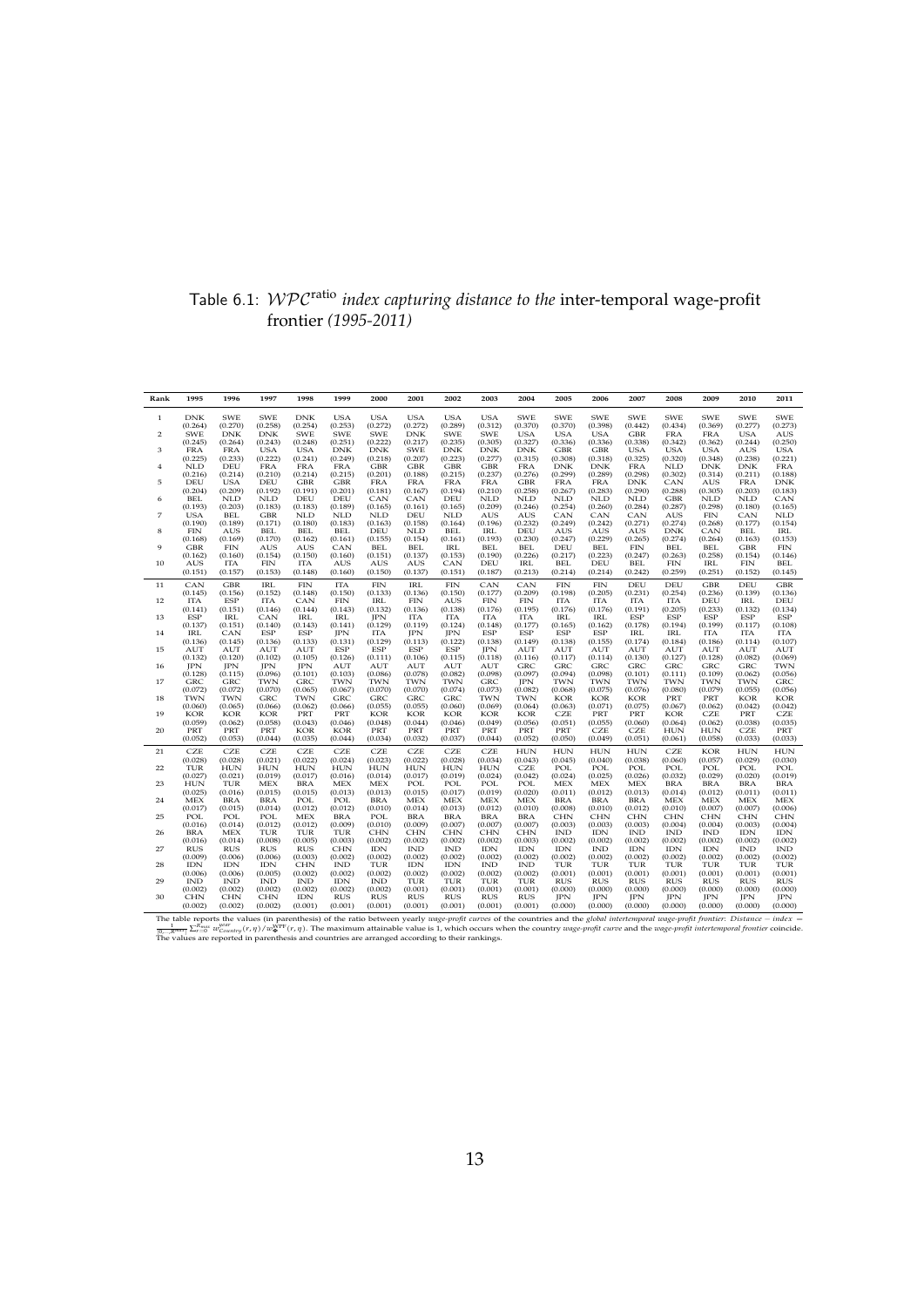and productive capacity of a national system of innovation as a whole. When the systems are viewed as being autarkic, it is possible that some may be very advanced in certain sectors, but they may not be in a position to generate high values on the whole. On the other hand, a high *wage-profit curve* (or low distance to the *wage-profit frontier*) has to be unambiguously associated with an efficient system with a potential to generate high values, i.e., high purchasing power.

We propose a simple index of country performance in terms of distance to the frontier. Given a set of systems  $E$ , (derived from combinations of the available methods, **Φ**), the WPC*ratio* index provides a measure of the distance of the individual wage profit curves (or frontiers) with respect to the frontier which we use as benchmark. For the *j*th country, at time *t*, the WPC*ratio* index is computed as:

$$
\mathcal{WPC}_{j,t}^{ratio} = \frac{1}{m} \sum_{i=1}^{m} \frac{w_{j,t}(r_i, \eta)}{w_{E_t}^{w_{\text{PF}}} (r_i, \eta)}
$$
(6.1)

where:

- $j = 1, 2, ..., N$ (number of countries),  $t = 1, 2, ..., T$ (number of years),
- *m* is the number of points that belong to the domain of the reference *wage-profit frontier*  $w^{\text{WPF}}_{E_t}(r_i, \eta)^{17}$ .
- $r_i = \{0 \le r_i \le r_m = \mathcal{R}_{E_t}^{\text{WPF}}\}, i = 1, ..., m;$
- $\mathcal{R}^{\text{wPF}}_{E_t}$  is the maximum rate of profit of  $w^{\text{wPF}}_{E_t}(r_i, \eta)$ .

The value of the index lies between 0 and 1. The *wage-profit frontier* is the most efficient with respect to all possible combinations of methods that belong to E*<sup>t</sup>* . Clearly, for any  $r_i$ , the relation  $w_{E_t}^{\text{WPF}}(r_i, \eta) \geq w_{j,t}(r_i, \eta)$  always holds. For case in which the value of the index equals to 1, the respective country is dominant with respect to all the other countries. It is dominant in all the sectors, for the whole domain of the *wageprofit frontier* and for any profit rate. In this case, the country *wage-profit curve* and the *wage-profit frontier* would overlap, i.e.  $w_{E_t}^{\text{wPF}}(r_i, \eta) = w_{j,t}(r_i, \eta)$ . However, a low ratio does not necessarily mean that a country is not efficient as a productive system. This is because the index  $\mathcal{WPC}_{j,\boldsymbol{E}_t}^{ratio}$  captures the vicinity of country  $j$  wage-profit curve with respect to the *wage-profit frontier* (here the inter-temporal *wage-profit frontier*, *w WPF* Φ ).

The distance of a *wage-profit curve* to the *wage-profit frontier* indicates the potential capacity of that system to generate a higher purchasing power. High values of  $\mathcal{WPC}^{ratio}_{j,\boldsymbol{E}_t}$  indicate a harmonious combination of the methods of production. On the other hand, a low values may indicate an incongruous combination of the methods of production or, alternatively, inefficient methods on the whole. The term 'harmonious' here refers to a balanced distribution of production. High values of  $\mathcal{WPC}^{ratio}_{j,\boldsymbol{E}_t}$  index would indicate high performance for *all* the industries. But as we pointed out earlier, a

<sup>17</sup>The domain of the *wage-profit curves* and of the *wage-profit frontier* is composed of points separated by a step size *h* (see the Appendix).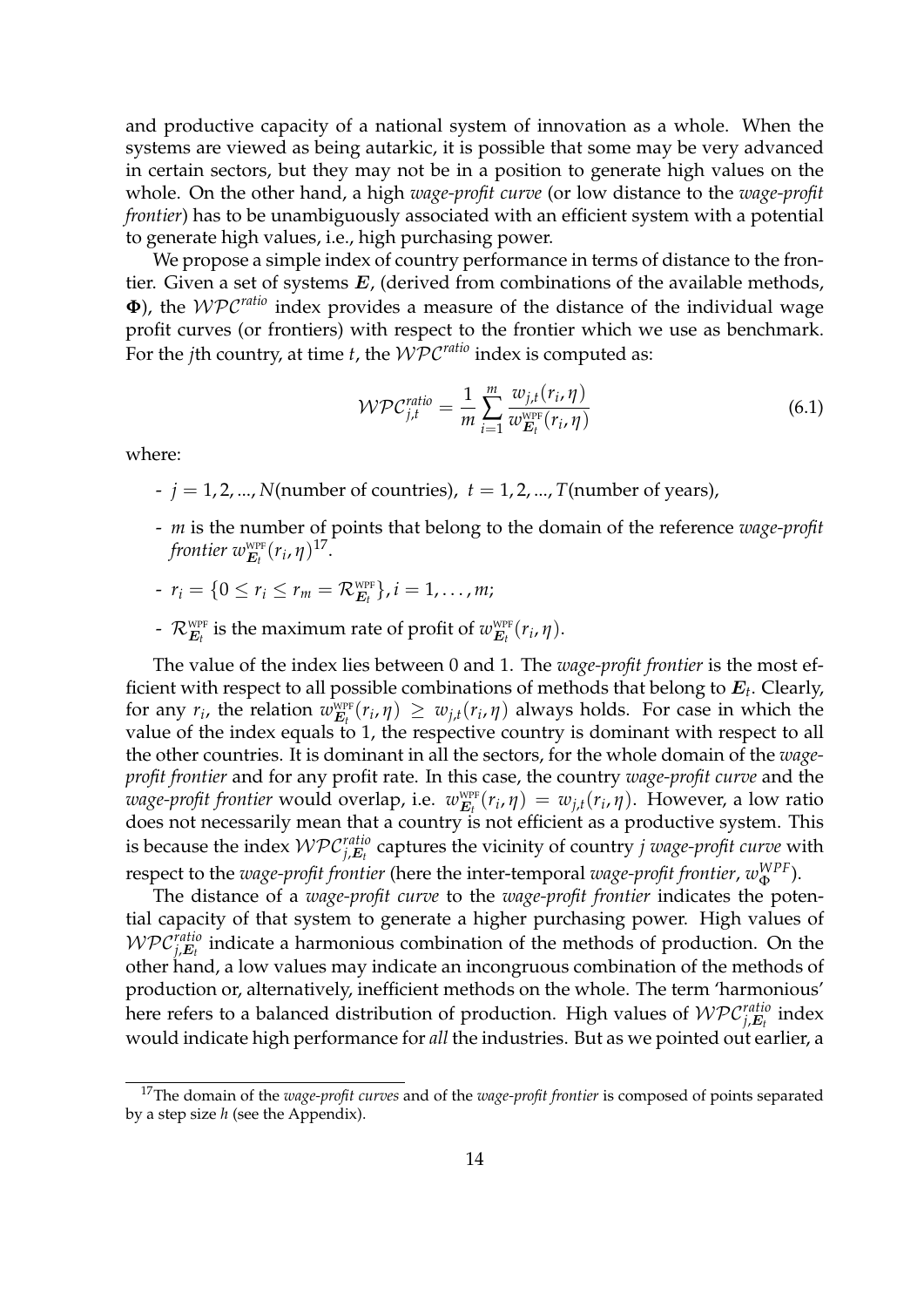low level of the  $\mathcal{WPC}^{ratio}_{j,\boldsymbol{E}_t}$  may be associated with either low performance in all sectors or low performance in only a few sectors. The totally *non-harmonious* case is the one relative to a non *viable* system.

Japan provides an interesting case that merits discussion at this point. For the period going from 1995–2004, Japan has relative low levels of the  $\mathcal{WPC}^{ratio}_{j,\boldsymbol{E}_t}$  index, see table 6.1 and for the period 2005–2011, Japan has value zero because the combination of methods is not *viable*. This phenomena can be explained by the fact that Japan, for the methods used during 2005–2011, is bound to be *dependent* on imports<sup>18</sup>. But we will see shortly that Japan generally has a very high value of the total Net National Productivity (measured with yearly production prices) because some of the sectors in Japan happen to be very advanced.

The index is useful when we attempt compare different *wage-profit frontiers* computed using a subset of the methods that go in to the construction of the global intertemporal *wage-profit frontier*, i.e. the benchmark,  $w_{\Phi}^{\text{WPF}}(r, \eta)$ . This is relevant when we calculate the value of the  $WPC^{ratio}$  index using the yearly *wage-profit frontiers*,  $w_{E_{1995}}^{WPF}$ ,  $w_{E_{1996}}^{\text{WPF}}$ , ...,  $w_{E_{2011}}^{\text{WPF}}$ , and the benchmark inter-temporal *wage-profit frontier*,  $w_{\Phi}^{\text{WPF}}(r, \eta)$ .As we have pointed out from Figure 5.3 we can see that the yearly *wage-profit frontiers* move towards the North-East corner, which indicates technological growth for the period going from 2002 to 2007-2008. By computing the value of the WPC*ratio*, we can provide a numerical measure to this pattern. Figure 6.1 shows the value of the WPC*ratio* .



Figure 6.1: *The values of WPC*<sup>ratio</sup> *considering yearly* wage-profit frontiers,  $w^{\text{\tiny WPF}}_{\bm{E}_{1995}},\ w^{\text{\tiny WPF}}_{\bm{E}_{1996}},\dots,w^{\text{\tiny WPF}}_{\bm{E}_{2011}},\ \textit{and}\ \textit{inter-temporal}\ \text{wage-profit frontier},$  $w^{\text{WPF}}_{\bf \Phi}$ .

.

 $18$ To be more precise, several countries in our dataset would have some sectors that produce less than what is actually necessary for the whole system to carry on production. Consequently, the produced social surplus for these sectors is negative.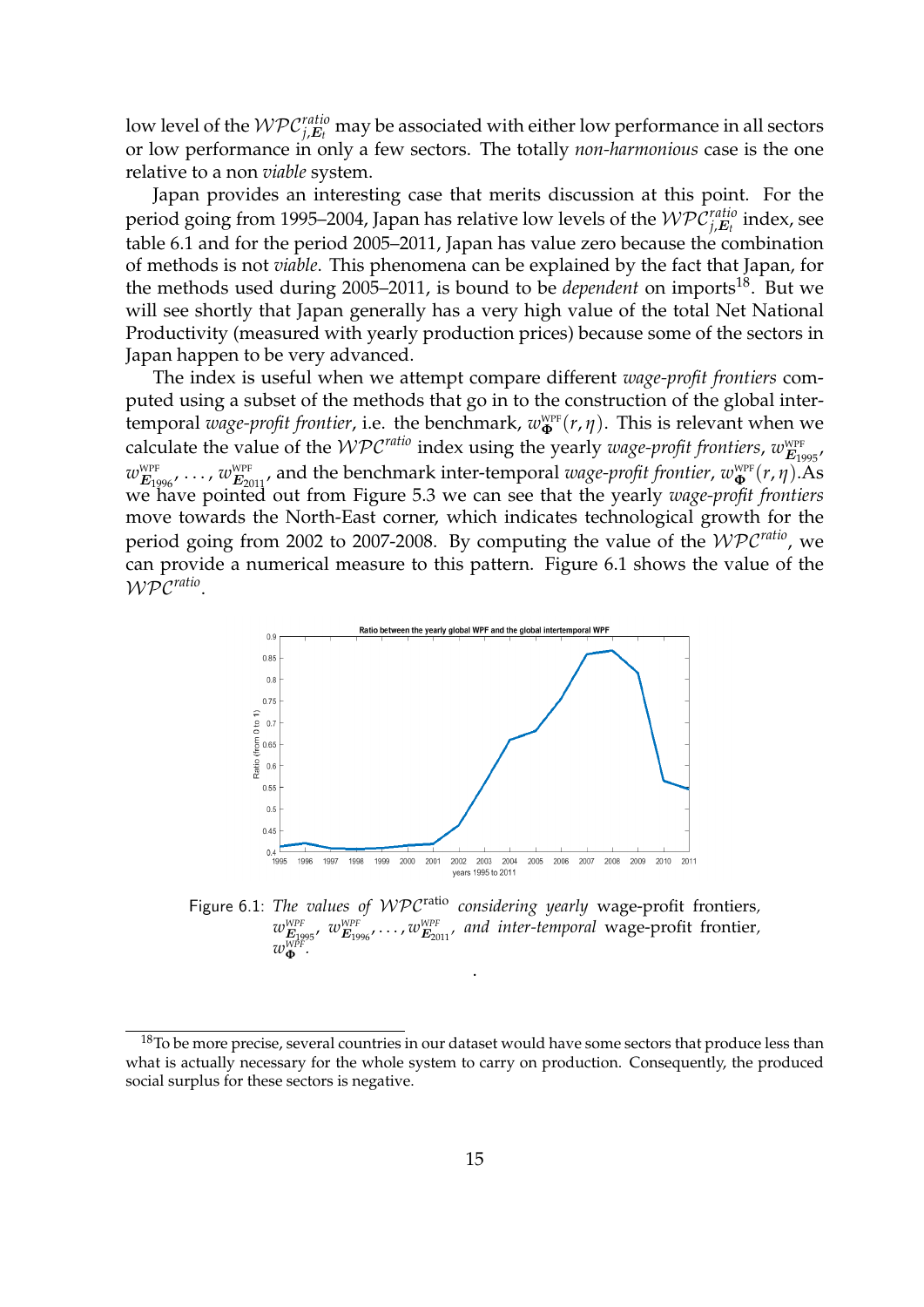

Figure 6.2: *Net National Product per employed. The figure shows the average values grouped according to the positions in 2011. The values are in terms of the average production prices of the yearly* wage-profit frontiers*, all measured with the same numéraire, η* 

## **7. The Sectoral Technological Progress Index (**ST P**-***index***)**

We noted earlier that each  $wage\text{-}profit frontier\ w_E^{WPF}(r,\eta)$  is piecemeal function formed by a total of *v wage-profit curves*, where there is a specific set of methods associated with each interval. We know from Bharadwaj (1970)) that the intervals forming the *wage-profit frontier* and hence the switch points (eq.3.2) are invariant with respect to the chosen *num´eraire*. This also implies that the combinations at the frontier, given by  $\mathsf{Z}_E^{\text{\tiny WPF}}$  (eq.3.3), are invariant with respect to the *numéraire*. Thus the information embedded in the entries of  $\mathsf{Z}_E^{\text{\tiny WPF}}$  identify the most efficient production methods, i.e., those that contribute to the formation of the *wage-profit frontier*. A country that "adopts" these methods would be highly efficient and advanced in terms of its production. Its *wage-profit curves* would be contributing to the formation of the *wage-profit frontier* (for example one of the curves as in fig. 5.1). But looking at Figure 5.2 or the low values reported in Table 6.1 (WPC*ratio*) indicates that the individual countries are far from adopting the set of methods associated with the *wage-profit frontier*.

We construct a *numéraire-free* index of performance which does not depend on prices, but exclusively on the contributions to the *wage-profit frontier*. We believe that this would be a robust measure of *technological progress*. We call this index *Sectoral Technological Progress, STP* − *index*, when we consider the technological progress at the industry level and at the index at the national level is called *Technological Progress*,  $\mathcal{TP}-index$ .

The methods of production contributing to the formation of the *wage-profit frontier* are first weighted according to their contribution. A method that would contribute to the formation of the *wage-profit frontier* for the entire domain (i.e., all intervals),  $r \in [0, \mathcal{R}_{E_t}^{\text{WPF}}]$  it is given a value 1. But if it contributes only for some intervals and not for others, it would be weighted according to the length of the intervals for which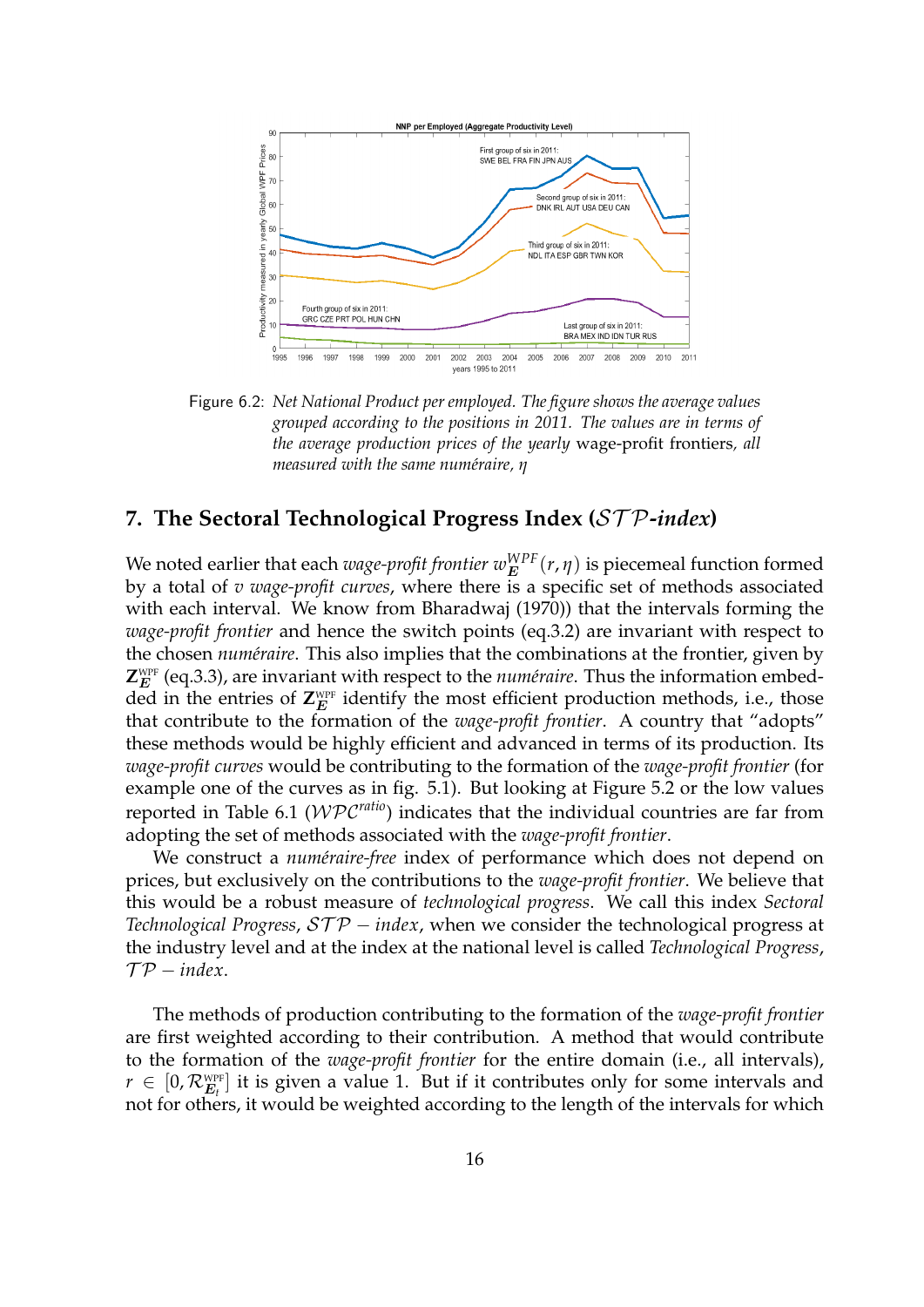| Sectors                                                                             | 1995       | 1996               | 1997       | 1998       | 1999       | 2000       | 2001                     | 2002              | 2003                     | 2004                     | 2005       | 2006           | 2007              | 2008       | 2009       | 2010              | 2011              |
|-------------------------------------------------------------------------------------|------------|--------------------|------------|------------|------------|------------|--------------------------|-------------------|--------------------------|--------------------------|------------|----------------|-------------------|------------|------------|-------------------|-------------------|
|                                                                                     |            |                    |            |            |            |            |                          |                   |                          |                          |            |                |                   |            |            |                   |                   |
| Agriculture, Hunting, Forestry and Fishing                                          | <b>SWE</b> | SWE                | <b>SWE</b> | SWE.       | <b>SWE</b> | USA        | <b>USA</b>               | USA               | <b>SWE</b>               | <b>SWE</b>               | <b>SWE</b> | <b>SWE</b>     | SWE               | <b>SWE</b> | <b>SWE</b> | SWE               | <b>AUS</b>        |
| Mining and Quarrying                                                                | NLD        | NLD                | NLD        | DNK        | DNK        | NLD        | NLD                      | NLD               | NLD                      | NLD                      | NLD        | NLD            | <b>NLD</b>        | NLD        | TWN        | TWN               | <b>NLD</b>        |
| Food, Beverages and Tobacco<br><b>Textiles and Textile Products</b>                 | IPN        | <b>IPN</b>         | <b>IPN</b> | <b>IPN</b> | <b>IPN</b> | <b>IPN</b> | <b>IPN</b>               | JPN               | FIN                      | FIN                      | FIN        | $R$ L          | IRL               | IRL        | FIN        | IRL               | IRL<br><b>FRA</b> |
| Leather. Leather and Footwear                                                       | NLD<br>SWE | BEI.<br><b>GBR</b> | DNK<br>DNK | DNK        | DNK        | GBR        | <b>GBR</b><br><b>GBR</b> | GBR<br><b>GBR</b> | <b>GBR</b><br><b>GBR</b> | <b>GBR</b><br><b>GBR</b> | FRA<br>GBR | GBR<br>IRL     | <b>FRA</b><br>IRL | FRA<br>IRL | FRA<br>IRL | <b>FRA</b><br>IRL | IRL               |
| Wood and Products of Wood and Cork                                                  | DNK        | AUS                | AUS        | DNK<br>DNK | DNK<br>DNK | DNK<br>CAN | CAN                      | CAN               | FRA                      | FRA                      | FRA        | FRA            | CAN               | CAN        | BEL        | SWE               | SWF               |
| Pulp, Paper, Paper, Printing and Publishing                                         | FIN        | SWE                | FIN        | FIN        | <b>IRL</b> | IRL        | IRL                      | FIN               | IRL                      | <b>IRL</b>               | IRL        | IRL            | IRL               | IRL        | IRL        | IRL               | <b>IRL</b>        |
| Coke, Refined Petroleum and Nuclear Fuel                                            | IPN        | TWN                | TWN        | TWN        | TWN        | TWN        | TWN                      | TWN               | TWN                      | TWN                      | TWN        | TWN            | TWN               | TWN        | TWN        | TWN               | TWN               |
| Chemicals and Chemical Products                                                     | IRL        | TRT.               | IRI.       | TRT.       | IRI.       | IRL        | IRI                      | TRT.              | IRL                      | IRL                      | <b>SWE</b> | IRI            | IRI               | TRI.       | TRT.       | TRI.              | IRI.              |
| Rubber and Plastics                                                                 | BEL        | BEL                | DNK        | AUT        | DNK        | <b>USA</b> | <b>USA</b>               | BEL               | FRA                      | <b>FRA</b>               | FRA        | FRA            | <b>FRA</b>        | FRA        | FRA        | <b>FRA</b>        | <b>FRA</b>        |
| Other Non-Metallic Mineral                                                          | IRL        | AUT                | AUT        | DEU        | <b>IPN</b> | <b>IPN</b> | <b>IPN</b>               | <b>IPN</b>        | <b>IPN</b>               | AUS                      | AUS        | AUS            | AUS               | AUS        | AUS        | AUS               | AUS               |
| Basic Metals and Fabricated Metal                                                   | AUS        | AUS                | AUS        | AUS        | CAN        | CAN        | CAN                      | <b>USA</b>        | <b>USA</b>               | <b>GBR</b>               | GBR        | CAN            | CAN               | CAN        | AUS        | AUS               | AUS               |
| Machinery, Nec                                                                      | DNK        | <b>IPN</b>         | <b>IPN</b> | IPN        | <b>IPN</b> | <b>IPN</b> | IPN                      | JPN               | <b>IPN</b>               | <b>IPN</b>               | <b>IPN</b> | <b>IPN</b>     | <b>IPN</b>        | FRA        | <b>IPN</b> | <b>IPN</b>        | <b>IPN</b>        |
| Electrical and Optical Equipment                                                    | AUT        | <b>SWE</b>         | SWE        | SWE.       | <b>USA</b> | <b>USA</b> | <b>USA</b>               | <b>USA</b>        | FIN                      | <b>SWE</b>               | <b>USA</b> | <b>USA</b>     | <b>USA</b>        | <b>USA</b> | <b>USA</b> | <b>USA</b>        | <b>USA</b>        |
| Transport Equipment                                                                 | DEU        | PRT                | PRT        | PRT        | PRT        | SWE        | NLD                      | <b>IPN</b>        | DNK                      | <b>SWE</b>               | SWE        | <b>IRL</b>     | IRL               | IRL        | BEL        | AUS               | AUS               |
| Manufacturing, Nec; Recycling                                                       | IRL        | IRL                | IRL        | <b>GBR</b> | <b>IPN</b> | <b>IPN</b> | <b>IPN</b>               | JPN               | <b>IPN</b>               | R <sub>L</sub>           | IRL        | R <sub>L</sub> | IRL               | IRL        | IRL        | IRL               | IRL               |
| Electricity, Gas and Water Supply                                                   | <b>USA</b> | CAN                | CAN        | <b>CAN</b> | TWN        | CAN        | TWN                      | TWN               | TWN                      | TWN                      | TWN        | TWN            | TWN               | TWN        | <b>CAN</b> | TWN               | TWN               |
| Construction                                                                        | AUT        | AUT                | SWE        | AUT        | <b>PN</b>  | <b>IPN</b> | <b>IPN</b>               | JPN               | AUT                      | AUT                      | AUT        | DEU            | DEU               | DEU        | DEU        | DEU               | DEU               |
| Sale, Maintenance and Repair of Motor Vehicles and Motorcycles; Retail Sale of Fuel | JPN        | SWE                | SWE        | USA        | <b>USA</b> | <b>USA</b> | <b>USA</b>               | <b>USA</b>        | <b>USA</b>               | <b>USA</b>               | <b>USA</b> | <b>USA</b>     | <b>USA</b>        | <b>USA</b> | USA        | <b>USA</b>        | <b>USA</b>        |
| Wholesale Trade and Commission Trade, Except of Motor Vehicles and Motorcycles      | IPN        | <b>USA</b>         | USA        | USA        | <b>USA</b> | <b>USA</b> | USA                      | <b>USA</b>        | <b>USA</b>               | <b>USA</b>               | <b>USA</b> | <b>USA</b>     | <b>USA</b>        | <b>USA</b> | <b>USA</b> | <b>USA</b>        | <b>USA</b>        |
| Retail Trade, Except of Motor Vehicles and Motorcycles; Repair of Household Goods   | <b>IPN</b> | SWE                | SWE        | SWE        | <b>SWE</b> | <b>USA</b> | <b>USA</b>               | <b>USA</b>        | SWE                      | SWE                      | SWE        | SWE            | SWE               | SWE        | SWE        | SWE               | <b>SWE</b>        |
| Hotels and Restaurants                                                              | AUT        | AUT                | <b>ITA</b> | FRA        | <b>FRA</b> | <b>ITA</b> | <b>FRA</b>               | <b>FRA</b>        | FRA                      | <b>FRA</b>               | AUT        | AUT            | AUT               | FRA        | <b>ITA</b> | AUT               | AUT               |
| Inland Transport                                                                    | FIN        | FIN                | FIN        | FIN        | FIN        | <b>USA</b> | <b>USA</b>               | ITA               | ITA                      | ITA                      | ITA        | IΤA            | ITA               | ITA        | ITA        | ITA               | ITA               |
| Water Transport                                                                     | <b>IPN</b> | DEU                | DEU        | DEU        | TWN        | TWN        | TWN                      | TWN               | DEU                      | DEU                      | GRC        | GRC            | <b>GRC</b>        | GRC        | GRC        | GRC               | <b>GRC</b>        |
| Air Transport                                                                       | IPN        | JPN                | JPN        | <b>IPN</b> | JPN        | <b>IPN</b> | <b>IPN</b>               | JPN               | <b>IPN</b>               | <b>GRC</b>               | GRC        | FIN            | GRC               | CZE        | HUN        | <b>USA</b>        | <b>USA</b>        |
| Other Supporting and Auxiliary Transport Activities; Activities of Travel Agencies  | IPN        | <b>IPN</b>         | AUS        | FIN        | FIN        | IPN        | <b>IPN</b>               | <b>IPN</b>        | <b>IPN</b>               | IPN                      | <b>IPN</b> | <b>USA</b>     | <b>USA</b>        | <b>USA</b> | <b>IPN</b> | <b>IPN</b>        | <b>IPN</b>        |
| Post and Telecommunications                                                         | IPN        | <b>IPN</b>         | IPN        | IPN        | TWN        | TWN        | TWN                      | TWN               | TWN                      | TWN                      | TWN        | GRC            | <b>GRC</b>        | GRC        | <b>GRC</b> | <b>GRC</b>        | <b>GRC</b>        |
| Financial Intermediation                                                            | <b>IPN</b> | SWE                | SWE        | <b>SWE</b> | FIN        | <b>IPN</b> | <b>IPN</b>               | PRT               | PRT                      | PRT                      | PRT        | PRT            | PRT               | PRT        | AUT        | DNK               | DNK               |
| Real Estate Activities                                                              | ITA        | ITA                | ITA        | ITA        | ITA        | ITA        | ITA                      | ITA               | GRC                      | <b>GRC</b>               | GRC        | GRC            | <b>GRC</b>        | GRC        | ITA        | ITA               | ITA               |
| Renting of M                                                                        | DEU        | DEU                | DEU        | DEU        | GBR        | GBR        | <b>USA</b>               | <b>USA</b>        | <b>GBR</b>               | <b>GBR</b>               | <b>GBR</b> | GBR            | <b>GBR</b>        | GBR        | <b>IPN</b> | <b>IPN</b>        | <b>IPN</b>        |
| Other Community, Social and Personal Services                                       | DNK        | DNK                | DNK        | DNK        | DNK        | <b>IPN</b> | <b>IPN</b>               | <b>IPN</b>        | <b>IPN</b>               | <b>IPN</b>               | <b>TPN</b> | <b>IPN</b>     | FIN               | FIN        | <b>IPN</b> |                   | <b>IPN</b>        |

## Table 7.1: ST P*-index. Country Ranks for Technical Progress at the Sectoral Level*

The above table reports the rankings by industry (sector). The yearly *unge-profit frontier* is a piecewise-nonlinear function. The rankings reported above are based on the contributions of different countries to the *unge frontier* measured at the industry level,  $\mathcal{STP}_{E_t}^j$  (eq. 7.2).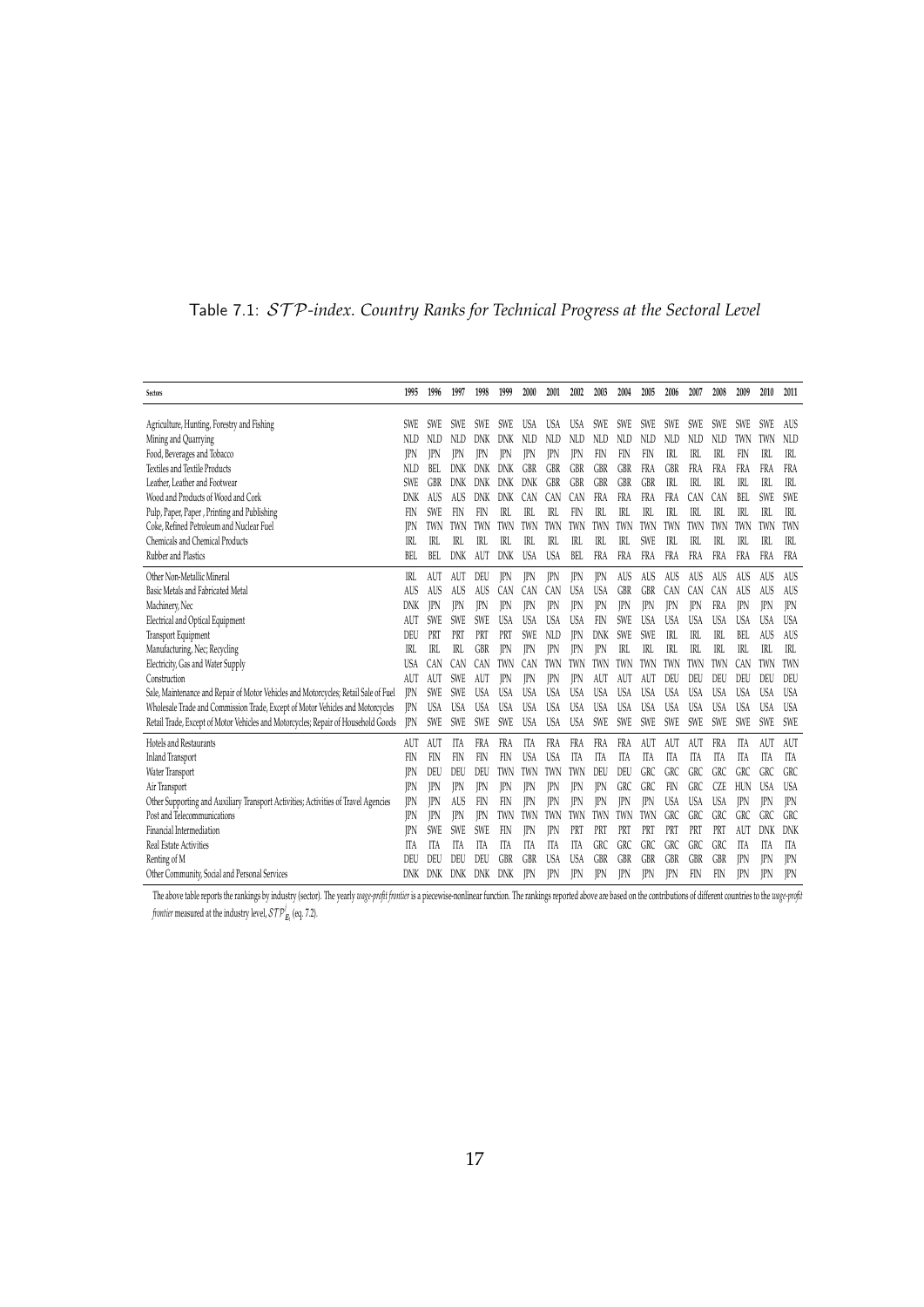it contributes. This is done for all the methods associated with production in each industry. As an example let us take the *wage-profit frontier* for 2011,  $w_{\mathbf{E}_{2011}}^{\text{WPF}}(r, \eta)$ , as reported in Fig. 5.1. The frontier for 2011 is formed by 63 intervals. Each interval will be associated with a specific combination of methods, **z**, i.e. a triple (**A<sup>z</sup>** , **L z** , **B z** ). The length of the domain of the *wage-profit frontier*,  $r \in [0, \mathcal{R}_{E_{2011}}^{\text{WPF}}]$  (see eq. 3.2), is normalized to one. The weight of the contribution to the methods will be proportional to the length of the interval for which these methods belong to the efficient combination, i.e. the triple  $(A^z, L^z, B^z)$ . In short, if a given method  $z_i$  belongs to all the set of methods contributing to the formation of  $w_{E_{2011}}^{\text{WPF}}(r, \eta)$ , it will be associated with value 1. Else it will be given a value proportional to the intervals in which it contributes. All the other methods in  $\Phi$  that never contribute to  $w_{\mathbf{E}_{2011}}^{\text{WPF}}(r, \eta)$  are given value 0.

If the methods belonging to the frontier are implemented by some country, it will be considered as being economically efficient in its production and also indicates technological progress. However, this leadership may not be exclusive for a good *i* and a country might be a leader only for some intervals and not for others. Hence, the leadership position may have to be *shared* with other countries which also contribute to other intervals of the frontier. Furthermore, there may be methods that not enter the frontier which might be almost as good as the winning methods.

In order to account for those methods that are not the "most efficient", but are "almost as efficient", we use a scheme in which the methods used for the production of good *i* can be ordered as being first, second, third, ... and last (*Nth*). For a given interval and a given good *i*, a method is ranked as first if it belongs to the frontier combination of methods. We remove this *winning* method from the original set of methods and recompute the new *wage-profit frontier*. The method that would substitute the *winning* method and emerge on the top would be ranked second. We remove the *second* method and repeat the process to determine the *third* by computing a new (sub-efficient) *wage-profit frontier*. And so on.

For each country  $j$ , we can summarize this information in terms of a matrix  $\mathbf{V}_j^j$  $\stackrel{\prime}{E}_t$  :

$$
\mathbf{V}_{\boldsymbol{E}_{l}}^{j} = \{v_{iq}^{j}\} = \begin{bmatrix} v_{11}^{j} & v_{12}^{j} & \dots & v_{1N}^{j} \\ v_{21}^{j} & v_{22}^{j} & \dots & v_{2N}^{j} \\ \vdots & \vdots & v_{iq}^{j} & \vdots \\ v_{n1}^{j} & v_{n2}^{j} & \dots & v_{nN}^{j} \end{bmatrix},
$$
(7.1)

where:  $j = 1, 2, ..., N$  are the countries;  $i = 1, 2, ..., n$  are the sectors or industry and  $q=1,2,\ldots,N$  is the relative position<sup>19</sup>.

The value  $v_{iq}^j$  is the weighted contribution that country *j'*s method *i* to the formation of the *wage-profit frontier*, once the superior methods *q* − 1 of all the countries have been removed form the total set of methods in E*<sup>t</sup>* . When the method of country *j* to produce good *i* does not enter in the  $q^{th}$  position,  $v_{iq}^j$  would be 0. This could mean

<sup>&</sup>lt;sup>19</sup>The number of positions (first, second, ..., last) is the same as the number of countries.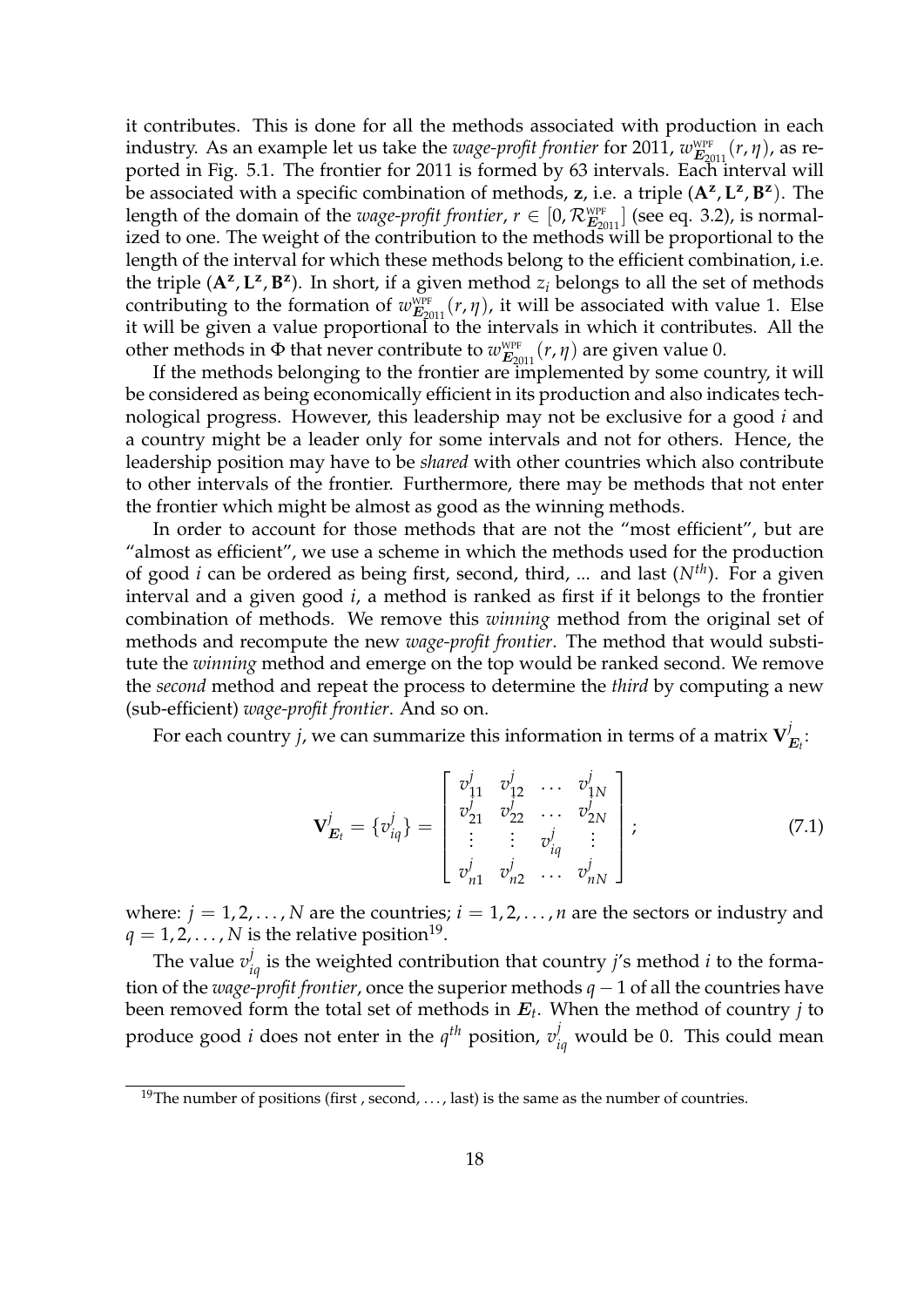either that the method of production for good *i* of country *j* has already been removed because it was superior or it is yet to be competitive. In the former case, there are some values *v j i*1 , *v j i*2 , . . . , *v j i*(*q*−1) going from 1 to (*q* − 1) that are greater than 0. In the latter case, it indicates that positive values are going to be associated with lower positions, hence some of the values *v j i*(*q*+1) , *v j*  $\dot{v}^j_{i(q+2)}, \ldots, \dot{v}^j_{iN}$  should be greater than 0. If  $\dot{v}^j_{iq} = 1$ , it indicates that for the  $q^{th}$  position, the production method of good *i* of country *j* is entering in all the intervals forming the *wage-profit frontier* to be associated with position *q*.

The Country Sectoral Contribution of Innovation, matrix **V** *j*  $E_t$ , is important because it provides a robust assessment of technological progress of a country with respect to a particular sector or industry *i*. But it also provides information regarding the state of technological progress of national system as a whole. An advanced country would have positive values for most of the first columns, while the others would be populated by 0 values. The converse would apply for a least developed country. Furthermore an "unbalanced" country would have values scattered across sectors.

In this case, it is clear that a weighted sum by columns of the values of  $\mathbf{V}^j_i$  $E_t$  could provide an additional information. The first values (first columns) ought to have the highest weight and decreases as the membership goes down. There are many possible weighting functions that one can make use of. We have chosen a weighting function with decreasing linear weights  $\omega = [1, 1 - 1/N, 1 - 2/N, \ldots, 1 - (N-1)/N]'.$ 

The resulting value provides a measurement of sectoral technological progress,  $\mathcal{STP}_{\boldsymbol{E_t}}$  for country *j*:

$$
\mathcal{STP}_{\mathbf{E}_{t}}^{j} = \mathbf{V}_{\mathbf{E}_{t}}^{j} \boldsymbol{\omega} = \begin{bmatrix} tp_{1}^{j} \\ tp_{2}^{j} \\ \vdots \\ tp_{n}^{j} \end{bmatrix} = \begin{bmatrix} v_{11}^{j} & v_{12}^{j} & \cdots & v_{1N}^{j} \\ v_{21}^{j} & v_{22}^{j} & \cdots & v_{2N}^{j} \\ \vdots & \vdots & \vdots & v_{iq}^{j} \\ v_{n1}^{j} & v_{n2}^{j} & \cdots & v_{nN}^{j} \end{bmatrix} \begin{bmatrix} 1 \\ 1 - \frac{1}{N} \\ 1 - \frac{2}{N} \\ \vdots \\ 1 - \frac{N-1}{N} \end{bmatrix}
$$
(7.2)

Value 1 means that country *j* has undisputed or unambiguous *technological progress*, for the production of commodity *i*, i.e. Methods of country *j* contribute to the whole domain of the *wage-profit frontier*. Lower values indicate relative backwardness, - i.e. that the method of country *j* would be relevant only in the absence of those methods with higher values. Value  $1/N$  is the lowest because it means total backwardness<sup>20</sup>, i.e. it is a method that is always inferior relative to the other  $(N-1)$  methods. Table 7.1 reports the sectoral leadership, i.e., countries obtaining first positions (winners) for different sectors. This information helps us to assess technological dominance and temporal changes. For reasons of space, we are not presenting the data on the values and the countries occupying the 2<sup>nd</sup>, 3<sup>rd</sup>, ..., N<sup>th</sup> positions.

<sup>&</sup>lt;sup>20</sup>This is of course relative to the set of countries that are considered.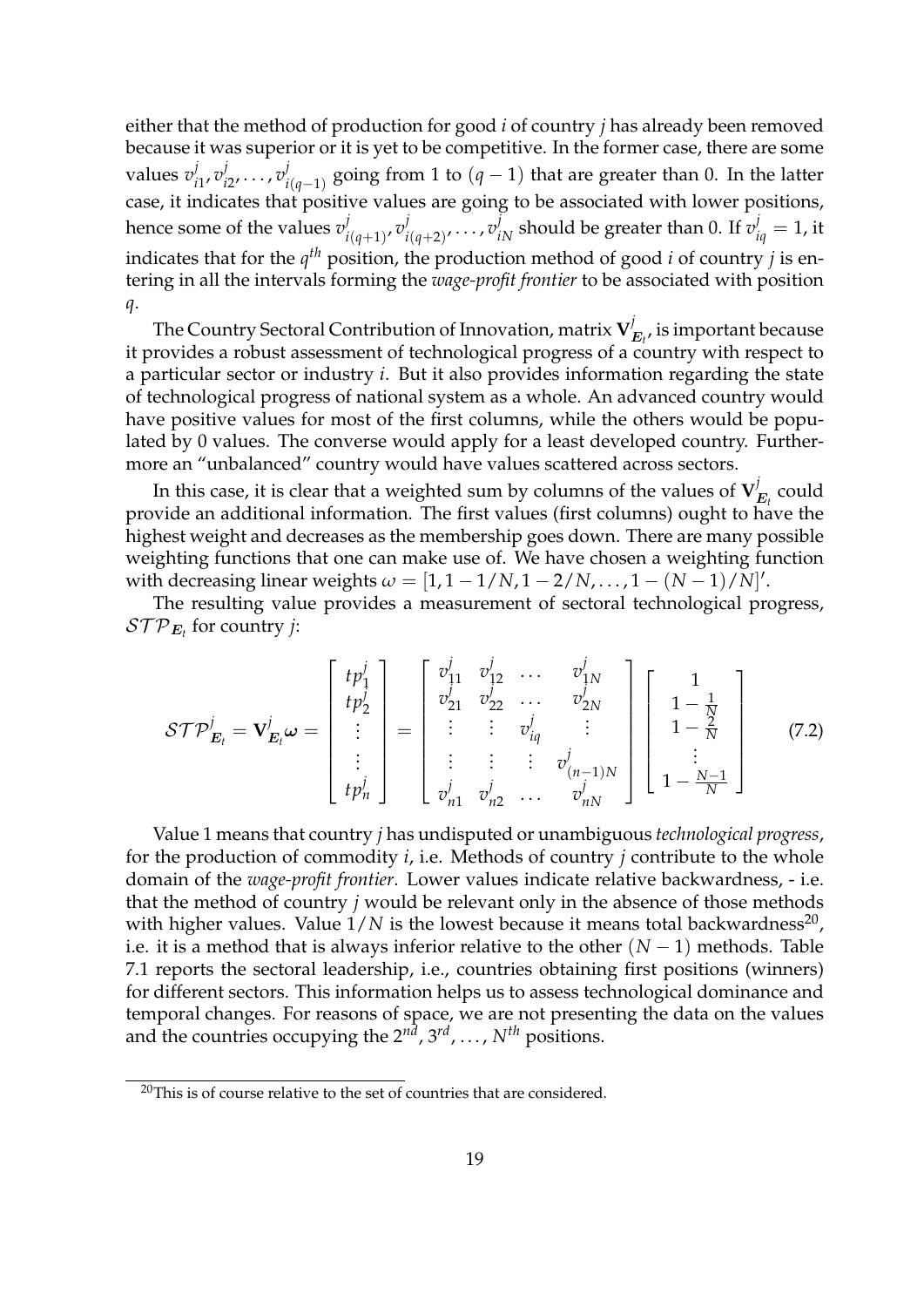## **8. The Regional or National Technological Progress Index (**T P**-***index***)**

| Rank           | 1995                  | 1996                  | 1997                  | 1998                  | 1999                  | 2000                  | 2001           | 2002                  | 2003                  | 2004           | 2005           | 2006           | 2007           | 2008           | 2009           | 2010                  | 2011                   |
|----------------|-----------------------|-----------------------|-----------------------|-----------------------|-----------------------|-----------------------|----------------|-----------------------|-----------------------|----------------|----------------|----------------|----------------|----------------|----------------|-----------------------|------------------------|
| 1              | <b>IPN</b>            | <b>DNK</b>            | <b>DNK</b>            | <b>DNK</b>            | <b>JPN</b>            | <b>JPN</b>            | <b>JPN</b>     | JPN                   | <b>JPN</b>            | JPN            | <b>SWE</b>     | <b>USA</b>     | <b>SWE</b>     | <b>SWE</b>     | <b>JPN</b>     | <b>USA</b>            | JPN                    |
|                | (0.876)               | (0.824)               | (0.832)               | (0.835)               | (0.863)               | (0.888)               | (0.867)        | (0.862)               | (0.832)               | (0.795)        | (0.791)        | (0.783)        | (0.781)        | (0.780)        | (0.785)        | (0.795)               | (0.782)                |
| 2              | <b>DNK</b>            | <b>SWE</b>            | <b>SWE</b>            | SWE                   | <b>DNK</b>            | <b>USA</b>            | <b>USA</b>     | <b>USA</b>            | <b>USA</b>            | SWE            | <b>USA</b>     | <b>SWE</b>     | <b>USA</b>     | <b>BEL</b>     | <b>DNK</b>     | <b>JPN</b>            | <b>USA</b>             |
|                | (0.833)               | (0.822)               | (0.815)               | (0.802)               | (0.820)               | (0.860)               | (0.860)        | (0.856)               | (0.808)               | (0.792)        | (0.787)        | (0.777)        | (0.767)        | (0.763)        | (0.766)        | (0.782)               | (0.780)                |
| 3              | <b>BEL</b>            | <b>JPN</b>            | <b>USA</b>            | <b>USA</b>            | <b>USA</b>            | <b>SWE</b>            | <b>FRA</b>     | <b>DNK</b>            | <b>DNK</b>            | <b>USA</b>     | <b>DNK</b>     | <b>FRA</b>     | <b>FRA</b>     | <b>FRA</b>     | <b>NLD</b>     | <b>SWE</b>            | <b>SWE</b>             |
|                | (0.786)               | (0.812)               | (0.802)               | (0.801)               | (0.811)               | (0.790)               | (0.763)        | (0.769)               | (0.786)               | (0.791)        | (0.758)        | (0.755)        | (0.758)        | (0.761)        | (0.762)        | (0.762)               | (0.772)                |
| $\overline{4}$ | DEU                   | AUT                   | AUT                   | AUT                   | <b>SWE</b>            | <b>DNK</b>            | <b>DNK</b>     | <b>FRA</b>            | <b>SWE</b>            | <b>DNK</b>     | <b>FRA</b>     | <b>DNK</b>     | <b>NLD</b>     | <b>NLD</b>     | <b>USA</b>     | <b>DNK</b>            | <b>AUS</b>             |
|                | (0.786)               | (0.785)               | (0.775)               | (0.786)               | (0.798)               | (0.769)               | (0.760)        | (0.769)               | (0.774)               | (0.785)        | (0.753)        | (0.753)        | (0.752)        | (0.751)        | (0.761)        | (0.760)               | (0.748)                |
| 5              | AUT                   | <b>BEL</b>            | <b>JPN</b>            | <b>JPN</b>            | AUT                   | <b>FRA</b>            | <b>GBR</b>     | <b>SWE</b>            | <b>FRA</b>            | <b>FRA</b>     | <b>JPN</b>     | <b>BEL</b>     | <b>DNK</b>     | <b>USA</b>     | <b>BEL</b>     | <b>BEL</b>            | <b>DNK</b>             |
|                | (0.778)               | (0.767)               | (0.766)               | (0.775)               | (0.767)               | (0.741)               | (0.748)        | (0.756)               | (0.767)               | (0.762)        | (0.752)        | (0.746)        | (0.740)        | (0.749)        | (0.760)        | (0.742)               | (0.746)                |
| 6              | <b>NLD</b>            | DEU                   | DEU                   | <b>FRA</b>            | <b>FRA</b>            | AUT                   | <b>SWE</b>     | <b>BEL</b>            | AUT                   | AUT            | <b>NLD</b>     | <b>NLD</b>     | <b>GBR</b>     | FIN            | <b>FRA</b>     | <b>FRA</b>            | <b>BEL</b>             |
|                | (0.769)               | (0.760)               | (0.745)               | (0.752)               | (0.753)               | (0.738)               | (0.746)        | (0.745)               | (0.747)               | (0.753)        | (0.747)        | (0.740)        | (0.739)        | (0.744)        | (0.738)        | (0.735)               | (0.744)                |
| 7              | <b>SWE</b>            | <b>NLD</b>            | <b>BEL</b>            | <b>NLD</b>            | <b>NLD</b>            | <b>GBR</b>            | AUT            | <b>GBR</b>            | <b>BEL</b>            | <b>NLD</b>     | AUT            | <b>GBR</b>     | <b>BEL</b>     | AUT            | AUT            | <b>NLD</b>            | <b>FRA</b>             |
|                | (0.762)               | (0.753)               | (0.741)               | (0.745)               | (0.728)               | (0.734)               | (0.740)        | (0.744)               | (0.744)               | (0.746)        | (0.743)        | (0.734)        | (0.735)        | (0.739)        | (0.728)        | (0.731)               | (0.742)                |
| 8              | <b>FIN</b>            | <b>USA</b>            | <b>FRA</b>            | DEU                   | DEU                   | <b>BEL</b>            | <b>BEL</b>     | <b>NLD</b>            | <b>NLD</b>            | <b>BEL</b>     | <b>GBR</b>     | <b>JPN</b>     | <b>FIN</b>     | <b>DNK</b>     | CAN            | <b>AUS</b>            | <b>NLD</b>             |
|                | (0.748)               | (0.746)               | (0.727)               | (0.744)               | (0.716)               | (0.728)               | (0.740)        | (0.729)               | (0.742)               | (0.743)        | (0.740)        | (0.734)        | (0.734)        | (0.731)        | (0.727)        | (0.725)               | (0.734)                |
| 9              | <b>FRA</b>            | <b>FIN</b>            | <b>NLD</b>            | <b>BEL</b>            | <b>GBR</b>            | CAN                   | CAN            | AUT                   | <b>GBR</b>            | <b>GBR</b>     | <b>FIN</b>     | AUT            | AUT            | DEU            | <b>FIN</b>     | CAN                   | <b>FIN</b>             |
|                | (0.733)               | (0.741)               | (0.720)               | (0.735)               | (0.712)               | (0.722)               | (0.735)        | (0.726)               | (0.726)               | (0.735)        | (0.734)        | (0.732)        | (0.732)        | (0.710)        | (0.716)        | (0.713)               | (0.724)                |
| 10             | <b>USA</b>            | <b>FRA</b>            | <b>FIN</b>            | <b>FIN</b>            | <b>FIN</b>            | <b>NLD</b>            | <b>NLD</b>     | <b>FIN</b>            | <b>FIN</b>            | <b>FIN</b>     | <b>BEL</b>     | CAN            | CAN            | <b>GBR</b>     | <b>SWE</b>     | AUT                   | AUT                    |
|                | (0.722)               | (0.727)               | (0.711)               | (0.729)               | (0.711)               | (0.717)               | (0.729)        | (0.702)               | (0.719)               | (0.733)        | (0.733)        | (0.730)        | (0.724)        | (0.702)        | (0.709)        | (0.708)               | (0.709)                |
| 11             | AUS                   | <b>AUS</b>            | <b>AUS</b>            | <b>GBR</b>            | <b>BEL</b>            | DEU                   | <b>FIN</b>     | CAN                   | DEU                   | DEU            | DEU            | <b>FIN</b>     | <b>IRL</b>     | <b>IRL</b>     | <b>IRL</b>     | <b>FIN</b>            | CAN                    |
|                | (0.639)               | (0.677)               | (0.696)               | (0.697)               | (0.708)               | (0.688)               | (0.702)        | (0.698)               | (0.698)               | (0.712)        | (0.713)        | (0.723)        | (0.723)        | (0.700)        | (0.705)        | (0.708)               | $_{\rm DEU}^{(0.709)}$ |
| 12             | <b>ITA</b>            | <b>ITA</b>            | <b>GBR</b>            | CAN                   | CAN                   | <b>FIN</b>            | DEU            | DEU                   | CAN                   | CAN            | CAN            | DEU            | <b>JPN</b>     | CAN            | DEU            | DEU                   |                        |
|                | (0.624)               | (0.668)               | (0.655)               | (0.670)               | (0.691)               | (0.682)               | (0.689)        | (0.695)               | (0.680)               | (0.672)        | (0.709)        | (0.696)        | (0.700)        | (0.699)        | (0.683)        | (0.680)               | (0.678)                |
| 13             | CAN                   | CAN                   | CAN                   | <b>ITA</b>            | <b>ITA</b>            | AUS                   | <b>ITA</b>     | <b>ITA</b>            | <b>AUS</b>            | <b>IRL</b>     | <b>IRL</b>     | <b>IRL</b>     | DEU            | <b>IPN</b>     | <b>GBR</b>     | <b>IRL</b>            | <b>IRL</b>             |
| 14             | (0.609)<br><b>GBR</b> | (0.619)<br><b>GBR</b> | (0.652)<br><b>ITA</b> | (0.659)<br><b>AUS</b> | (0.644)<br>AUS        | (0.639)<br><b>ITA</b> | (0.632)<br>AUS | (0.628)<br><b>AUS</b> | (0.645)<br><b>IRL</b> | (0.656)<br>AUS | (0.671)<br>AUS | (0.681)<br>AUS | (0.682)<br>AUS | (0.683)<br>AUS | (0.642)<br>GRC | (0.656)<br><b>GBR</b> | (0.661)<br><b>GBR</b>  |
|                | (0.601)               | (0.606)               | (0.649)               | (0.635)               | (0.629)               | (0.627)               | (0.616)        | (0.624)               | (0.625)               | (0.644)        | (0.652)        | (0.634)        | (0.644)        | (0.642)        | (0.634)        | (0.627)               | (0.612)                |
| 15             | <b>IRL</b>            | <b>IRL</b>            | <b>IRL</b>            | <b>IRL</b>            | <b>TWN</b>            | TWN                   | <b>TWN</b>     | <b>TWN</b>            | <b>ITA</b>            | <b>ITA</b>     | <b>ITA</b>     | <b>ITA</b>     | <b>ITA</b>     | <b>ITA</b>     | <b>AUS</b>     | GRC                   | GRC                    |
|                | (0.601)               | (0.602)               | (0.611)               | (0.578)               | (0.595)               | (0.590)               | (0.594)        | (0.598)               | (0.615)               | (0.619)        | (0.608)        | (0.602)        | (0.599)        | (0.608)        | (0.632)        | (0.609)               | (0.591)                |
| 16             | <b>ESP</b>            | <b>ESP</b>            | <b>TWN</b>            | <b>TWN</b>            | <b>IRL</b>            | <b>IRL</b>            | <b>IRL</b>     | IRL                   | GRC                   | GRC            | GRC            | GRC            | GRC            | GRC            | <b>ITA</b>     | <b>ITA</b>            | TWN                    |
|                | (0.542)               | (0.544)               | (0.556)               | (0.569)               | (0.559)               | (0.568)               | (0.574)        | (0.563)               | (0.573)               | (0.568)        | (0.584)        | (0.597)        | (0.592)        | (0.601)        | (0.598)        | (0.586)               | (0.576)                |
| 17             | <b>TWN</b>            | <b>TWN</b>            | <b>ESP</b>            | <b>ESP</b>            | GRC                   | GRC                   | GRC            | GRC                   | <b>TWN</b>            | <b>TWN</b>     | <b>TWN</b>     | <b>TWN</b>     | <b>TWN</b>     | <b>TWN</b>     | <b>TWN</b>     | <b>TWN</b>            | <b>ITA</b>             |
|                | (0.530)               | (0.543)               | (0.531)               | (0.533)               | (0.543)               | (0.535)               | (0.541)        | (0.554)               | (0.560)               | (0.546)        | (0.551)        | (0.551)        | (0.542)        | (0.552)        | (0.561)        | (0.576)               | $_{\rm ESP}^{(0.568)}$ |
| 18             | GRC                   | GRC                   | GRC                   | GRC                   | <b>ESP</b>            | <b>ESP</b>            | <b>ESP</b>     | <b>ESP</b>            | <b>ESP</b>            | <b>ESP</b>     | <b>ESP</b>     | <b>ESP</b>     | <b>ESP</b>     | <b>ESP</b>     | <b>ESP</b>     | <b>ESP</b>            |                        |
|                | (0.524)               | (0.527)               | (0.520)               | (0.529)               | (0.528)               | (0.522)               | (0.529)        | (0.522)               | (0.529)               | (0.528)        | (0.530)        | (0.511)        | (0.510)        | (0.520)        | (0.534)        | (0.528)               | (0.537)                |
| 19             | PRT                   | PRT                   | PRT                   | PRT                   | PRT                   | PRT                   | PRT            | <b>KOR</b>            | PRT                   | PRT            | PRT            | <b>KOR</b>     | PRT            | PRT            | PRT            | PRT                   | PRT                    |
|                | (0.435)               | (0.460)               | (0.463)               | (0.456)               | (0.470)               | (0.460)               | (0.454)        | (0.462)               | (0.474)               | (0.478)        | (0.469)        | (0.472)        | (0.470)        | (0.481)        | (0.496)        | (0.480)               | (0.474)                |
| 20             | <b>KOR</b>            | <b>KOR</b>            | <b>KOR</b>            | <b>KOR</b>            | <b>KOR</b>            | <b>KOR</b>            | <b>KOR</b>     | PRT                   | <b>KOR</b>            | <b>KOR</b>     | <b>KOR</b>     | PRT            | <b>KOR</b>     | <b>KOR</b>     | <b>KOR</b>     | <b>KOR</b>            | <b>KOR</b>             |
|                | (0.425)               | (0.430)               | (0.440)               | (0.392)               | (0.431)               | (0.459)               | (0.444)        | (0.459)               | (0.443)               | (0.431)        | (0.461)        | (0.470)        | (0.466)        | (0.424)        | (0.414)        | (0.437)               | (0.442)                |
| 21             | <b>TUR</b>            | <b>BRA</b>            | <b>BRA</b>            | <b>BRA</b>            | <b>MEX</b>            | <b>MEX</b>            | <b>MEX</b>     | <b>MEX</b>            | CZE                   | <b>CZE</b>     | <b>CZE</b>     | CZE            | CZE            | CZE            | <b>CZE</b>     | <b>CZE</b>            | <b>CZE</b>             |
| 22             | (0.408)<br><b>MEX</b> | (0.320)<br><b>TUR</b> | (0.343)<br><b>MEX</b> | (0.370)<br><b>MEX</b> | (0.320)<br><b>BRA</b> | (0.339)<br><b>BRA</b> | (0.345)<br>POL | (0.342)<br>CZE        | (0.335)<br><b>MEX</b> | (0.349)<br>POL | (0.326)<br>POL | (0.352)<br>POL | (0.376)<br>POL | (0.401)<br>POL | (0.367)<br>POL | (0.349)<br>POL        | (0.352)<br>POL         |
|                | (0.316)               | (0.313)               | (0.325)               | (0.318)               | (0.299)               | (0.306)               | (0.296)        | (0.319)               | (0.304)               | (0.303)        | (0.305)        | (0.299)        | (0.305)        | (0.318)        | (0.303)        | (0.291)               | (0.290)                |
| 23             | <b>BRA</b>            | <b>MEX</b>            | <b>CZE</b>            | CZE                   | <b>CZE</b>            | <b>CZE</b>            | CZE            | POL                   | POL                   | <b>MEX</b>     | <b>MEX</b>     | <b>MEX</b>     | <b>MEX</b>     | <b>CHN</b>     | <b>CHN</b>     | <b>CHN</b>            | <b>CHN</b>             |
|                | (0.314)               | (0.283)               | (0.231)               | (0.268)               | (0.292)               | (0.286)               | (0.290)        | (0.297)               | (0.303)               | (0.278)        | (0.283)        | (0.281)        | (0.268)        | (0.254)        | (0.282)        | (0.273)               | (0.274)                |
| 24             | <b>IDN</b>            | CZE                   | POL                   | POL                   | POL                   | POL                   | <b>BRA</b>     | <b>BRA</b>            | <b>HUN</b>            | <b>HUN</b>     | <b>HUN</b>     | <b>CHN</b>     | <b>HUN</b>     | <b>HUN</b>     | <b>HUN</b>     | <b>MEX</b>            | <b>BRA</b>             |
|                | (0.232)               | (0.238)               | (0.229)               | (0.259)               | (0.284)               | (0.285)               | (0.281)        | (0.243)               | (0.233)               | (0.238)        | (0.235)        | (0.239)        | (0.246)        | (0.252)        | (0.273)        | (0.258)               | (0.260)                |
| 25             | <b>HUN</b>            | <b>IDN</b>            | <b>IDN</b>            | <b>HUN</b>            | <b>HUN</b>            | <b>HUN</b>            | <b>HUN</b>     | <b>HUN</b>            | <b>BRA</b>            | <b>BRA</b>     | <b>BRA</b>     | <b>HUN</b>     | <b>CHN</b>     | <b>MEX</b>     | <b>MEX</b>     | <b>BRA</b>            | <b>MEX</b>             |
|                | (0.227)               | (0.233)               | (0.225)               | (0.229)               | (0.219)               | (0.206)               | (0.216)        | (0.226)               | (0.218)               | (0.215)        | (0.223)        | (0.238)        | (0.240)        | (0.246)        | (0.246)        | (0.249)               | (0.255)                |
| 26             | CZE                   | <b>HUN</b>            | <b>HUN</b>            | TUR                   | <b>CHN</b>            | <b>CHN</b>            | <b>CHN</b>     | CHN                   | <b>CHN</b>            | <b>CHN</b>     | <b>CHN</b>     | <b>BRA</b>     | <b>BRA</b>     | <b>BRA</b>     | <b>BRA</b>     | <b>HUN</b>            | <b>HUN</b>             |
|                | (0.209)               | (0.205)               | (0.220)               | (0.169)               | (0.153)               | (0.173)               | (0.185)        | (0.199)               | (0.208)               | (0.206)        | (0.216)        | (0.231)        | (0.230)        | (0.228)        | (0.226)        | (0.248)               | (0.241)                |
| 27             | POL                   | POL                   | TUR                   | <b>RUS</b>            | <b>IND</b>            | <b>IND</b>            | <b>IND</b>     | <b>IND</b>            | <b>IND</b>            | <b>IND</b>     | <b>IND</b>     | <b>IND</b>     | <b>IND</b>     | <b>IND</b>     | <b>IND</b>     | IND                   | <b>IND</b>             |
|                | (0.199)               | (0.205)               | (0.215)               | (0.141)               | (0.134)               | (0.141)               | (0.146)        | (0.148)               | (0.144)               | (0.146)        | (0.155)        | (0.155)        | (0.161)        | (0.153)        | (0.161)        | (0.171)               | (0.167)                |
| 28             | <b>RUS</b>            | <b>RUS</b>            | <b>RUS</b>            | <b>IND</b>            | <b>IDN</b>            | <b>IDN</b>            | <b>IDN</b>     | <b>IDN</b>            | <b>IDN</b>            | <b>IDN</b>     | <b>IDN</b>     | <b>IDN</b>     | <b>RUS</b>     | <b>RUS</b>     | <b>RUS</b>     | <b>RUS</b>            | <b>RUS</b>             |
|                | (0.126)               | (0.143)               | (0.143)               | (0.113)               | (0.124)               | (0.125)               | (0.117)        | (0.115)               | (0.118)               | (0.113)        | (0.108)        | (0.109)        | (0.109)        | (0.128)        | (0.109)        | (0.128)               | (0.141)                |
| 29             | <b>IND</b>            | <b>IND</b>            | IND                   | <b>CHN</b>            | <b>TUR</b>            | <b>TUR</b>            | <b>RUS</b>     | <b>RUS</b>            | <b>RUS</b>            | <b>RUS</b>     | <b>RUS</b>     | <b>RUS</b>     | <b>IDN</b>     | <b>IDN</b>     | <b>IDN</b>     | <b>IDN</b>            | <b>IDN</b>             |
|                | (0.089)               | (0.086)               | (0.090)               | (0.111)               | (0.119)               | (0.102)               | (0.094)        | (0.095)               | (0.091)               | (0.099)        | (0.094)        | (0.108)        | (0.104)        | (0.097)        | (0.099)        | (0.117)               | (0.118)                |
| 30             | <b>CHN</b>            | <b>CHN</b>            | <b>CHN</b>            | <b>IDN</b>            | <b>RUS</b>            | <b>RUS</b>            | <b>TUR</b>     | <b>TUR</b>            | <b>TUR</b>            | <b>TUR</b>     | TUR            | <b>TUR</b>     | <b>TUR</b>     | TUR            | <b>TUR</b>     | TUR                   | TUR                    |
|                | (0.057)               | (0.060)               | (0.071)               | (0.098)               | (0.078)               | (0.080)               | (0.066)        | (0.056)               | (0.057)               | (0.060)        | (0.071)        | (0.070)        | (0.072)        | (0.085)        | (0.083)        | (0.076)               | (0.073)                |

Table 8.1: T P*-index - Country ranks by technological progress*

The table is organized according to the rankings. The values in brackets are the values of the index  $\mathcal{TP}_{E_{1995}}$ ,  $\mathcal{TP}_{E_{1996}}$ , ...,  $\mathcal{TP}_{E_{2010}}$ ,  $\mathcal{TP}_{E_{2011}}$  (see eq. 8.1) that captures the technical progre

In our view this is the most synthetic measure of national technological progress. Given the framework that we have adopted in this paper, we consider an economic system to be advanced when its methods of production - i.e. the methods actually realized and observed in the real economies - contribute to the formation of the *wage-profit frontier*. We aggregate the sectoral performance values computed in the previous section, the values  $\mathcal{TP}_{E_t}$  for country *j*, to generate a comprehensive measure of national performance.

$$
\mathcal{TP}_{\boldsymbol{E}_t}^j = \frac{1}{n} \sum_{i=1}^n t p_i^j = \frac{e' \mathcal{STP}_{\boldsymbol{E}_t}^j}{n}
$$
\n(8.1)

It is easy to see that if all the methods employed in a region or country are superior with respect to alternative methods, the highest attainable value would be equal to the number of commodities, i.e. *n*. But this would a rare case in reality. It is most likely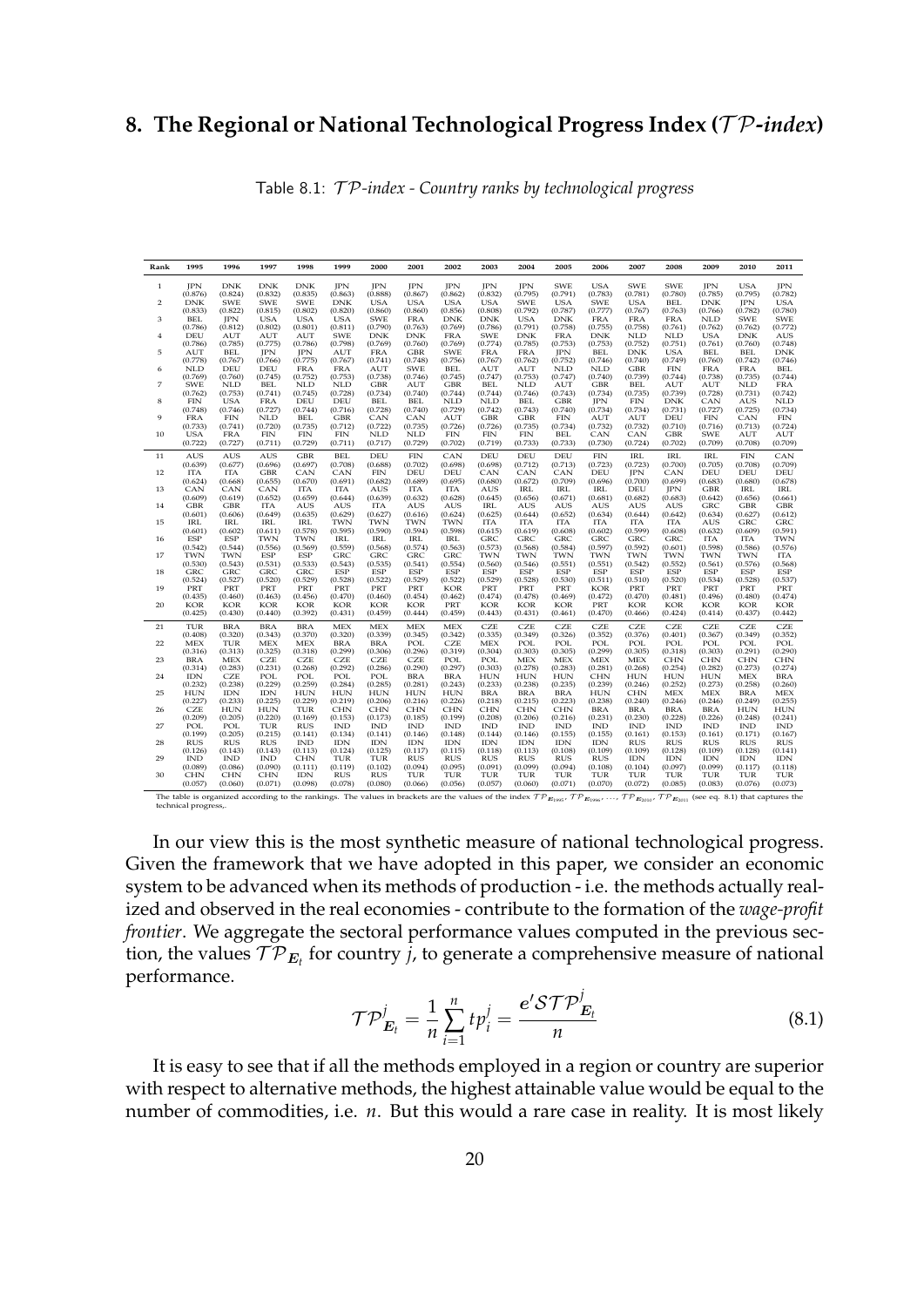that a country is superior or a leader in some sectors and not in others. The  $\mathcal{TP}_{E}^j$ is a measure the technological progress of a system considered as a whole. Table  $8.\overline{1}$ reports  $\mathcal{TP}_{E_{t}}^j$  values organized by rankings (i.e. from highest values to lowest values).



Figure 8.1: *The curves report the 6 countries leaders in 2011, with respect to the* technological progress,  $\mathcal{TP}_{E_{2009}}$  (see Table 8.1). The highest level is *1, which is relative to the case in which one country would the highest technological progress for all the sectors*

## **9. Interpreting the results**

We have a vast amount of information that was generated due to availability of the FVZ-*algorithm*. Given the limited space and scope of this article, we will focus only on a few important results. An observation that readily noticeable is the distance between the individual countries *wage-profit curves* and the *wage-profit frontiers*. The values of the WPC*ratio* reported in Table 6.1 are all very far from 1, i.e. values which indicates high distance to the *wage-profit frontier*. This is interesting because it may indicates that there is an ample room for improving production either thorough specialization or by adopting different production methods. The gap between individual country *wage-profit curves* and the *wage-profit frontier* is also evident from Figure 5.2. This indicates the potential that is available for growth. From figures 5.3 and 6.1 we can see that during the period 1995– 2002, our indexes indicate that there has been no significant technological progress: the yearly *wage-profit frontiers* overlap. During the period going from 2003 to 2008 we have had a substantial increase in technological progress: the *wage-profit frontiers* have moved upwards. There has been a drop since then.

Labour productivity growth reported in Figure 6.2 confirms the pattern of evolution captured by the movement of the *wage-profit frontiers*. The overall development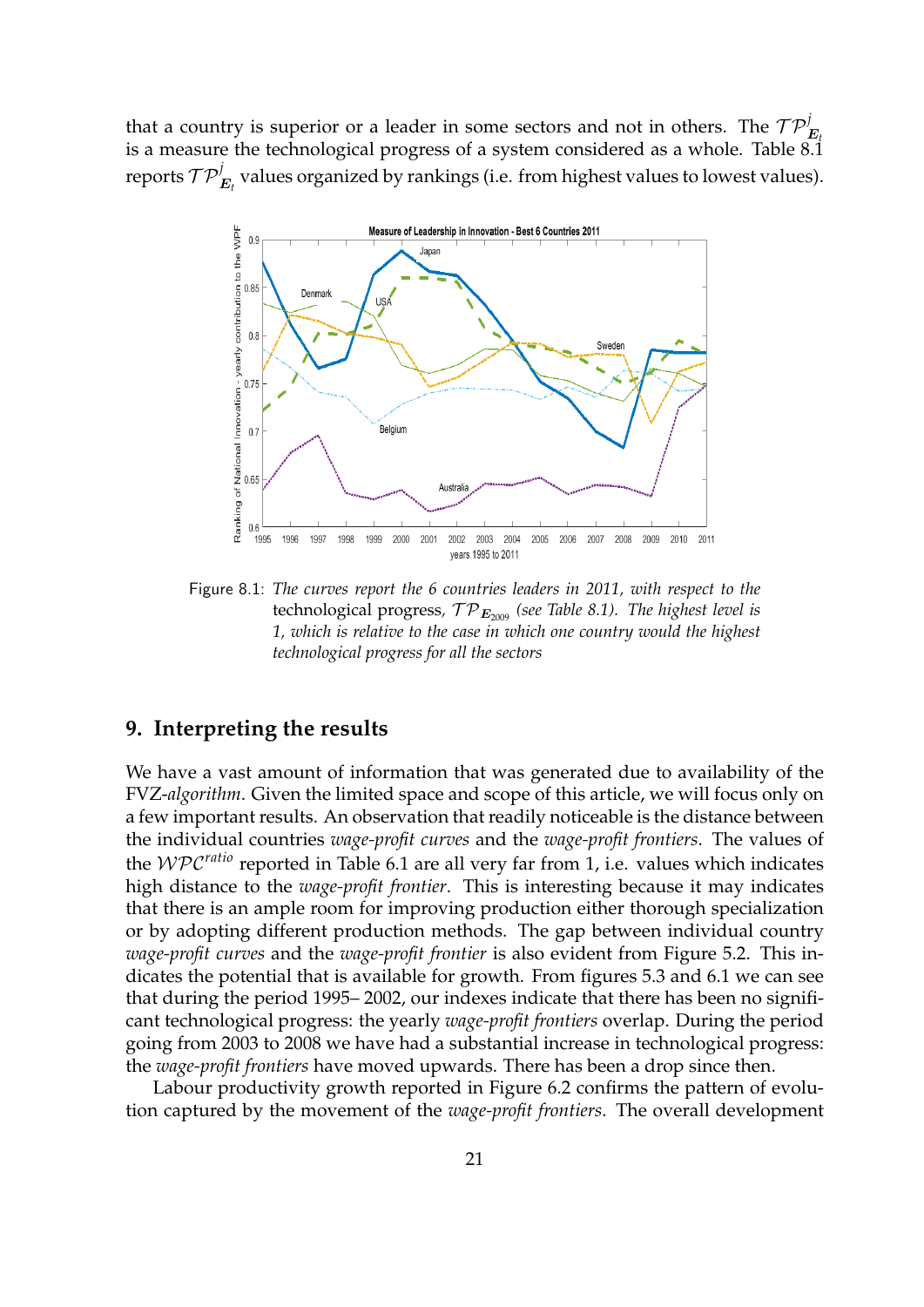is highly correlated, but the contribution of the different countries vary. For example, the countries with the highest labour productivities in 2011 are somewhat different form those which are ranked first in technological progress, or those with the highest *wage-profit curves*. From the above observations we can infer that during 2002-2008 there has been an increase in productivity and in technological innovation on the average. During this period, we also observe a convergence in the values determining the relative degrees of innovation. From Figure 8.1, we see that the leadership values converge over time, which indicates that as of 2011, several countries play important roles in determining technological progress. The situation seems to remarkably different compared to the turn of the century, around 2000, where Japan and USA exhibited a high and practically undisputed level of technological progress. This unilateral tendency seems to have decreased over time.

When comparing the rankings given by the two major indexes ( WPC*ratio* -*index*, and the  $TP - index$ , we observe some interesting differences. At first glance, this diversity in performance may be surprising because a country which is considered to be technologically advanced according to one indicator should also turn out to be advanced when other indicators are considered. This is roughly true for most countries, though not for all. Each index captures different features of the national technological progress and hence it is to be expected that rankings and positions will vary. There are five countries (Denmark, France and Sweden, Netherlands and United States of America) that are always among the top 10 performers across both indexes for the entire time period. The noticeable exclusion from this group are Germany and Japan. in particular Japan has very low values of the *wage-profit curve ratio index*. It is important to stress that values are all in terms of the purchasing power of a common *numéraire*, *η*. Therefore, a higher *wage-profit curve* means a higher possible remuneration for the workers of that country. The *wage-profit curve* associated to a country does assess the "autarkic" capacity of that specific country in production and generating surplus i.e. the potential capacity of being self-sustained.

Our indexes indicate (see Table 6.1 on WPC*ratio*) that Japan has very low scores, going from being around position 16 (1995 to 2005) to be last, position 30, from 2005 to 2011 and with value  $zero^{21}$ . When we look at the technological progress index  $(TP - index)$ , see Table 8.1, we observe that Japan emerges as a leading performer. This is due to the fact that some sectors are very advanced and more than compensate the relative backwardness of other sectors.

<sup>21</sup>This means that Japan from 2005–2011 could not considered as being *viable* (Chiodi, 1998) for the set of methods that are actually in use. This indicate the fact that the set of methods of production used by Japan dependence to foreign markets for the means of production. This means that relevant production prices that would allow formation of positive profits for all the sectors do not exist. And this explain the values 0s of the *wage-profit frontier* ratio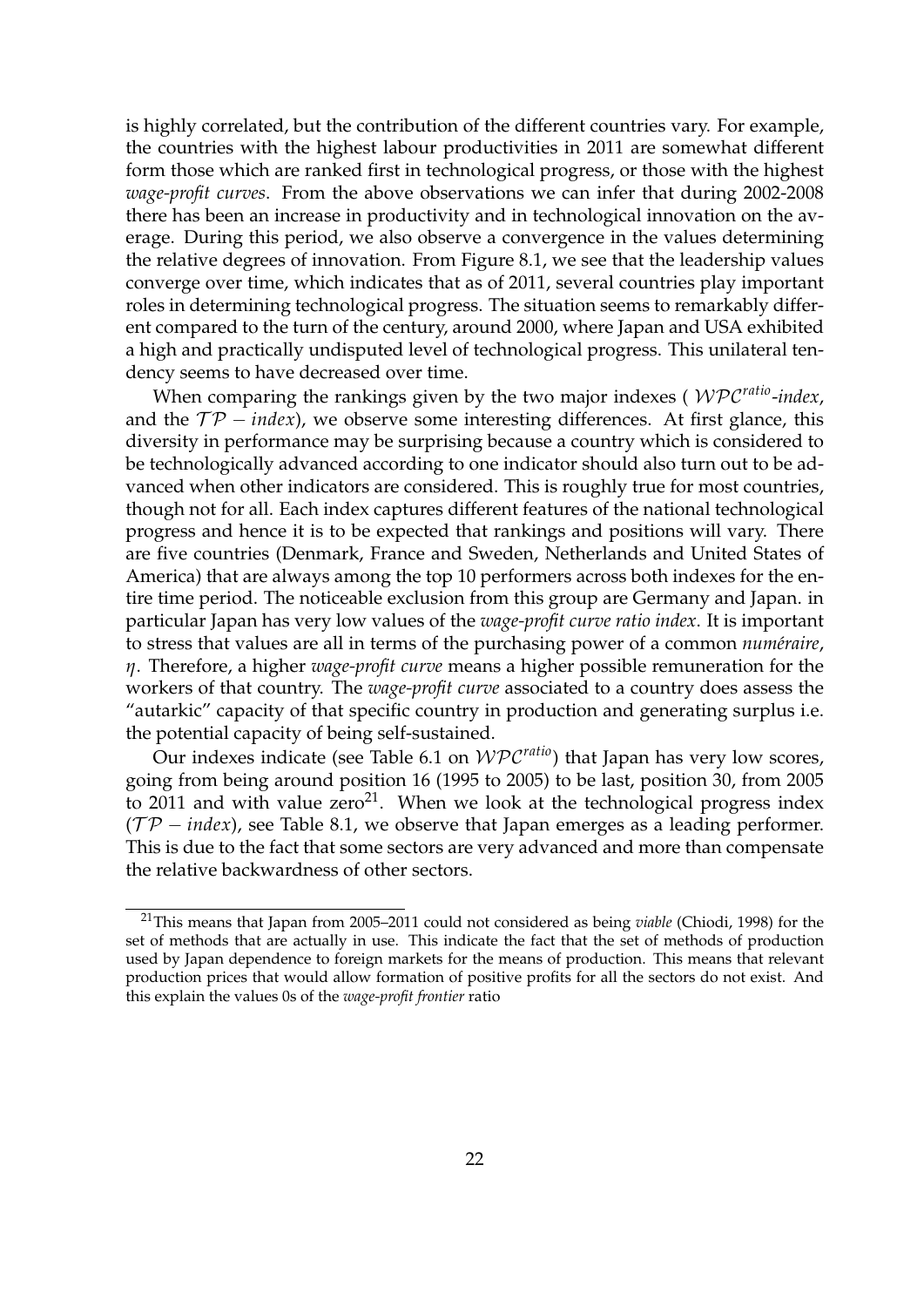#### **10. Concluding Remarks**

The main contribution of this paper to the literature on technological progress is the discovery and construction of the FVZ-*algorithm*, see Section A. This computationally efficient algorithm allows us to construct the efficient *wage-profit frontier*  $w_E^{\text{WPF}}(r, \eta)$  (eq. 3.1) and to determine the *production possibility frontier*,  $\Omega^z$  (eq. 2.6)<sup>22</sup>. We argue that the global *wage-profit frontier* is the robust benchmark against which we can measure the performance of the individual countries.

Identifying the set of methods associated with the frontier,  $\mathsf{Z}_E^{\text{\tiny WPF}}$ , (3.3), is important because it allows for an empirical assessment of the actual historical performances of the different countries. Further, we have been able to measure the technological progress at the sectoral level, *STP* − *index* (Table 7.1), and subsequently, based on this information, we measure technological progress at the country level,  $T P$  − *index* (Table 8.1). We provide a measurement of the historical state of a country through an index that captures the distance between the country *wage-profit curve* and the global *wage-profit frontier*, WPC*ratio*, (Table 6.1).

This study can be extended in various directions. It is worth comparing these results to the more conventional, alternative measures of technical efficiency across countries using Data Envelopment Method or other parametric methods. Another important direction would be to compare the productivities of different sectors by extracting information about the auxiliary prices associated with it. An important feature of our method is that the prices are all measured in terms of a common *numéraire*, viz., agricultural sector. This means that it is possible to compare the production prices of one local system with another. This information could provide a solid foundation for international comparison of values and for the determination of real exchange rates. Research along this direction may shed a new light on productivities and efficiency comparisons <sup>23</sup>.

A related issue that deserves more attention concerns the differences that exist between actual market prices and the virtual or auxiliary prices. As we have pointed out in Section 2, the assumption of a uniform rate of profit, although very standard, is only a convenient assumption that allows us to work with a simple two dimensional space - instead of a *n*-dimensional space. This could be generalized to include a cloud of profit rates. Furthermore, the knowledge of the set of methods, the matrix,  $\mathsf{Z}_E^{\text{\tiny WPF}}$  (coloreq.3.3), simplifies the task of computing the world Production Possibility Frontier, **Ω<sup>z</sup>** (eq. 2.6). An interesting further line of research would be to compute the potential gains from trade as outlined by Samuelson (2001, 2004) using the results of this paper.

<sup>22</sup>To the best of our knowledge, this is the first time the world *wage-profit frontier*is precisely computed in this framework.

<sup>&</sup>lt;sup>23</sup>A similar attempt has been made, almost 40 years ago, by Wassily Leontief (1985).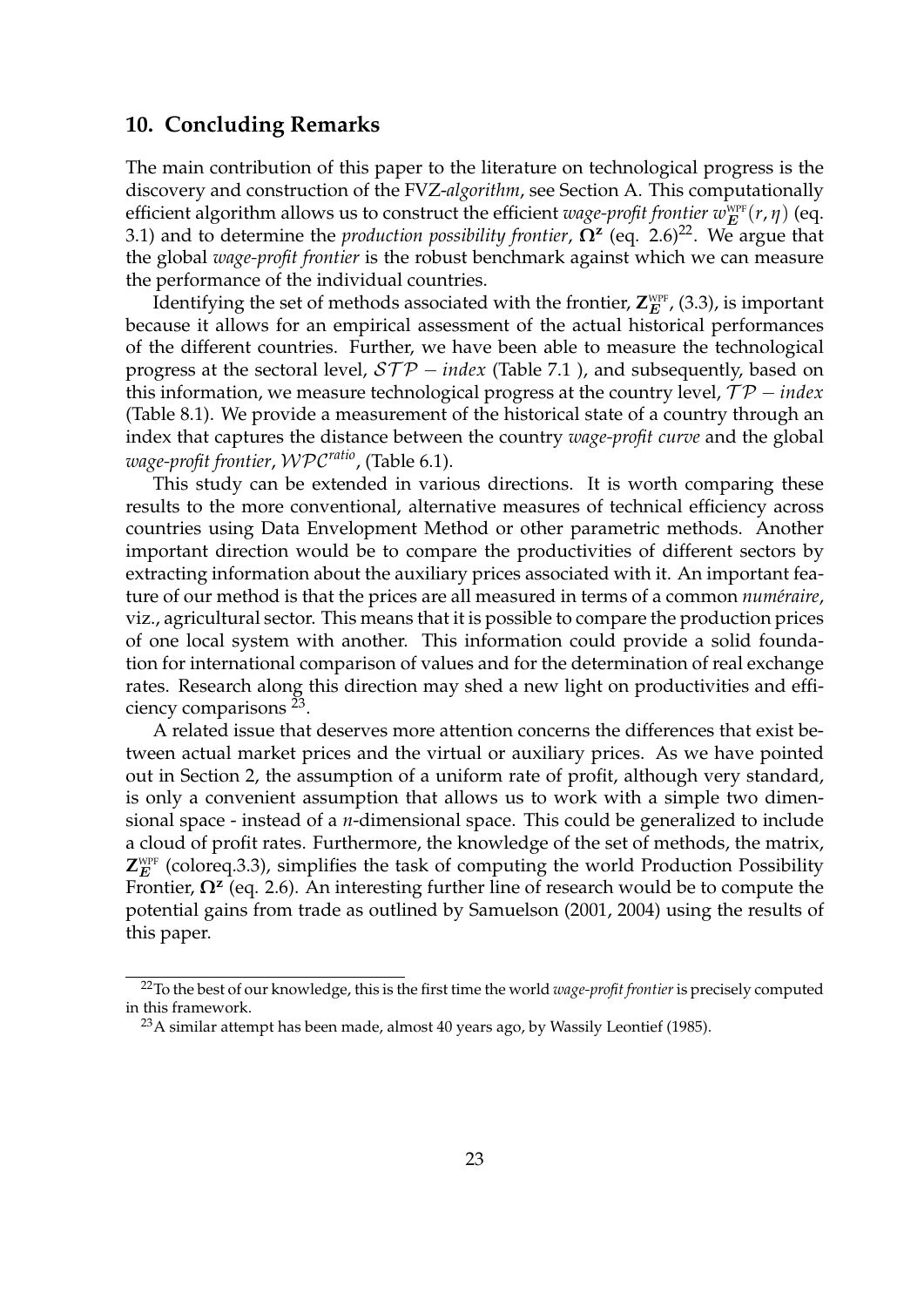## **A. Computing the** *wage-profit frontier*

The computation of the *wage-profit frontier* is a non-trivial exercise<sup>24</sup>. There is a brute force algorithm which allows us to precisely compute the  $w_E^{\text{wpp}}(r, \eta)$ . But the implementation of this algorithm (see below) becomes computationally intractable as the cardinality of the set of methods increases. However, we have been able to devise a tractable algorithm that allows for a drastic reduction in the computational effort. For instance, given the cardinality of the data set that we use in this paper, the computation of  $w_\Phi^{\text{WPF}}$  using a desktop computer that employs the brute force algorithm would take several decades. In comparison, our algorithm enables us to perform the computation in a few hours.

Precisely identifying the collection of methods contributing to the frontier is the crucial aspect that differentiates our approach in determining the benchmark commodity or the reference technology. The new algorithm allows us to provide a robust measure of productivity and it enables us to develop three new indexes of performance, which will be described in the subsequent sections.

# **A.1. The brute-force algorithm**

The *wage-profit frontier* for a given set of methods can be derived by computing the *wage-profit curves* relative to each combinations of methods.

- 1. input data, i.e. individual input–output tables and organize them into a multiple dimension array, **Φ** (see equation 2.2)
- 2.  $\;$  enumerate all possible combinations of methods  $\bm{E_{\Phi}} = \left\{\mathbf{z}_{\mathsf{j}} \right\}$  with  $j = 1,...,s$  with  $s = \prod_{i=1}^{n} s_i$ .
- 3. compute the *wage-profit curve*,  $w^{z_j}$ , eq. 2.11 sequentially for  $j = 1$  to s and retain the value for wages *w* that dominate the previously computed *wage-profit curves*. If  $E_{\{j\}}$  is the set of combinations **z** enumerated from 1 to *j*, the following recursive computation is made until  $j = s$ .

$$
w^{\text{wPF}}_{\boldsymbol{E}_{\{j\}}}(r,\eta) = \max\left\{w^{\text{wPF}}_{\boldsymbol{E}_{\{j-1\}}}(r,\eta),w^{\boldsymbol{z}_j}(r,\eta)\right\}
$$

However, we can observe that the combinatorial and computational complexity associated with the implementation of this algorithm is very high. In the database that we use, there are 31 sectors and 30 countries. This means that in order to determine the yearly *wage-profit frontier* we need to compute  $31^{30} \approx 5.5 * 10^{44}$  *wage-profit curves.* There are 15 years of observations, hence the computation of the intertemporal wageprofit frontier would be in the order of  $(31^{30})^{15}\approx(1.29*10^{41})^{15}\geq10^{671}.$ 

<sup>24</sup>Properties of the *wage-profit frontier* are listed above in Section 3.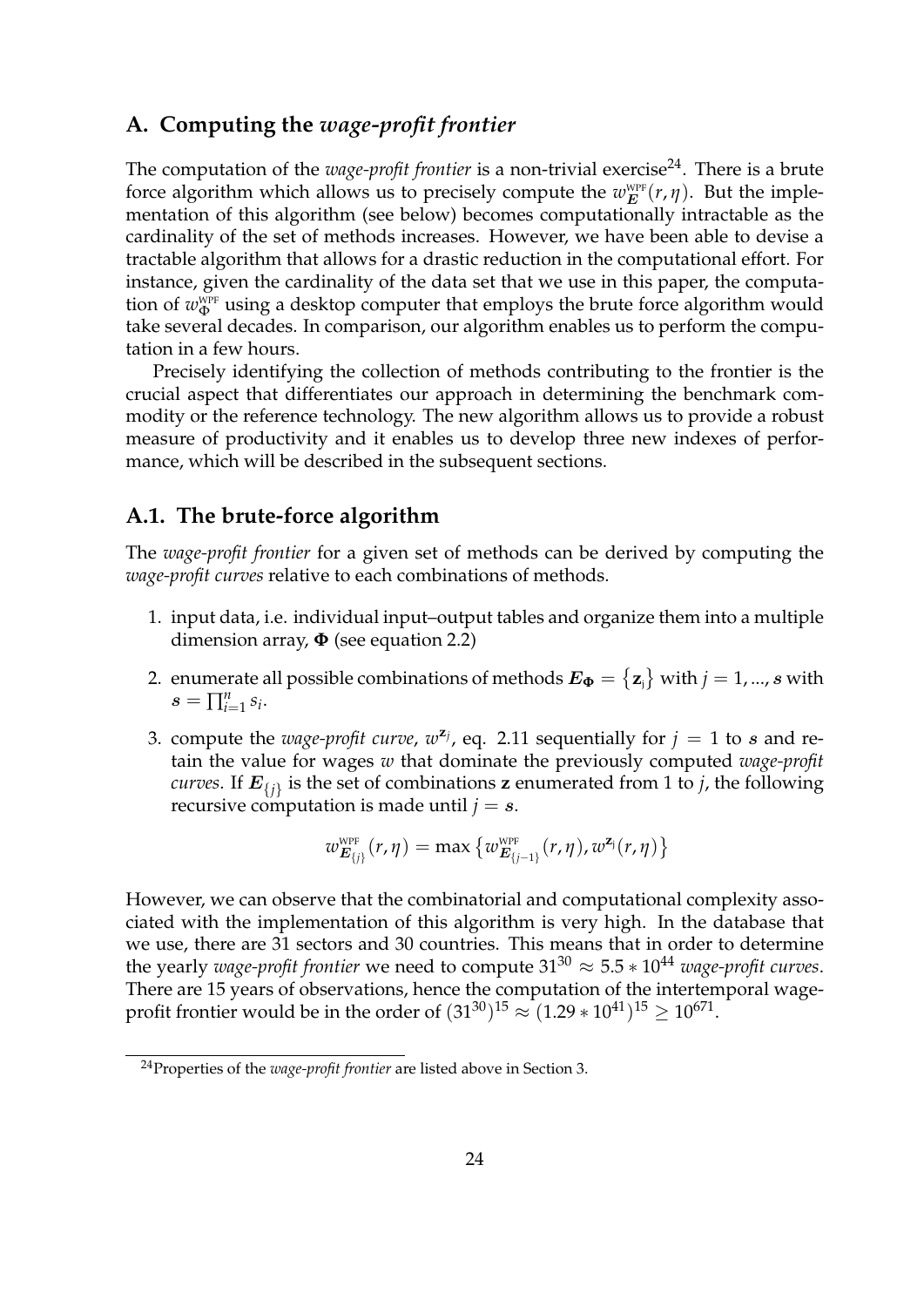This shows that such computation is practically impossible in the sense that a brute-forced algorithm would not compute the *wage-profit frontier* and won't halt within any reasonable time frame.

### **A.2. The FVZ-***algorithm*

The computational complexity, however, can be drastically reduced if we employ the new algorithm that we have constructed. We call this algorithm the FVZ-*algorithm* <sup>25</sup> .

Bharadwaj (1970) has shown that:

- i) *"At a switch point the adjacent production system differs in the method of production for* **only one** *of the commodities common to them (Bharadwaj (1970) (p.423), emphasis added)"*;
- ii) "The choice of the value unit [the numéraire] does not affect the maximum number *of switching possibilities* [and their correspondence to the profit rate]*(Bharadwaj (1970) (p.424))"*

Using any point on any frontier, the following procedure climbs the individual *wage-profit frontiers* using the switch points as if they were steps on a ladder. This is what facilitates the drastic reduction in the computational time.

The *brute-force algorithm* requires the computation of an astronomical number of *wage-profit curves*. In contrast, the computation using the *FVZ-algorithm* would require a computation which is a multiple of the cardinality of the set of methods. Let us take the case in which all the methods are considered, i.e., the methods relative to 17 years for 30 countries and 31 industries. In this case, the worst case computation associated with our new algorithm would only require computing a small multiple of  $15810(= 17 \times 30 \times 31)$  *wage-profit curves*. This is the total number of rows in the set of available methods Φ.

As we will see below, for each profit rate, the algorithm requires at most 15810 (minus 31) alternative set of methods **z** to be tried out before moving on to the values associated with the profit rates to the left or to the right. This algorithm requires spanning the domain from left to right and from right to left until no new dominating combinations are found. In the worst case scenario, the domain has to be spanned 15810 times. This is an upper bound requiring circa  $2.5 \times 10^8 (\approx (17 \times 30 \times 31)^2$  = 15810<sup>2</sup> ) computations of *wage-profit curves* before the *wage-profit frontier* is computed with absolute precision. In our experience, *wage-profit frontier* is found by spanning of the domain a maximum of 5 times. In this case, the number of *wage-profit curves* to be computed is (still for the worst case scenario)  $5 \times 15810 (\approx 7.9 \times 10^4)$ . This is a relatively very small (and computationally manageable) number of *wage-profit curves* that we have to compute.

<sup>&</sup>lt;sup>25</sup>Velupillai and Zambelli (1993) took the first step in this direction. Zambelli and Fredholm (2010) first saw the opportunity to exploit the theoretical properties of the *wage-profit frontier* presented in Bharadwaj (1970). We take the liberty to call the algorithm - FVZ-*algorithm* (**F**redholm-**V**elupillai-**Z**ambelli).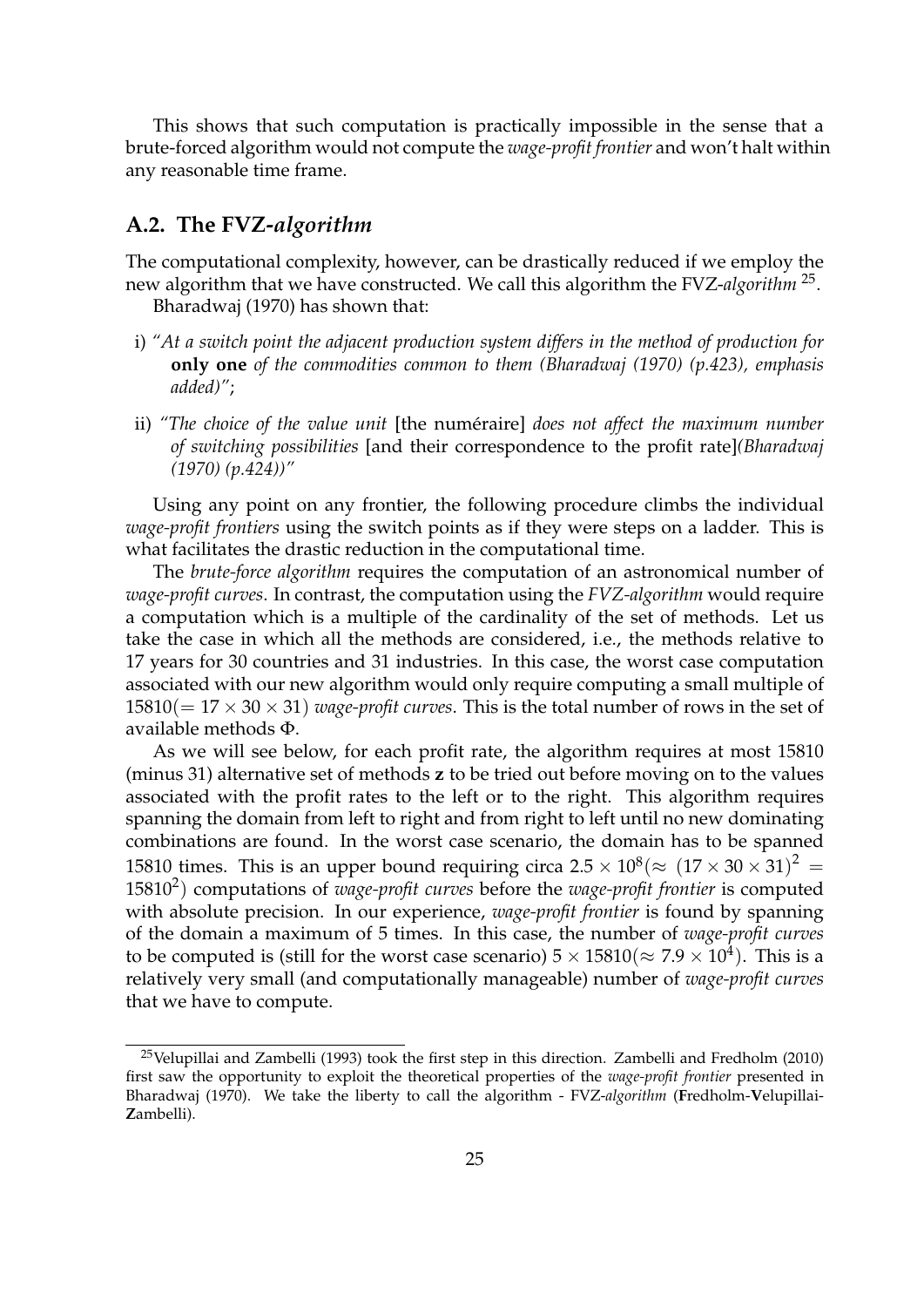#### **Inputs**

1: individual input–output tables organized into a multi-dimensional array having the structure  $\Phi$  (see equation 2.2) or of a subset of it,  $E_{\Phi}$ .

#### **Initialization**

2:  $n \leftarrow \{no. of industries or commodities\}$ 

3:  $\mathbf{s} \leftarrow \{no. of alternative methods per commodity\}$ 

 $S_n \times \mathbf{s}_{n \times 1} = [s_1, s_2, \dots, s_i, \dots, s_n]^T$ , where  $s_i$  is the maximum number of alternative methods observed for the production of commodity  $i = 1, \ldots, n$ .

4:  $z \leftarrow \{initial combination of methods\}$ 

 $\triangleright$   $\mathbf{z}_{n\times 1} = [z_1, z_2, \ldots, z_i \ldots, z_n]'$ , where each  $z_i$  indicates the method chosen for the production of commodity  $i, z_i \in [1, s_i]$ . Pick any one  $z_i$  among the possible combinations of methods

5:  $A^z$ ,  $L^z$  and  $B^z$ 

 $\triangleright$  Matrices are generated and organized as in equations 2.3, 2.4, 2.5, respectively.

6:  $\eta_{n\times1} \leftarrow \{Choice of a numeraire\}$ 

. The specific choice of the *num´eraire* here is unimportant. The *num´eraire* is useful for computing the *wage-profit curves* and prices, but not for determining the methods at the frontier.

- 7:  $h \leftarrow \{Step-Size of the domain of the wage-profit-frontier\}$
- 8:  $w^{\mathbf{z}}(r, \eta) \leftarrow \{\text{Computed as in equation 2.11}\}$  where  $r = [0, h, 2h, 3h, \dots, \mathcal{R}^{\mathbf{z}}].$

 $\triangleright$  It is likely that  $\mathcal{R}^z$  may not be a multiple of *h*. For the simplicity of the exposition, we assume that it is.

- 9:  $\mathcal{R}^{max} \leftarrow \mathcal{R}^{\mathbf{z}}$ .
- 10:  $\mathbf{F} \leftarrow \{Matrix \ with \ n \ rows \ and \ (\frac{\mathcal{R}^{max}}{h} + 1) \ columns, where \ each \ column \ is \ the \ vector \ z\}$  $\triangleright$  Matrix **F** would have as many columns as the number of points in the

domain of the *wage-profit frontier* (i.e.  $r = [0, h, 2h, 3h, \ldots, \mathcal{R}^{\mathbf{z}}]$ ). The columns of **F** change one by one as candidate methods for the frontier, i.e. new **z**, are found.

11:  $r^* \leftarrow \mathcal{R}^{\mathbf{z}}$ .

12: *Replacement*  $\leftarrow$  1  $\triangleright$  Control variable

#### **Computing WPF**

|   | 13: <b>procedure</b> COMPUTATION OF WPF   |
|---|-------------------------------------------|
|   | 14: [Start Spanning]                      |
|   | 15: <b>if</b> Replacement = 0 <b>then</b> |
| . |                                           |

- 16: GO TO 86 (Routine 3)
- 17: **else if** *Replacement* = 1 **then**
- 18:  $\text{Replacement} \leftarrow 0$
- 19: **end if**

#### **Routine 1: Span Right-to-Left**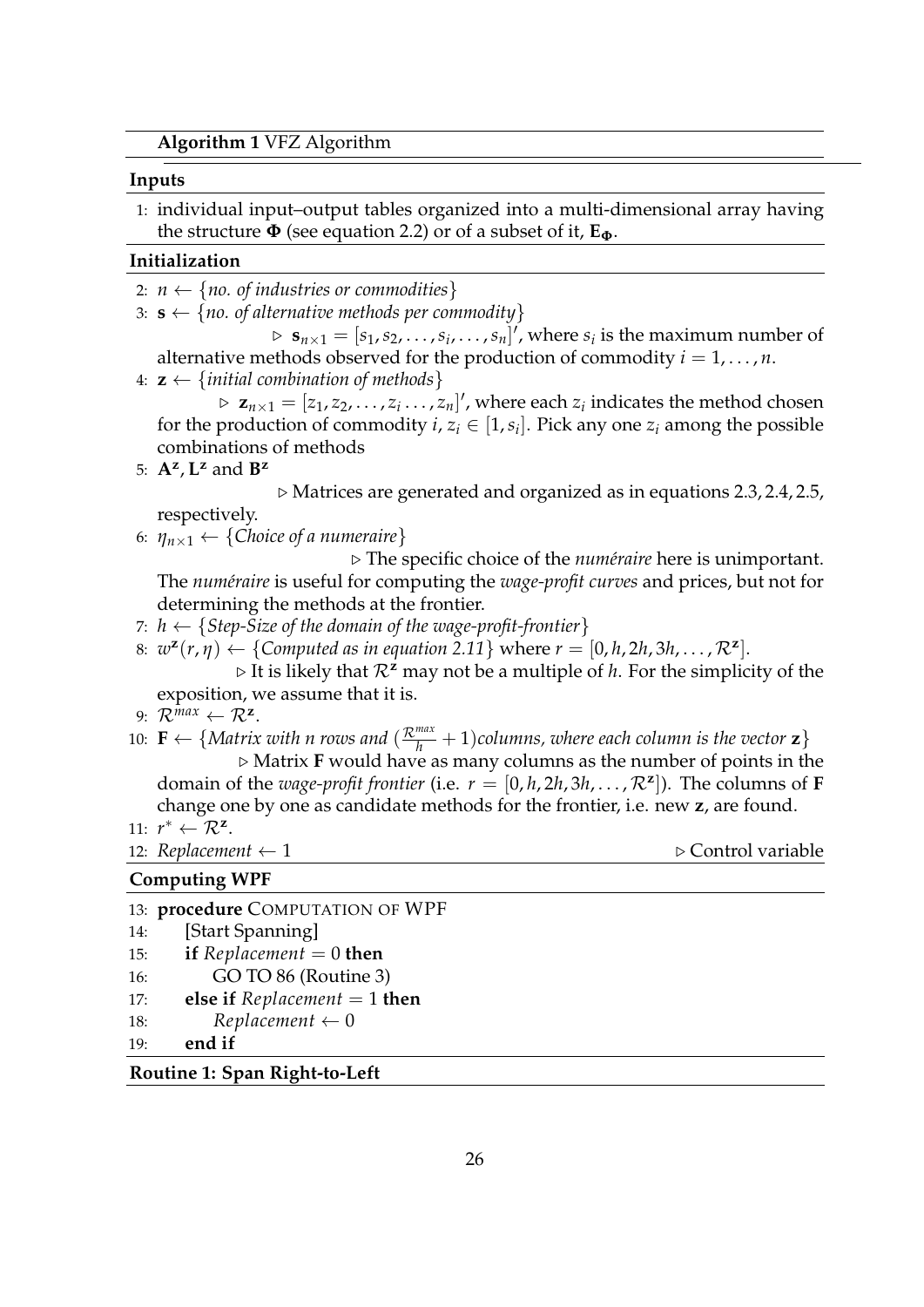#### **Subroutine 1A: New Profit Rate**

 $20:$  $\frac{1}{r} \leftarrow r^* - h$ 21: **if**  $r_{-}^{*} < 0$  then  $22:$ <sup>\*</sup> ←  $r^*$  and GO TO 52 [Subroutine 2A: New Profit Rate] 23: **end if** 24: **z** *old* ← {*Column of* **F** *associated with r*<sup>∗</sup> −} . The methods associated with *r* ∗ − 25: Compute and organize  $A^{z^{old}}$ ,  $L^{z^{old}}$  and  $B^{z^{old}}$  as in equations 2.3, 2.4 and 2.5, respectively 26: *w*¯ **z** *old* (*r* ∗ <sup>−</sup>, *η*) ← {*Computed as in equation 2.11*} . Wage value associated with profit rate *r* ∗ − 27: **z**  $P^{new} \leftarrow \mathbf{z}^{old}$ ;  $\mathbf{A}^{new} \leftarrow \mathbf{A}^{old}$ ;  $\mathbf{L}^{new} \leftarrow \mathbf{L}^{old}$ ;  $\mathbf{B}^{new} \leftarrow \mathbf{B}^{old}$ **Subroutine 1B: Repeat** 28:  $i \leftarrow 0$ 29:  $\qquad \bar{w}^{\mathbf{z}^{new}}(r^*_-,\eta) \leftarrow \bar{w}^{\mathbf{z}^{old}}(r^*_-,\eta)$ 30: **while**  $\bar{w}^{\mathbf{z}^{new}}(r^*_-,\eta) \leq \bar{w}^{\mathbf{z}^{old}}(r^*_-,\eta)$  and  $i \leq n$  do 31:  $i \leftarrow i + 1$  $\triangleright$  Identifies the industry producing commodity *i* 32:  $j \leftarrow 0$  $\triangleright$  Identifies the  $j^{th}$  method for the production of commodity *i*. 33: **while**  $j \leq s_i$  **do** 34:  $j \leftarrow j+1$ 35: *z*  $\sum_{i=1}^{new} \leftarrow j$ 36: **A**<sup>*new*</sup> $(i, :) \leftarrow \mathbf{E}_{\Phi}(j, 1 : n, i)$  $\triangleright$  Replaces row *i*, with method *j* for the production of commodity *i* 37: **L**  $\mathbf{L}^{new}(i,1) \leftarrow \mathbf{E}_{\Phi}(j, n+1, i)$ 38: **B**  $\mathbf{B}^{new}(i,1) \leftarrow \mathbf{E}_{\mathbf{\Phi}}(j,n+2,i)$ 39: *w*¯  $\mathbf{z}^{\text{new}}(r_{-}^{*}, \eta) \leftarrow \{$  Computed as in equation 2.11}  $A^{new} \leftarrow A^{old}; L^{new} \leftarrow L^{old}; B^{new} \leftarrow B^{old};$ 41: **end while** 42: **end while** 43: **if**  $\bar{w}^{\mathbf{z}^{new}}(r^*_-,\eta) > \bar{w}^{\mathbf{z}^{old}}(r^*_-,\eta)$  then 44: **z**  $\mathbf{A}^{old} \leftarrow \mathbf{A}^{new}; \ \mathbf{A}^{old} \leftarrow \mathbf{A}^{new}; \ \mathbf{L}^{old} \leftarrow \mathbf{L}^{new}; \ \mathbf{B}^{old} \leftarrow \mathbf{B}^{new}; \ \bar{w}^{\mathbf{z}^{old}}(r^*_{-}, \eta) \leftarrow$  $\bar{w}^{\mathbf{z}^{new}}(r^*_{-}, \eta)$ 45: **Replacement**  $\leftarrow$  1; 46: **F**(column associated with  $r_{-}^{*}$ ) ← **z**<sup>new</sup> 47:  $\mathcal{R}^{max} \leftarrow max(\mathcal{R}^{max}, \mathcal{R}^{z^{new}})$  and change the domain of *r* and the number of columns of **F** accordingly. 48: GO TO 28 [Subroutine 1B: Repeat] 49: **else** 50: GO TO 20 [Subroutine 1A: New Profit Rate] 51: **end if**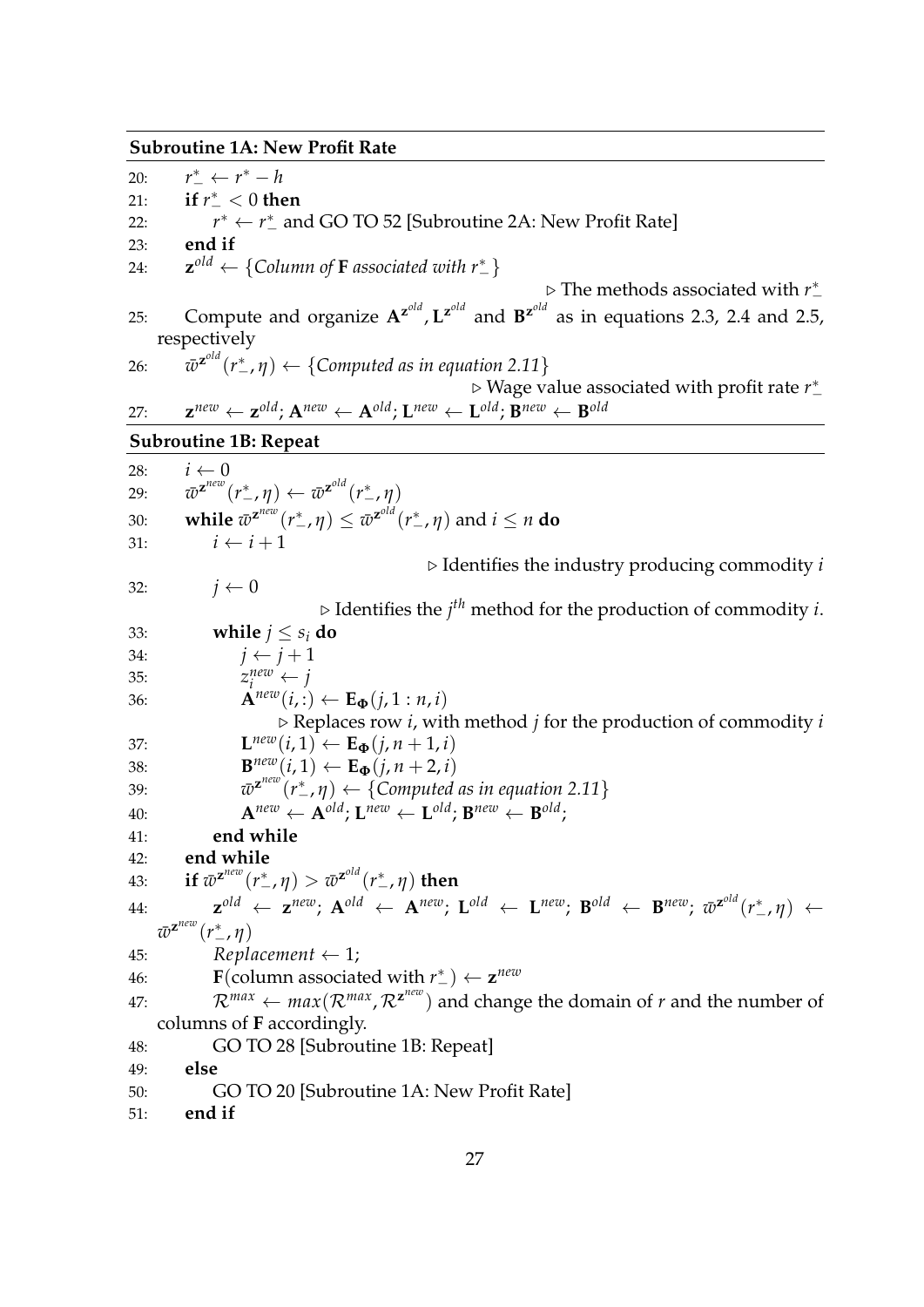#### **Routine 2: Span Left-to-Right**

#### **Subroutine 2A: New Profit Rate**

52: *r* ∗ <sup>+</sup> ← *r* <sup>∗</sup> + *h* 53: **if**  $r_{-}^{*} > \mathcal{R}^{max}$  and *Replacement*=1 **then** 54: *r*  $*$  ←  $r_+^*$  and GO TO 20 [Subroutine 1. New Profit Rate] 55: **else** GO TO 86 [Subroutine 3] 56: **end if** 57: **z** *old* ← {*Column of* **F** *associated with r*<sup>∗</sup> +} ⊳ Methods associated with  $r^*_{+}$ 58: Compute and organize  $A^{z^{old}}$ ,  $L^{z^{old}}$  and  $B^{z^{old}}$  as in equations 2.3, 2.4 and 2.5, respectively. 59:  $\qquad \bar{w}^{\mathbf{z}^{old}}(r_+^*,\eta) \leftarrow \{\textit{Computed as in equation 2.11}\}$ ⊳ Wage value associated with profit rate  $r^*_{+}$ . 60: **z**  $P^{new} \leftarrow \mathbf{z}^{old}$ ;  $\mathbf{A}^{new} \leftarrow \mathbf{A}^{old}$ ;  $\mathbf{L}^{new} \leftarrow \mathbf{L}^{old}$ ;  $\mathbf{B}^{new} \leftarrow \mathbf{B}^{old}$ **Subroutine 2B: Repeat** 61:  $i \leftarrow 0$  $62:$  $\boldsymbol{z}^{\textit{new}}(r_+^*, \eta) \leftarrow \bar{w}^{\boldsymbol{z}^{\textit{old}}}(r_+^*, \eta)$ 63: **while**  $\bar{w}^{\mathbf{z}^{new}}(r_+^*, \eta) \leq \bar{w}^{\mathbf{z}^{old}}(r_+^*, \eta)$  and  $i \leq n$  do 64:  $i \leftarrow i+1$  $\triangleright$  Identifies the industry producing commodity *i* 65:  $j \leftarrow 0$ 

 $\triangleright$  Identifies the  $j^{th}$  method for the production of *i*.

67:  $j \leftarrow j+1$ 

68: *z*  $\sum_{i=1}^{new} \leftarrow j;$ 

66: **while**  $j \leq s_i$  **do** 

69: **A**<sup>*new*</sup> $(i, :) \leftarrow \mathbf{E}_{\Phi}(j, 1 : n, i)$ 

 $\triangleright$  Replaces row *i*, with method *j* for the production of commodity *i*.

70: 
$$
\mathbf{L}^{new}(i,1) \leftarrow \mathbf{E}_{\mathbf{\Phi}}(j,n+1,i)
$$

$$
\mathbf{R}^{new}(i,1) \leftarrow \mathbf{F}_{\mathbf{\Phi}}(j,n+2,i)
$$

71: 
$$
\mathbf{B}^{new}(i,1) \leftarrow \mathbf{E}_{\Phi}(j,n+2,i)
$$
  
72: 
$$
\overline{v}^2^{new}(r^*n) \leftarrow \text{Computed as in eq.}
$$

72: 
$$
\overline{w}^{z^{new}}(r^*, \eta) \leftarrow \{Compute\ as\ in\ equation\ 2.11\}
$$

73: 
$$
\mathbf{A}^{new} \leftarrow \mathbf{A}^{old}; \mathbf{L}^{new} \leftarrow \mathbf{L}^{old}; \mathbf{B}^{new} \leftarrow \mathbf{B}^{old}
$$

## 74: **end while**

75: **end while**

76: if 
$$
\overline{w}^{\mathbf{z}^{new}}(r_+^*, \eta) > \overline{w}^{\mathbf{z}^{old}}(r_+^*, \eta)
$$
 then

77: 
$$
\mathbf{z}^{old} \leftarrow \mathbf{z}^{new}
$$
;  $\mathbf{A}^{old} \leftarrow \mathbf{A}^{new}$ ;  $\mathbf{L}^{old} \leftarrow \mathbf{L}^{new}$ ;  $\mathbf{B}^{old} \leftarrow \mathbf{B}^{new}$ ;  $\bar{w}^{\mathbf{z}^{old}}(r_{+}^{*}, \eta) \leftarrow \bar{w}^{\mathbf{z}^{new}}$ 

78: *Replacement* ← 1;

- 79: **F**(column associated with  $r^*_{+}$ ) ← **z**<sup>new</sup>
- 80:  $\mathcal{R}^{max} \leftarrow max(\mathcal{R}^{max}, \mathcal{R}^{z^{new}})$  and change the domain of *r* and the number of columns of **F** accordingly.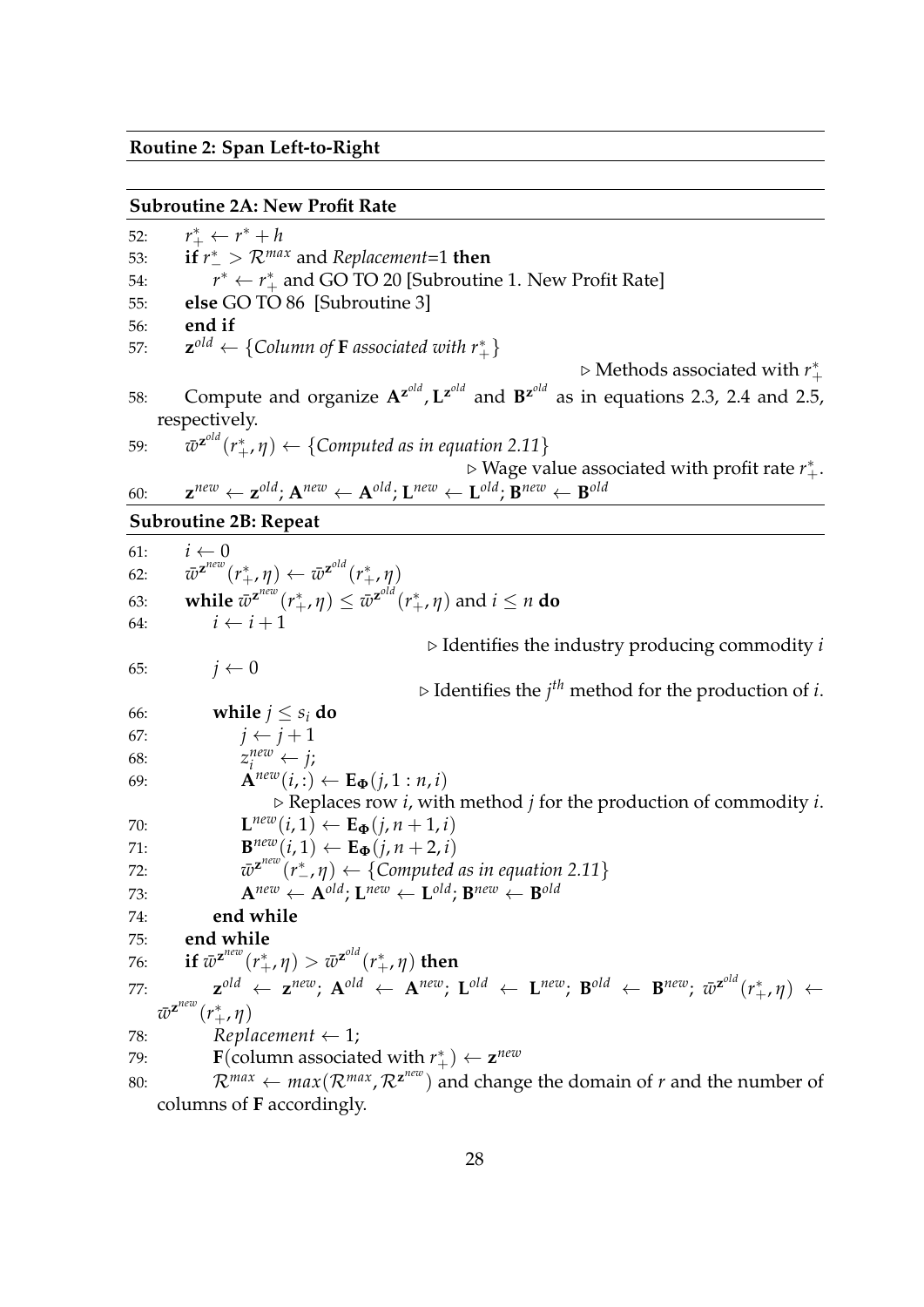81: GO TO 61 [Subroutine 2B. Repeat] 82: **else** 83: GO TO 52 [Subroutine 2A. New Profit Rate] 84: **end if** 85: GO TO 14 [Start Spanning]

#### **Routine 3: Extracting Frontier Methods**

- 86: Indices of the set of frontier methods are found in the matrix **F**. Each column of **F** is associated, one to one, with the elements of the profit rates  $r \in$  $[0, h, 2h, 3h, \ldots, \mathcal{R}^{max}]$ . Compute the switch points and the intervals composing the *wage-profit frontier*,  $w_{E_{\Phi}}^{\text{WPF}}(r, \eta)$  (eq. 3.1), directly from the information embedded in **F** and  $r \in [0, h, 2h, \overline{3}h, \ldots, \mathcal{R}^{max}]$ , simply by eliminating adjacent columns which are equal in **F**. The resulting matrix is  $Z_{E_{\Phi}}^{\text{WFF}}$  (eq. 3.3). Two adjacent columns, say j and  $j + 1$  of  $\mathbf{Z}_{\mathbf{E}_{\Phi}}^{\text{WPF}}$  identify the methods coexisting at the switch point *j*. The  $j^{th}$  column of  $\mathbf{Z}_{\mathbf{E}_{\Phi}}^{\text{WPF}}$  identifies the combination of methods defining the *wage-profit curve* to the left of the switch point and  $(j + 1)$ <sup>th</sup> identifies those combination of methods to the right of the switch point.
- 87: **end procedure**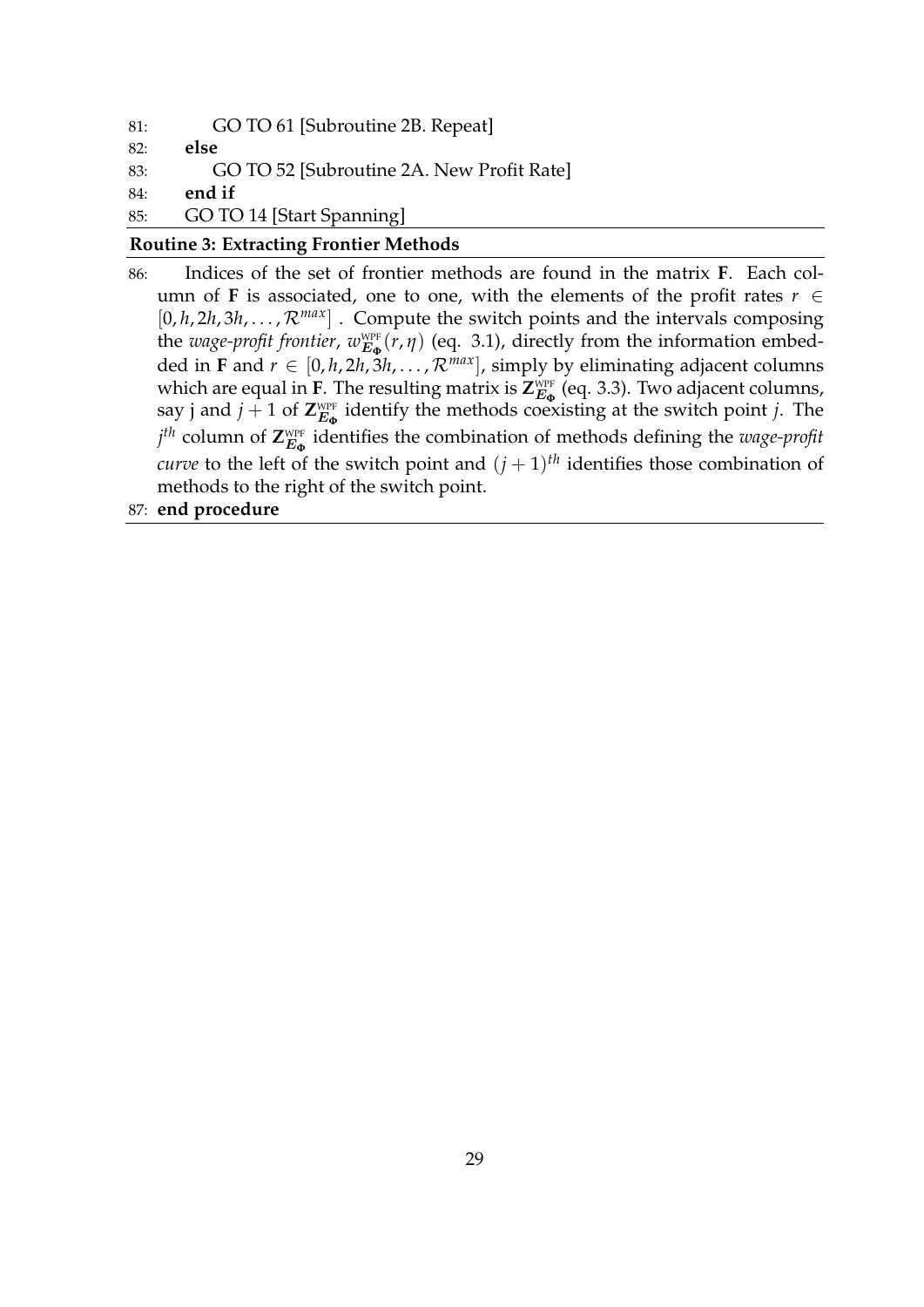- Afriat, S. N., 2003. The Market: equilibrium, stability, mythology. Routledge, London and New York.
- Arrow, K., 1951. Alternative proof of the substitution theorem for Leontief models in the general case. In: Koopmans, T. (Ed.), Activity Analysis of Production and Allocation. John Wiley, New York, pp. 155–164.
- Bharadwaj, K., 1970. On the Maximum Number of Switches Between Two Production Systems. Schweizerische Zeitschrift für Volkswirtschaft und Statistik 106 (4), 409– 429.
- Bogetoft, P., 1996. DEA on Relaxed Convexity Assumptions. Management Science 42 (3), 457–465.
- Bogetoft, P., Tama, J., Tind, J., 2000. Convex Input and Output Projections of Nonconvex Production Possibility Sets. Management Science 46 (6), 858–869.
- Bruno, M., 1969. Fundamental duality relations in the pure theory of capital and growth. Review of Economic Studies 36 (1), 39–53.
- Bruno, M., Burmeister, E., Sheshinski, E., 1966. The nature and implications of the reswitching of techniques. Quarterly Journal of Economics 80 (4), 526–553.
- Cekota, J., 1988. Technological change in canada (1961-80): An application of the surrogate wage function. The Canadian Journal of Economics / Revue canadienne d'Economique 21 (2), pp. 348–358.
- Charnes, A., Cooper, W. W., Rhodes, E., 1978. Measuring the efficiency of decision making units. European Journal of Operational Research (6), 429–444.
- Chiodi, G., 1998. On non-self-replacing states. Metroeconomica 49 (1), 97–107.
- Diamond, P. A., 1965. National debt in a neoclassical growth model. American Economic Review 55 (5), pp.1126–1150.
- Farrell, M., 1957. The measurement of productive efficiency. Journal of the Royal Statistical Society. Series A (General). 120 (3), 253–290.
- Felipe, J., McCombie, J., 2013. The aggregate production function and the measurement of technical change. "Not Even Wrong". Edward Elgar Publishing.
- Fried, H., Lovell, K., Schmidt, S. (Eds.), 2008. The Measurement of Productive Efficiency and Productive Growth. Oxford University Press, New York.
- Garegnani, P., 1966. Switching of techniques. Quarterly Journal of Economics 80 (4), 554–567.
- Han, Z., Schefold, B., 2006. An empirical investigation of paradoxes: reswitching and reverse capital deepening in capital theory. Cambridge Journal of Economics 30, 737–765.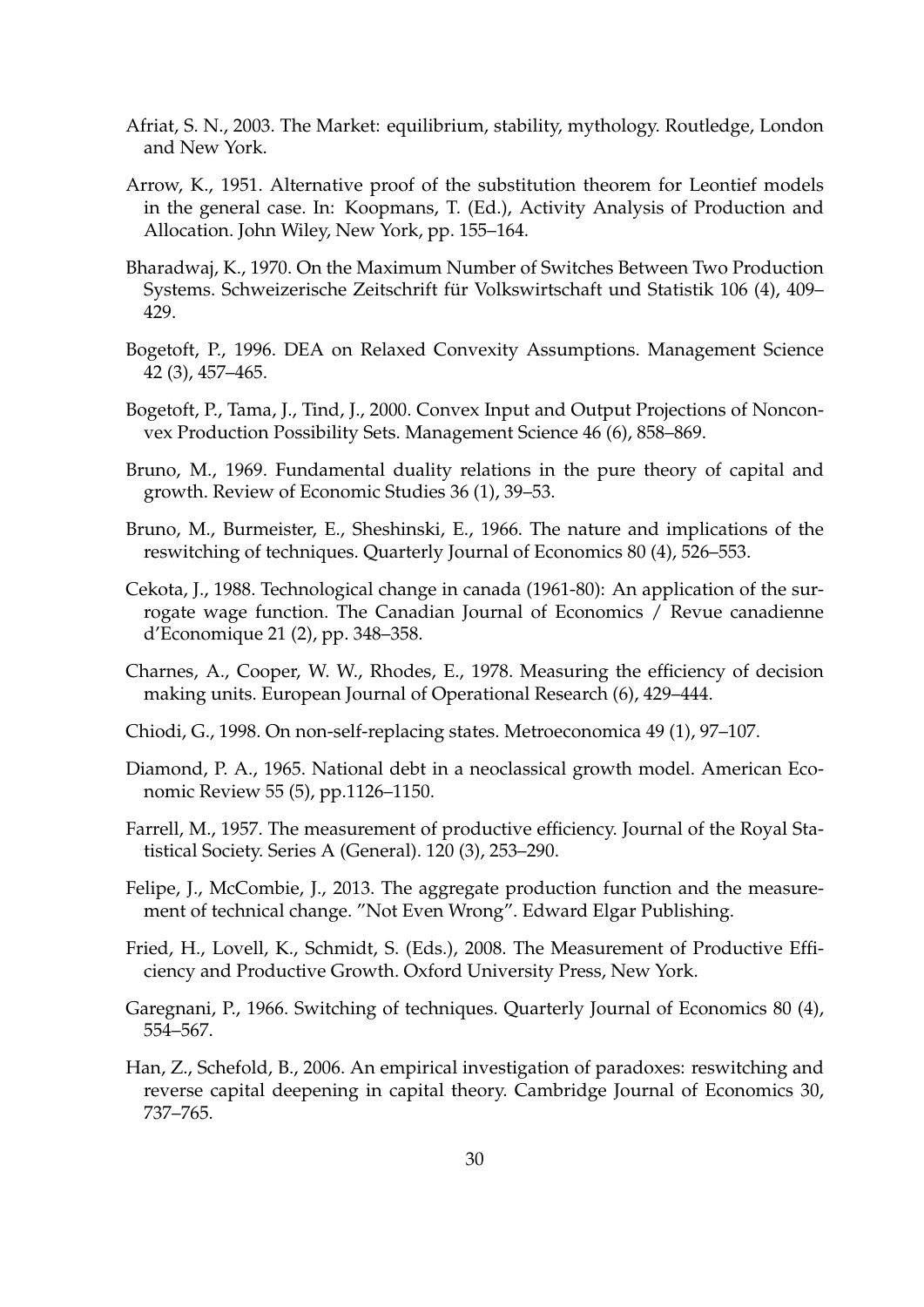Hicks, J. R., 1965. Capital and Growth. Oxford University Press, Oxford.

- Koopmans, T., 1951. Alternative proof of the substitution theorem for leontief models in the case of three industries. In: Koopmans, T. (Ed.), Activity Analysis of Production and Allocation. John Wiley & Sons, New York, pp. 33–97.
- Krelle, W., 1977. Basic facts in capital theory. some lessons from the controversy in capital theory. Rvue d'Economie Politique 87, 282–329.
- Kumar, S., Russell, R. R., 2002. Technological change, technological catch-up, and capital deepening: Relative contributions to growth and convergence. American Economic Review 92 (3), 527–548.
- Kurz, H., Salvadori, N., 1995. Theory of Production. A Long-Period Analysis. Cambridge University Press.
- Kurz, H., Salvadori, N., 2006. InputOutput analysis from a wider perspective: a comparison of the early works of Leontief and Sraffa. Economic Systems Research 18 (4), 373–390.
- Leontief, W., 1985. Input-Output Economics. Oxford University Press, New York, Ch. Technological Change, Prices, Wages, and Rates of Return on Capital in the U.S. Economy, Chapter 19, pp. 392–417.
- Mariolis, T., Tsoulfidis, L., 2011. Eigenvalue distribution and the production priceprofit rate relationship: theory and empirical evidence, evolutionary and institutional. Evolutionary and Institutional Economics Review 8 (1), pp. 87–122.
- Mariolis, T., Tsoulfidis, L., 2016. Values, Prices and Income Distribution in Actual Economies. Springer Verlag.
- Mas-Colell, A., Whinston, M. D., Green, J., 1995. Microeconomic Theory. Oxford University Press, New York.
- Ochoa, E. M., 1989. Values, prices and wage profit curves in the US economy. Cambridge Journal of Economics 13, 413–29.
- O'Mahony, M., Timmer, M. P., 2009. Output, input and productivity measures at the industry level: The EU KLEMS database. The Economic Journal 119 (538), F374– F403.
- Ozol, C., 1984. Parable and realism in production theory: The surrogate wage function. The Canadian Journal of Economics / Revue canadienne d'Economique 17 (2), pp. 353–368.
- Pasinetti, L., 1966. Changes in the rate of profits and switches of techniques. Quarterly Journal of Economics 80 (4), pp. 503–517.
- Pasinetti, L., 1977. Lectures on the Theory of Production. Columbia University Press, New York.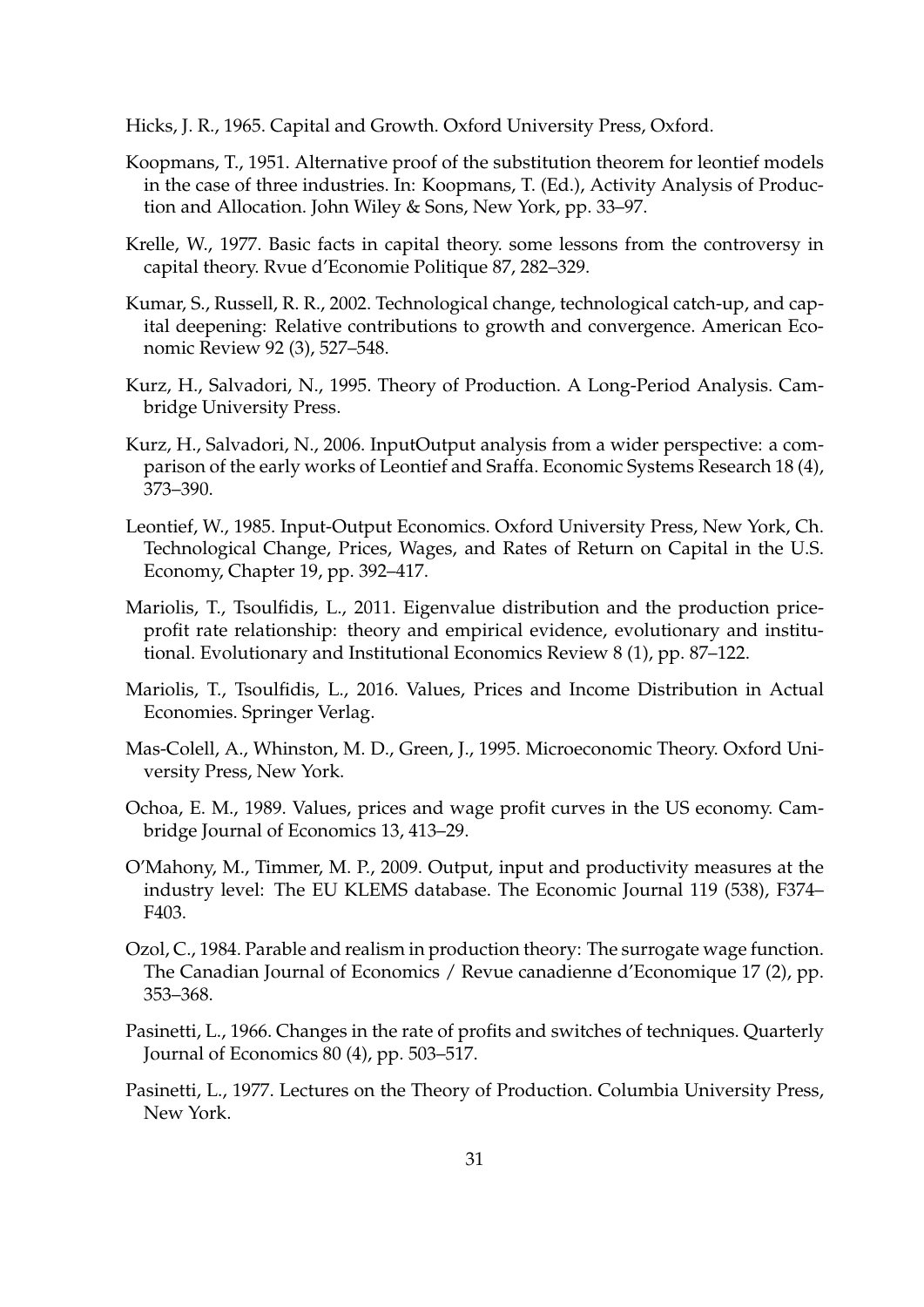- Petersen, N., 1990. Data envelopment analysis on a relaxed set of assumptions. Management Science 36 (3), 305–314.
- Robinson, J., 1953. The Production Function and the Theory of Capital. Review of Economic Studies 21 (2), pp. 81–106.
- Samuelson, P. A., 1951. Abstract of a Theorem Concerning Substitutability in Open Leontief Models. In: Koopmans, T. (Ed.), Activity Analysis of Production and Allocation. John Wiley, New York.
- Samuelson, P. A., 1962. Parable and realism in capital theory: the surrogate production function. Review of Economic Studies 29 (3), 193–206.
- Samuelson, P. A., 2001. A Ricardo-Sraffa Paradigm Comparing Gains from Trade in Inputs and Finished Goods. Journal of Economic Literature 39 (4), 1204–1214.
- Samuelson, P. A., 2004. Where Ricardo and Mill rebut and confirm arguments of mainstream economists supporting globalization. Journal of Economic Perspectives 18 (3), 135–146.
- Sato, K., 1974. The neoclassical postulate and the technology frontier in capital theory. Quarterly Journal of Economics 88 (3), 353–384.
- Schefold, B., 2013. Approximate production functions. Cambridge Journal of Economics 37, 1161–1184.
- Shaikh, A., 1988. The empirical strength of the labor theory of value. In: Bellofiore, R. (Ed.), Conference Proceedings of Marxian Economics: A Centenary Appraisal. Macmillan, London.
- Shaikh, A., 2012. The empirical linearity of Sraffa's critical output-capital ratios. In: Gerke, C., Salvadori, N., Steedman, I., Sturn, R. (Eds.), Classical Political Economy and Modern Theory. Essays in Honour of Heinz Kurz. Routledge.
- Shaikh, A., 2016. Capitalism: Competition, Conflict, Crises. Oxford University.
- Shephard, R., 1970. Theory of Cost and Production Functions. Princeton University Press, New Jersey.
- Sraffa, P., 1925. Sulle relazioni tra costo e quantit prodotta. Annali di Economia, 277– 328.
- Sraffa, P., 1926. Law of returns under competitive conditions. Economic Journal, 535– 550.
- Sraffa, P., 1960. Production of Commodities by Means of Commodities. Cambridge University Press, Cambridge.